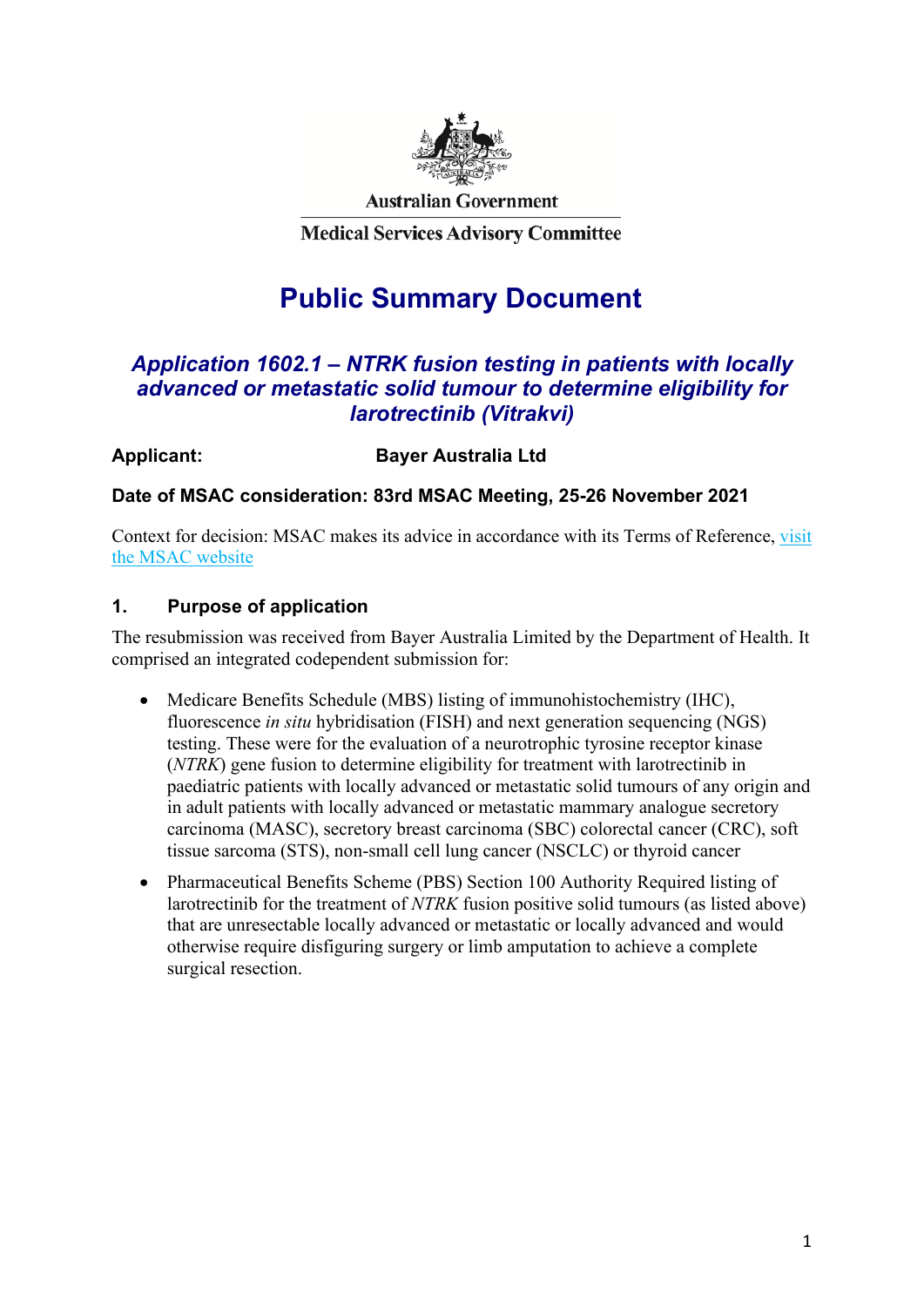# **2. MSAC's advice to the Minister**

After considering the strength of the available evidence in relation to comparative safety, clinical effectiveness and cost-effectiveness, MSAC supported the creation of new MBS items for *NTRK* fusion testing to determine eligibility for treatment with larotrectinib in all paediatric patients, and adult patients with high-frequency *NTRK* fusion cancer types. Separate items would be required for separate methodologies due to their differing costs and performance and the need to allow time for pathology laboratories to develop the capacity to provide NGS-based services. MSAC did not support public funding for adult patients with any type of tumour harbouring *NTRK* fusion at low frequency due to poorer test performance and in alignment with the Pharmaceutical Benefits Advisory Committee's (PBAC's) intention to not recommend listing larotrectinib in this population on the PBS.

MSAC supported the following item descriptors:

|  | <b>Item number AAAA</b> |  |
|--|-------------------------|--|
|--|-------------------------|--|

#### **Category 6 (Pathology services) – Group P7 Genetics**

Fluorescence in-situ hybridisation (FISH) test of tumour tissue from a patient with locally advanced or metastatic neurotrophic solid tumour at risk of being caused by a tropomyosin receptor kinase (*NTRK*) gene fusion as determined by either:

- occurring in a child less than 18 years of age, OR
- being mammary analogue secretory carcinoma of the salivary gland, OR
- being secretory breast cancer.

requested by a specialist or consultant physician to determine if requirements relating to neurotrophic tropomyosin receptor kinase (*NTRK1, NTRK2, or NTRK3*) fusions for access to a tropomyosin receptor kinase (Trk) inhibitor under the Pharmaceutical Benefits Scheme (PBS) are fulfilled.

This item cannot be claimed if MBS item BBBB has been claimed for the same patient.

Applicable only once per cancer diagnosis.

**Fee:** \$400.00. **Benefit:** 75% = \$300.00 85% = \$340.00 for 1 *NTRK* fusion test

**Two tests described in item AAAA**

**Fee:** \$533.00. **Benefit:** 75% = \$400.00 85% = \$453.00

**Three or more tests described in item AAAA**

**Fee:** \$667.00. **Benefit:** 75% = \$500.00 85% = \$579.10a

a Accounting for Greatest Permissible Gap

| Item number BBBB<br>Category 6 (Pathology services) - Group P7 Genetics |  |
|-------------------------------------------------------------------------|--|
|-------------------------------------------------------------------------|--|

Next generation sequencing (NGS) test for neurotrophic tropomyosin receptor kinase (*NTRK1*, *NTRK2*, *NTRK3*) fusions by RNA or DNA in tumour tissue from a patient with locally advanced or metastatic neurotrophic solid tumour at risk of being caused by an *NTRK* gene fusion as determined by either:

- occurring in a child less than 18 years of age, OR
- being mammary analogue secretory carcinoma of the salivary gland, OR
- being secretory breast cancer.

requested by a specialist or consultant physician to determine if requirements relating to neurotrophic tropomyosin receptor kinase (*NTRK1, NTRK2 or NTRK3*) fusions for access to a Trk inhibitor under the Pharmaceutical Benefits Scheme (PBS) are fulfilled.

This item cannot be claimed if MBS item AAAA has been claimed for the same patient.

Applicable only once per cancer diagnosis.

**Fee:** \$1,000.00 **Benefit**: 75% = \$750.00 85% = \$912.10a

a Accounting for Greatest Permissible Gap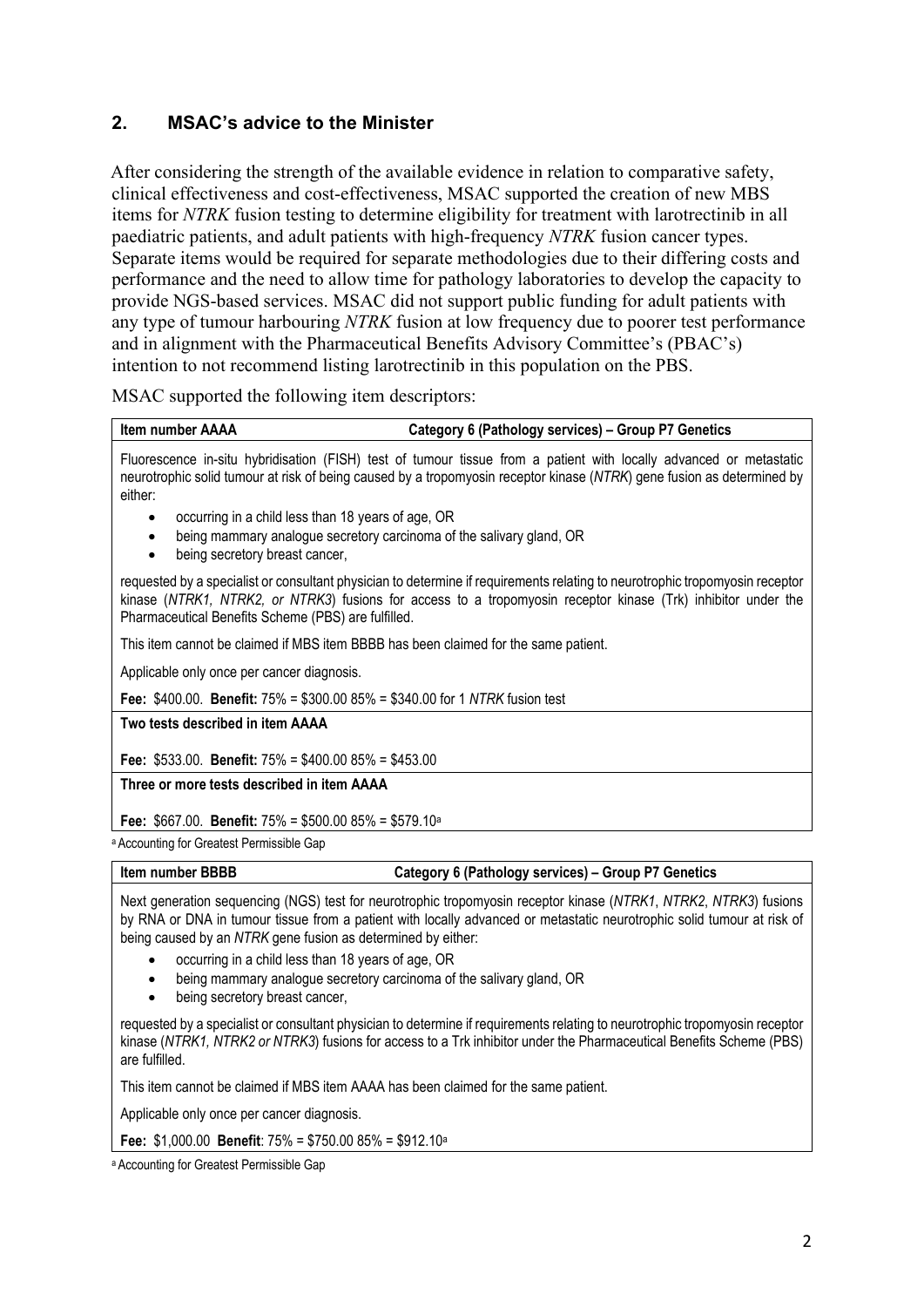### **Consumer summary**

Bayer Australia Ltd applied for public funding via the Medicare Benefits Schedule (MBS) for genetic testing for neurotrophic tropomyosin receptor kinase (*NTRK*) gene fusion status in children and some adult patients with locally advanced or metastatic solid tumours to help determine if they could benefit from the medicine larotrectinib. This was a resubmission.

This was a codependent application, meaning that genetic testing is needed to identify patients who might benefit from the medicine. The application for larotrectinib was considered by the Pharmaceutical Benefits Advisory Committee (PBAC), which deferred its decision on larotrectinib pending MSAC's advice on the funding of *NTRK* testing.

There are three *NTRK* genes: *NTRK1*, *NTRK2* and *NTRK3*. They instruct cells in the body to produce specific proteins, called Trk proteins. In some types of cancer, *NTRK* genes can be fused with other genes in a way that causes more of the Trk proteins to be made in the cancer cells, making the cancer cells survive longer.

Larotrectinib is a medicine that targets cancer cells that have a lot of Trk protein, and can help destroy these cells. The application stated that testing for *NTRK* gene fusions can help show if a patient is likely to benefit from larotrectinib.

Overall, *NTRK* gene fusions are rare, found in less than 1% of all solid tumours. However, these fusions are more common in certain types of rare cancer. In these "high frequency" tumours, *NTRK* fusions are found in 80% or more of these tumours.

This application was for *NTRK* gene fusion testing across four subgroups:

- children with advanced cancers that have a high frequency of *NTRK* gene fusions
- children with advanced cancers that have a low frequency of *NTRK* gene fusions
- adults with some advanced cancers that have a high frequency of *NTRK* gene fusions
- adults with some advanced cancers that have a low frequency of *NTRK* gene fusions, but only if the result of another type of test (immunohistochemistry, or IHC) suggests that an *NTRK* fusion is involved.

MSAC considered that genetic testing of cancers in children is more commonly performed than in adults. Children usually get a panel of genetic tests to characterise their cancer as soon as possible, to reduce the delay in finding the most appropriate treatment. It is also best to avoid radiation and untargeted chemotherapy in children, as these can have long-term effects. This means it would be preferable for the doctor treating a child with an advanced cancer to know whether the tumour has an *NTRK* fusion to inform a decision about starting larotrectinib.

For adults, MSAC advised that *NTRK* testing would likely most benefit those with cancers that have a high frequency of *NTRK* fusions.

### **MSAC's advice to the Commonwealth Minister for Health**

MSAC supported testing for *NTRK* gene fusion status in all children with locally advanced or metastatic solid tumours, and in adults with some locally advanced or metastatic solid tumours that have a high frequency of *NTRK* fusion, to help determine eligibility for larotrectinib. MSAC determined that this testing is safe, effective and cost-effective. MSAC did not support *NTRK* gene fusion testing for adults with tumours that have a low frequency of *NTRK* fusions, because it was not likely to provide value for money.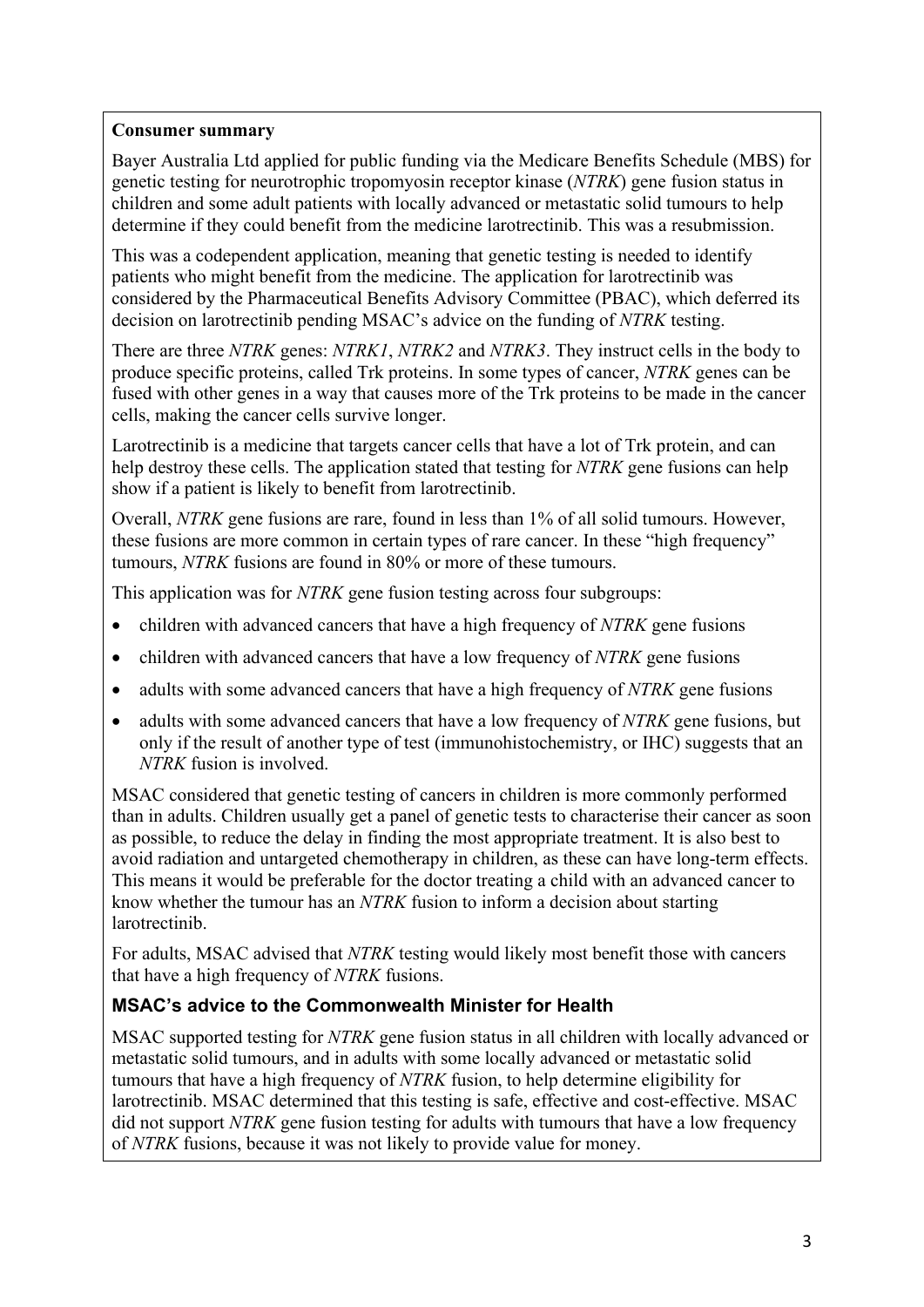# **3. Summary of consideration and rationale for MSAC's advice**

MSAC noted the purpose of this integrated codependent submission was to request MBS listing of *NTRK* fusion testing to determine eligibility for treatment with larotrectinib in patients with locally advanced or metastatic solid tumours; and to request PBS listing of larotrectinib for the treatment of the same conditions.

MSAC noted the proposed populations in the application:

- 1. paediatric patients with locally advanced or metastatic solid tumours with a high frequency of *NTRK* fusions (first-line testing)
- 2. adult patients with locally advanced or metastatic solid tumours with a high frequency of *NTRK* fusions (first-line testing)
- 3. paediatric patients with locally advanced or metastatic solid tumours with a low frequency of *NTRK* fusions (first-line testing)
- 4. adult patients with locally advanced or metastatic solid tumours with a low frequency of *NTRK* fusions, who have relapsed/refractory disease and after prior immunohistochemistry [IHC] testing returns a positive result.

MSAC noted that, for the original submission in November 2020, the PBAC had deferred its decision regarding larotrectinib, and MSAC did not support listing the test because of this deferral. MSAC instead foreshadowed that it would expedite a reconsideration of *NTRK* fusion testing in paediatric patients if the PBAC recommends larotrectinib for this population, but advised there are additional issues requiring reconsideration for adult patients [\(Application 1602 Public Summary Document,](http://www.msac.gov.au/internet/msac/publishing.nsf/Content/1602-public) page 1).

MSAC noted the application was considered at a joint meeting of the Economics Sub-Committee of the PBAC and the Evaluation Sub-Committee of MSAC (the ESCs) in October 2021. MSAC noted that the PBAC, at its November 2021 meeting, was of a mind to recommend listing larotrectinib for paediatric patients and adult patients with tumours harbouring *NTRK* fusions at high frequency on the basis that the incremental costeffectiveness ratio (ICER) in these populations was acceptable at the proposed price, pending MSAC advice on the funding of the codependent *NTRK* testing. The PBAC also considered there was a high clinical need for effective treatments for patients with *NTRK* fusion tumours in these populations. The PBAC did not recommend listing larotrectinib for adult patients with any type of tumour harbouring *NTRK* fusions at low frequency because the ICER for this population remained unacceptably high and uncertain. Further, the PBAC was uncertain of the clinical need within this patient population.

MSAC noted the proposed clinical management algorithm in which all paediatric and adult patients with high frequency *NTRK* fusion tumour types are tested directly with either FISH or NGS (using either DNA or RNA) and adult patients with low-frequency *NTRK* fusion tumour types are triaged with pan-Trk IHC with only those testing positive proceeding to access FISH or NGS testing. MSAC considered the comparator of no genetic testing and standard of care was appropriate.

MSAC considered the evidence for diagnostic accuracy of pan-Trk IHC in adult patients with low-frequency *NTRK* gene fusion cancer types. MSAC noted the results from a single case control study showed that *NTRK1* and *NTRK2* fusions are better detected with IHC than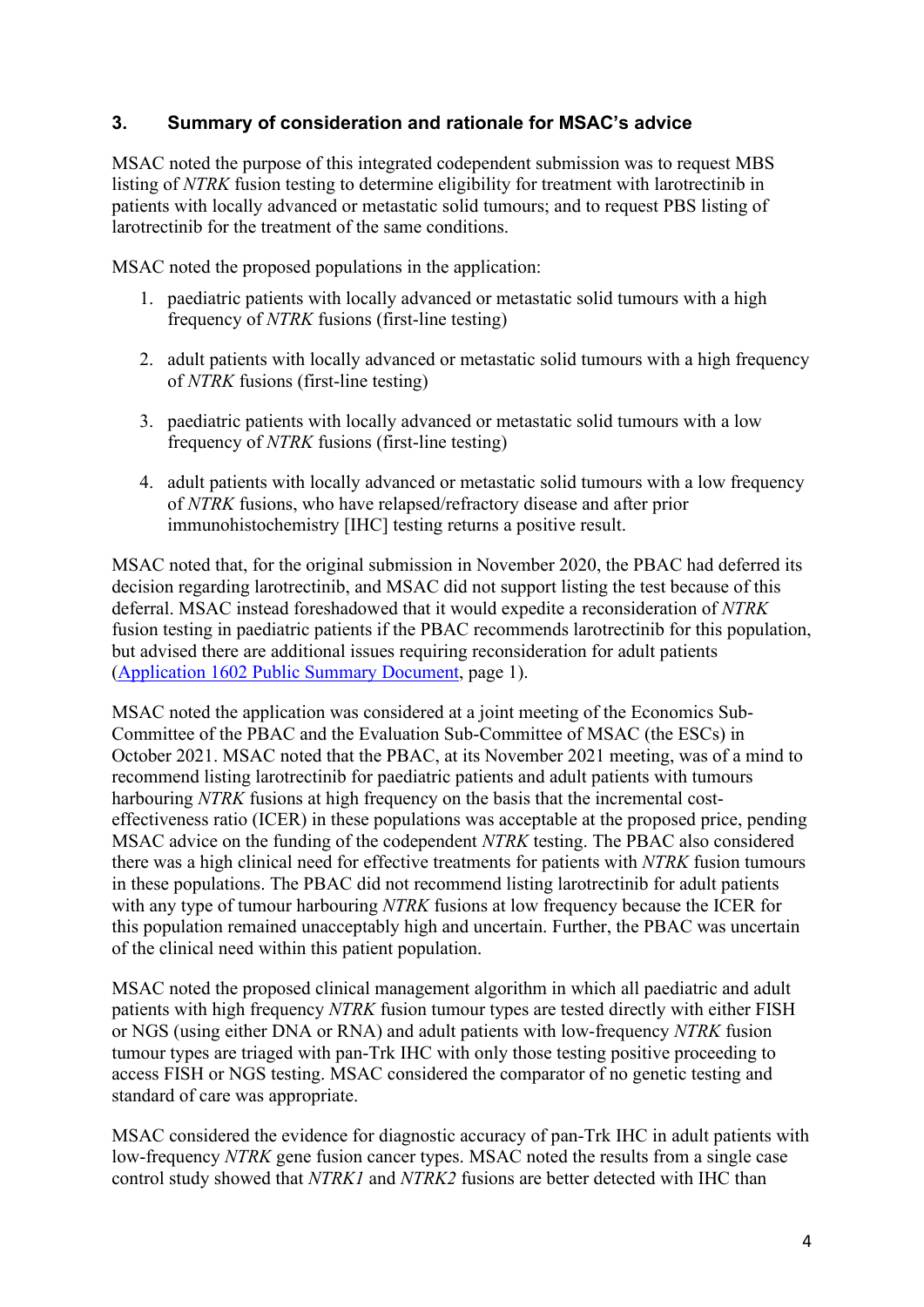*NTRK3* fusions (see Table 6). MSAC agreed with the ESCs which noted many uncertainties associated with this study, including multiple domains at high risk of bias, which resulted in little confidence in the estimates of effect size and thus the true test performance in this population is unknown. MSAC discussed the issue of false positives with IHC, also noting the results from a patient cohort with lung cancer from Strohmeier et al  $2021<sup>1</sup>$  $2021<sup>1</sup>$  $2021<sup>1</sup>$ , which none of the 12 IHC-positive tumors (using a definition of 1% IHC-positivity threshold) were positive on RNA testing when it could be done.

MSAC considered the evidence for diagnostic accuracy of *NTRK* testing with FISH or NGS. MSAC agreed with the ESCs and considered that FISH is not 100% sensitive and specific in usual pathology practice and noted that RNA-NGS is more sensitive than DNA-NGS, providing that RNA quality is optimal.

Overall, MSAC agreed with the ESCs and considered that there continued to be limited evidence of the analytical performance of the proposed tests (i.e. NGS, FISH and IHC). In particular MSAC did not support this testing of adult patients with low-frequency *NTRK* gene fusion cancer types because the evidence for these patients was highly uncertain and there was no study data presented that was generalisable to the requested adult low-frequency population in Australia. However, based on the limited evidence, MSAC also concluded that, although analytical performance varied across RNA-NGS, DNA-NGS and FISH, this was within acceptable limits for paediatric patients or adult patients with high-frequency *NTRK* gene fusion cancer types.

MSAC considered that the test was likely to be comparatively safe if the rates of false positives and false negatives are sufficiently small, and noted the desire to avoid chemotherapy or radiotherapy in paediatric patients.

MSAC noted that, while the modelled economic evaluation presented in the resubmission was restructured to allow the implications of false positive and false negative results to be analysed, the base case retained the assumption that NGS and FISH performed with 100% sensitivity and 100% specificity. For adult patients with low-frequency *NTRK* gene fusion cancer types who require IHC testing, MSAC noted that the resubmission assumed 100% specificity, which was inconsistent with the clinical evidence. Reducing the specificity would result in more false positives in the low-frequency population, meaning more patients would be treated inappropriately, which would increase the ICER. MSAC also noted that the ICER in adult patients with low-frequency *NTRK* gene fusion cancer types was less favourable and highly sensitive to changes in test performance (see Table 11).

MSAC noted the financial and budgetary impacts, based on approximately < 500 eligible patients per year. MSAC noted the net cost to government (PBS and MBS) of approximately  $$10$  to  $$20$  million to  $$10$  to  $$20$  million per year, and the net cost to the MBS of \$0 to < \$10 million in Year 1 to \$0 to < \$10 million in Year 6. However, MSAC considered that the resubmission's predicted number of NGS or FISH tests for paediatric patients with low-

<span id="page-4-0"></span><sup>1</sup> Strohmeier S, Brcic I, Popper H, Liegl-Atzwanger B, Lindenmann J, Brcic L. Applicability of pan-TRK immunohistochemistry for identification of NTRK fusions in lung carcinoma. Sci Rep. 2021 May 7;11(1):9785. doi: 10.1038/s41598-021-89373-3. PMID: 33963267; PMCID: PMC8105314.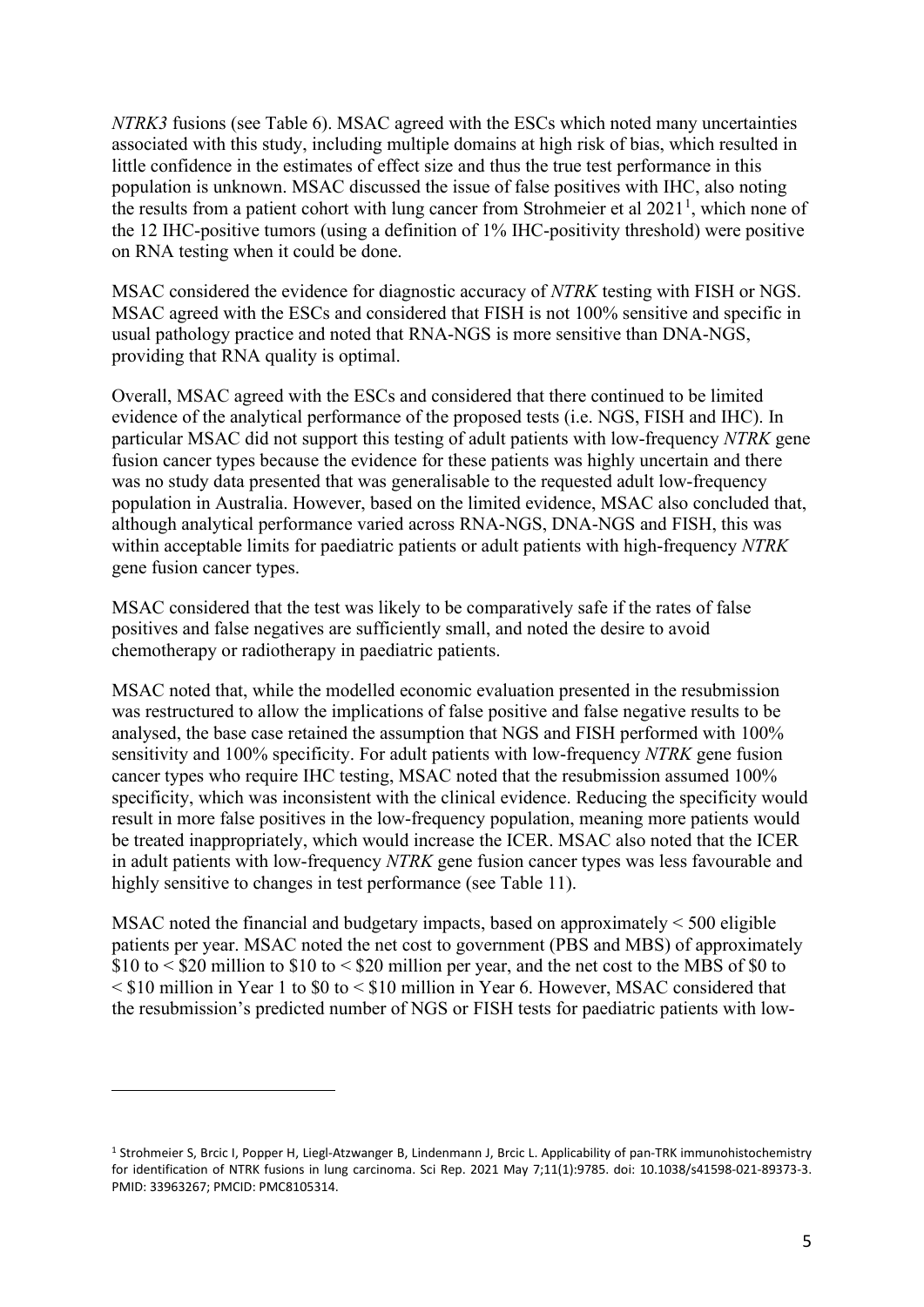frequency tumours relative to adult patients with low-frequency tumours (< 500 vs. < 500 per patient) seemed to be erroneously high, and this also affected the financial estimates.

MSAC noted the consultation feedback received from the Children's Cancer Institute (who lead the Zero Childhood Cancer research program), which supported not requiring IHC triage in paediatric patients, and advocated for use of NGS over FISH testing. However, MSAC noted that not all laboratories routinely perform NGS, and only a few laboratories in Australia perform NGS with RNA. MSAC therefore considered that FISH testing should be retained as an option, as testing is likely to occur outside those centres with NGS capability. MSAC noted that NGS is likely to become more available in the future. In addition, MSAC noted the pre-MSAC response, which also acknowledged the uncertainty of utilisation of FISH vs NGS and the likelihood of this changing over time.

MSAC considered the proposed fees for *NTRK* gene fusion testing. MSAC recalled that, in its consideration of the original submission, MSAC had considered that the fee for RNA-NGS should be aligned with that for Alport testing (fee: \$1,200; 75% benefit: \$900) [\(Application](http://www.msac.gov.au/internet/msac/publishing.nsf/Content/1602-public)  [1602 Public Summary Document,](http://www.msac.gov.au/internet/msac/publishing.nsf/Content/1602-public) page 5). However, MSAC advised that, because the item descriptor allows either DNA-NGS or RNA-NGS at the laboratories' discretion, an appropriate weighted fee for the NGS item would be \$1,000, noting that few laboratories would perform RNA-NGS in the near future. MSAC noted that separate FISH probes are required for fusions in each of the *NTRK1*, *NTRK2* and *NTRK3* genes and that the marginal costs reduce for using additional probes, which was consistent with the fee structure in the proposed MBS item. MSAC also noted the current fees for *NTRK* testing in patients with sarcoma ranged from \$340 for 1 gene and \$800 for  $\geq$ 4 genes (method agnostic MBS items 73374, 73375, 73376) and for characterisation of *ETV6‑NTRK3* gene rearrangement was \$340 (method agnostic MBS items 73379, 73381). MSAC considered that this level of reimbursement would not be suitable for NGS. MSAC supported the proposed fees for FISH testing on the basis that the benchmark fee of \$340 may not reflect real-world costs for laboratories conducting FISH testing.

MSAC considered the proposed MBS item descriptors for *NTRK* gene fusion testing. MSAC advised that separate MBS items should be created for the two separate methodologies due to their differing costs and performance and the need to allow time for pathology laboratories to develop the capacity to provide NGS-based services:

- One item for FISH testing in a patient who is either aged less than 18 years, or has a tumour type at high risk of being caused by a *NTRK* fusion, with a fee of \$400 for one test, \$533 for two tests or \$667 for three tests
- One item for NGS testing, using either DNA or RNA, in a patient who is either aged less than 18 years, or has a tumour type at high risk of being caused by a *NTRK* fusion, with a fee of \$1,000.

MSAC also considered that the two cancer types with high frequency of *NTRK* fusion in adults: mammary analogue secretory carcinoma of the salivary gland or secretory breast cancer, should be specified in the item descriptor.

MSAC advised that only one item can be claimed per cancer diagnosis (for either FISH or NGS), not both, and that this would be decided by the testing laboratory.

Overall, MSAC supported MBS funding of *NTRK* fusion testing for all paediatric patients, and adult patients with high-frequency *NTRK* fusion cancer types. MSAC did not support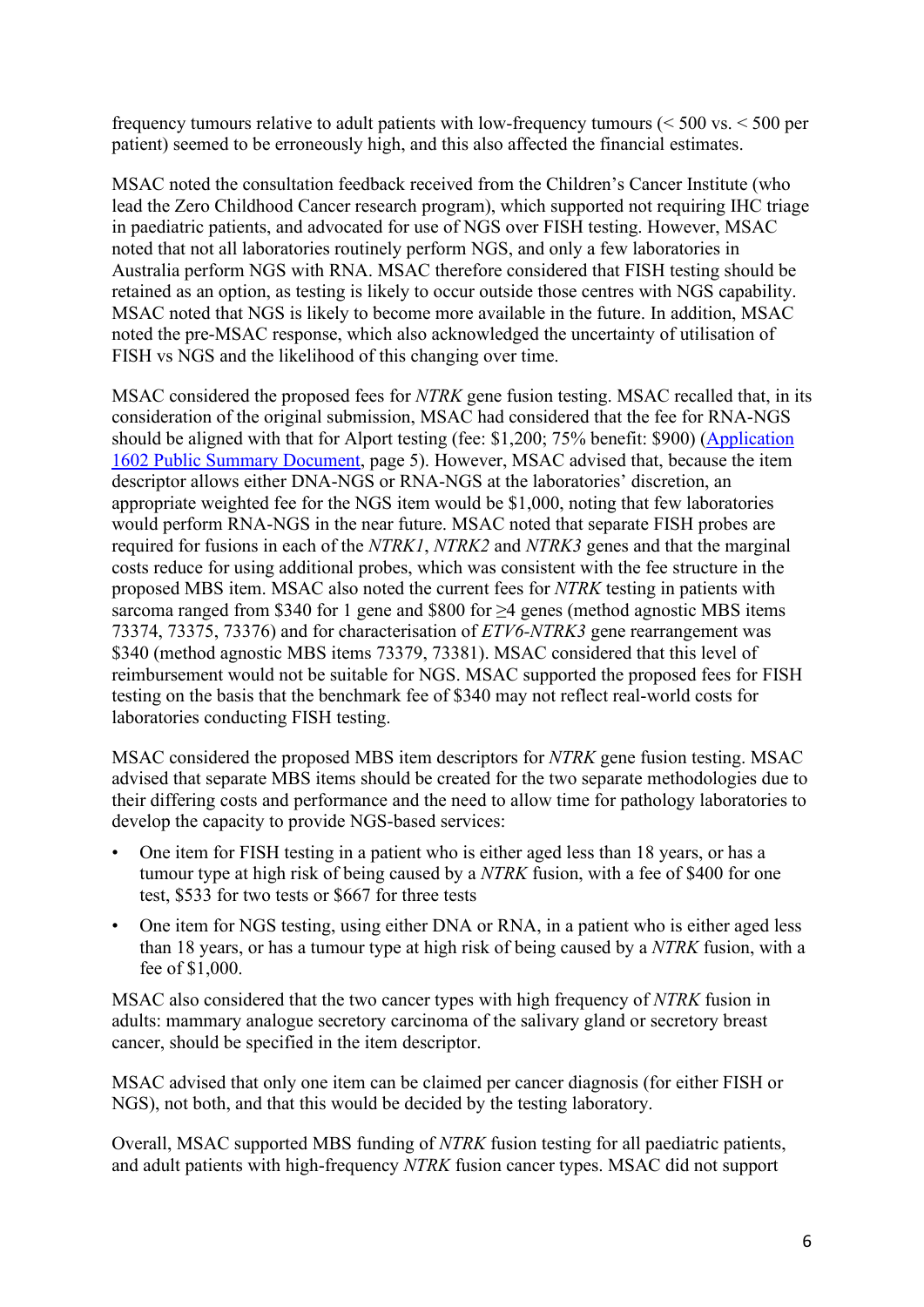public funding for adult patients with any type of tumour harbouring NTRK fusions at low frequency due to poorer test performance and in alignment with the PBAC's intention to not recommend listing larotrectinib in this population on the PBS. Thus, MSAC advised that the proposed MBS item for IHC testing prior to *NTRK* fusion testing (see Table 2) was not required. However MSAC foreshadowed that, in the event there was a satisfactory basis to change this advice, then with testing at the time of initial diagnosis of metastatic or locally advanced disease and 1% staining being considered positive (included as an explanatory note), the lower of the two current sets of IHC fees should apply.

# **Other discussion**

Redacted.

# **4. Background**

MSAC has previously considered *NTRK* fusion testing for access to larotrectinib for the treatment of *NTRK* fusion positive locally advanced or metastatic solid tumours of any histology. The original application was considered by MSAC at its November 2020 meeting.

The resubmission addressed the concerns of MSAC, with respect to the thirteen recommendations that were reported in the MSAC [Discussion paper,](http://www.msac.gov.au/internet/msac/publishing.nsf/Content/Additional-Resources) which are presented in Table 1.

| <b>Recommendations</b> |                                                                                                                                                                                | <b>MSAC, PBAC and ESCs</b><br>comments about the<br>original submission                                                                                                                                               | How the resubmission<br>addressed the<br>recommendation                                                                                                                                                                                                                                                                                                                                                           | Was the issue addressed<br>adequately in the<br>resubmission?                                                                                                                                                                                                                                                                                                                                                            |  |
|------------------------|--------------------------------------------------------------------------------------------------------------------------------------------------------------------------------|-----------------------------------------------------------------------------------------------------------------------------------------------------------------------------------------------------------------------|-------------------------------------------------------------------------------------------------------------------------------------------------------------------------------------------------------------------------------------------------------------------------------------------------------------------------------------------------------------------------------------------------------------------|--------------------------------------------------------------------------------------------------------------------------------------------------------------------------------------------------------------------------------------------------------------------------------------------------------------------------------------------------------------------------------------------------------------------------|--|
| 1.                     | A biological plausibility<br>analysis to give the<br>rationale as to why a<br>therapeutic response to<br>the treatment could be<br>expected across diverse<br>sites or organs. | The biological plausibility of<br>the NTRK fusion being the<br>oncogenic driver was not<br>fully covered in the<br>submission.                                                                                        | Results highlight the<br>consistent treatment<br>response of larotrectinib<br>across different tumour<br>types for the latest data cut<br>(ePAS5; July 2020, Figure<br>2.60). This is consistent<br>with the results presented<br>in the original submission.                                                                                                                                                     | None of the 14 adult<br>patients with low frequency<br>NTRK fusion cancer types:<br>Cholangiocarcinoma,<br>pancreatic, appendiceal,<br>hepatic, prostate or CNS<br>cancers responded to<br>treatment with larotrectinib,<br>suggesting NTRK fusions<br>may not be the primary<br>oncogenic drivers in some<br>of these tumour types.                                                                                     |  |
| 2.                     | Any other biomarkers that<br>may have predictive value<br>for the proposed treatment<br>should be discussed.                                                                   | The submission did not<br>fully address the co-<br>occurrence of MSI-H, TMB<br>and PD-L1 expression in<br><b>NTRK</b> fusion positive<br>tumours, and the possible<br>implications for targeted<br>treatment options. | Although co-occurrence of<br>PD-L1, MSI-H and high<br>TMB are expressed in<br>some NTRK fusion cancers<br>such as CRC, PBS-listing<br>for larotrectinib in CRC is<br>proposed in R/R disease<br>with no remaining suitable<br>alternate therapy.<br>Therefore, it is assumed<br>patients with cancers such<br>as CRC would have failed<br>other targeted therapies<br>before being eligible for<br>larotrectinib. | This means that all NSCLC<br>patients with NTRK gene<br>fusion tumours would<br>receive treatment with<br>checkpoint inhibitors<br>pembrolizumab (if PD-L1<br>expression levels are high)<br>or nivolumab prior to<br>receiving larotrectinib.<br>This is likely to affect the<br>number of eligible patients,<br>as delayed treatment may<br>result in patients being too<br>ill to receive larotrectinib<br>(ECOG >2). |  |

**Table 1 MSAC concerns and how these were addressed in the resubmission**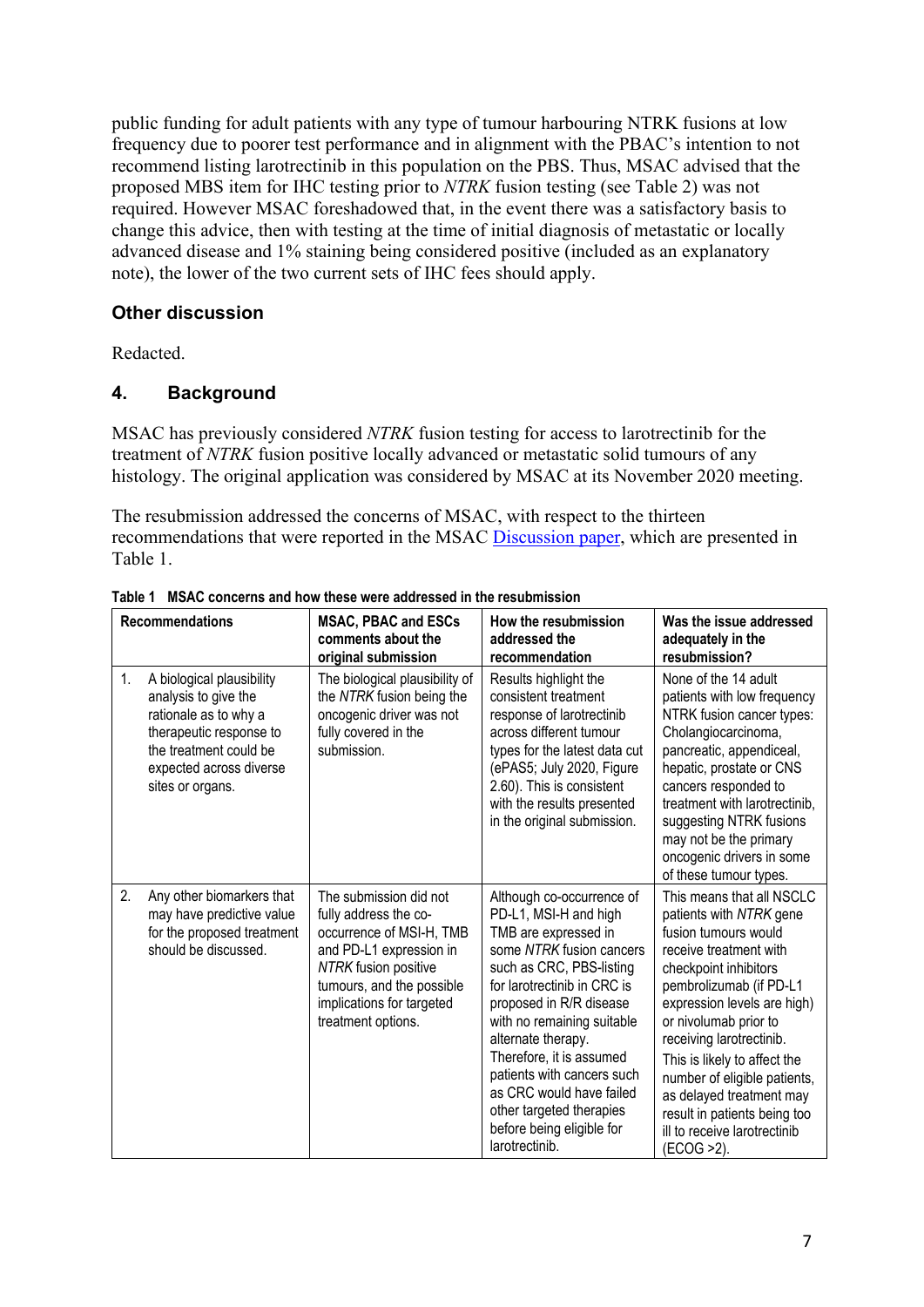|    | <b>Recommendations</b>                                                                                                                                                                                                                                                                                                                                                                                                                                     | <b>MSAC, PBAC and ESCs</b><br>comments about the<br>original submission                                                                                                                                                                                                                                                                                    | How the resubmission<br>addressed the<br>recommendation                                                                                                                                                                                                                                                                   | Was the issue addressed<br>adequately in the<br>resubmission?                                                                                                                                                                                                                                                                                                  |
|----|------------------------------------------------------------------------------------------------------------------------------------------------------------------------------------------------------------------------------------------------------------------------------------------------------------------------------------------------------------------------------------------------------------------------------------------------------------|------------------------------------------------------------------------------------------------------------------------------------------------------------------------------------------------------------------------------------------------------------------------------------------------------------------------------------------------------------|---------------------------------------------------------------------------------------------------------------------------------------------------------------------------------------------------------------------------------------------------------------------------------------------------------------------------|----------------------------------------------------------------------------------------------------------------------------------------------------------------------------------------------------------------------------------------------------------------------------------------------------------------------------------------------------------------|
| 3. | The biomarker prevalence<br>in the overall population<br>should be reported, along<br>with its prevalence in as<br>many specific tumour<br>types as possible.                                                                                                                                                                                                                                                                                              | The prevalence rate for<br>paediatric STS used by the<br>submission was not<br>verifiable and likely<br>inaccurate due to the<br>inclusion of IFS, a known<br>high frequency NTRK<br>cancer in the paediatric<br>STS cohort.                                                                                                                               | Paediatric STS NTRK<br>prevalence was amended<br>to 0.68% as recommended<br>by the ESCs and PBAC.                                                                                                                                                                                                                         | This is reasonable.                                                                                                                                                                                                                                                                                                                                            |
| 4. | The biomarker prevalence<br>may change during the<br>course of disease,<br>especially if the biomarker<br>is unstable, or has a<br>prognostic effect (as for<br>dMMR in CRC). Thus, the<br>prevalence rate of the<br>biomarker should be<br>considered in the specific<br>stage(s) of disease being<br>targeted for testing and<br>treatment.                                                                                                              | The stability and/or<br>persistence of NTRK<br>fusions with tumour<br>progression is largely<br>unknown, and was not well<br>covered in the submission.                                                                                                                                                                                                    | No new data from the<br>larotrectinib trials or<br>literature review was<br>identified in the<br>resubmission and thus no<br>further updates were<br>included.<br>Testing for NTRK fusion is<br>proposed for patients with<br>advanced disease and<br>therefore the biomarker<br>prevalence is not expected<br>to change. | Testing is to occur at<br>diagnosis of locally<br>advanced or metastatic<br>R/R disease, with no other<br>suitable treatment options.<br>As noted by the<br>resubmission, stability of<br>the biomarker only<br>becomes an issue if testing<br>was to occur earlier (at<br>diagnosis of earlier stage<br>disease).                                             |
| 5. | The reference standard<br>test and the evidentiary<br>standard test should be<br>nominated.                                                                                                                                                                                                                                                                                                                                                                | Well covered in the<br>submission.                                                                                                                                                                                                                                                                                                                         | No further updates.                                                                                                                                                                                                                                                                                                       | No further information was<br>required.                                                                                                                                                                                                                                                                                                                        |
| 6. | If the proposed test is not<br>the evidentiary standard<br>test used in the supportive<br>clinical trials assessing<br>treatment efficacy, then<br>bridging data should be<br>provided to assess the<br>comparability of the<br>performance of the<br>proposed test to the<br>evidentiary standard test.<br>Key differences that may<br>affect or alter the<br>eligibility/selection of<br>patients for the proposed<br>treatment should be<br>identified. | The diagnostic accuracy of<br>IHC and DNA-NGS was<br>covered by the submission.                                                                                                                                                                                                                                                                            | No further updates.                                                                                                                                                                                                                                                                                                       | There is still a lack of<br>evidence for assessing the<br>accuracy of FISH for<br>detecting NTRK1 and<br>NTRK2 fusions.<br>An additional study that<br>compared pan-Trk IHC and<br>FISH NTRK fusion testing<br>provides only concordance<br>data                                                                                                               |
| 7. | Data on the accuracy of<br>the test across tumour<br>types should be provided<br>to demonstrate that the<br>test performance is<br>consistent, or if not, to<br>identify when other testing<br>measures are required,<br>e.g. varying diagnostic<br>thresholds, at-risk patient<br>populations etc.                                                                                                                                                        | Diagnostic accuracy of IHC<br>across different tumour<br>types was discussed by the<br>submission.<br>MSAC considered that<br>more information was<br>needed on the false<br>negative rate for IHC and<br>the reasons for this, as well<br>as a definition of a positive<br>IHC result (e.g. whether<br>this would include weak<br>positivity, or would be | Data relating to the<br>diagnostic accuracy of IHC<br>was updated, including 3<br>additional studies<br>comparing IHC and RNA-<br>NGS. However, overall<br>conclusions relating to<br>diagnostic performance for<br>IHC remain consistent with<br>the original submission.                                                | Two of the three additional<br>studies were identified<br>during the previous<br>evaluation. The third study<br>provides diagnostic<br>accuracy of IHC compared<br>to RNA-NGS in paediatric<br>patients with CMN (a<br>paediatric high frequency<br>NTRK fusion cancer type).<br>The overall conclusions<br>remain consistent with the<br>previous commentary. |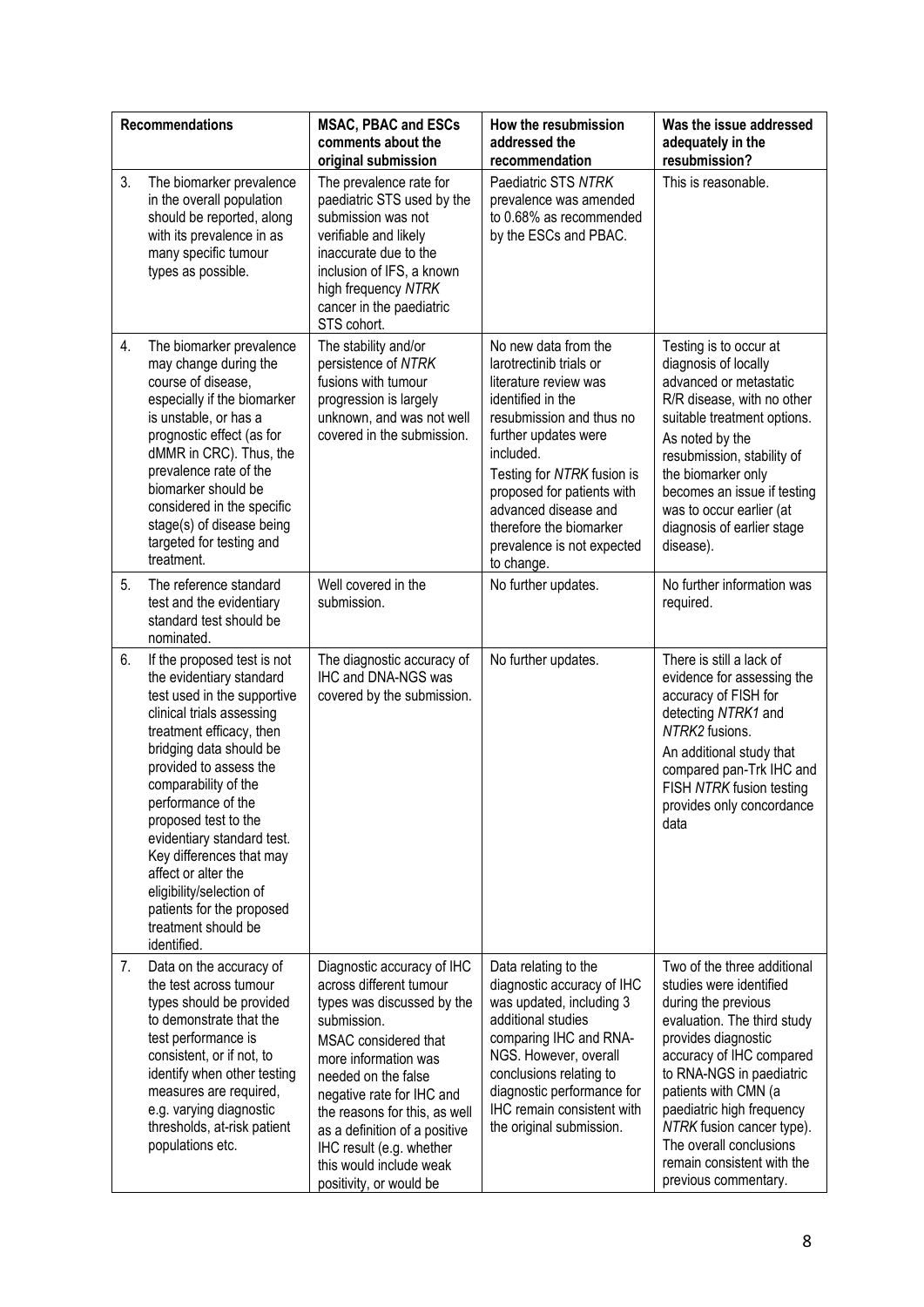|    | <b>Recommendations</b>                                                                                                                                                                                                                                                                                                                                                                                                       | <b>MSAC, PBAC and ESCs</b><br>comments about the<br>original submission                                                                                                                                                                                                                                                                                          | How the resubmission<br>addressed the<br>recommendation                                                                                                                                                                                                                                                                                                                                                                                                                                                               | Was the issue addressed<br>adequately in the<br>resubmission?                                                                                                                                                                                                                                                                                                                                                                                   |
|----|------------------------------------------------------------------------------------------------------------------------------------------------------------------------------------------------------------------------------------------------------------------------------------------------------------------------------------------------------------------------------------------------------------------------------|------------------------------------------------------------------------------------------------------------------------------------------------------------------------------------------------------------------------------------------------------------------------------------------------------------------------------------------------------------------|-----------------------------------------------------------------------------------------------------------------------------------------------------------------------------------------------------------------------------------------------------------------------------------------------------------------------------------------------------------------------------------------------------------------------------------------------------------------------------------------------------------------------|-------------------------------------------------------------------------------------------------------------------------------------------------------------------------------------------------------------------------------------------------------------------------------------------------------------------------------------------------------------------------------------------------------------------------------------------------|
|    |                                                                                                                                                                                                                                                                                                                                                                                                                              | better defined as "non-<br>negative")                                                                                                                                                                                                                                                                                                                            |                                                                                                                                                                                                                                                                                                                                                                                                                                                                                                                       | The false negative rate for<br>IHC and the definition of a<br>positive IHC result were<br>not discussed in the<br>resubmission                                                                                                                                                                                                                                                                                                                  |
| 8. | Test reproducibility is<br>particularly important for<br>pan-tumour assessments<br>to demonstrate testing<br>equivalence across<br>different tumour types and<br>for different diagnostic<br>laboratories.                                                                                                                                                                                                                   | This was not fully covered<br>in the submission.<br>However, if the IHC, FISH,<br>or NGS tests are<br>performed in a NATA-<br>accredited laboratory with<br>a quality assurance<br>program in place, test<br>reproducibility should not<br>be an issue.                                                                                                          | The resubmission agreed<br>with PBAC/MSAC that test<br>reproducibility should not<br>be an issue given IHC,<br>FISH and NGS tests are<br>expected to be performed<br>in NATA-accredited<br>laboratories.<br>Additional data relating to<br>test reproducibility was<br>presented: a multinational<br>ring study analysed FISH<br>and NGS for the detection<br>of NTRK gene fusions in<br>various FFPE cancer<br>tissues found inter-<br>laboratory reproducibility<br>was strong for both<br>evaluated methodologies. | The resubmission<br>highlighted that the study<br>by Kirchner et al (2020)<br>found that both FISH and<br>NGS for the detection of<br>NTRK gene fusions in<br>various FFPE cancer<br>tissues showed strong<br>inter-laboratory<br>reproducibility. This was<br>reasonable.                                                                                                                                                                      |
| 9. | It is important that the<br>positive predictive value<br>(PPV) and negative<br>predictive value (NPV) for<br>the biomarker test versus<br>its reference standard is<br>provided over the relevant<br>biomarker prevalence<br>range for the tumours<br>being targeted to enable<br>an assessment of the ratio<br>of correct to incorrect test<br>results.                                                                     | This was well covered in<br>the submission.<br>However the economic<br>analysis assumes 100%<br>test performance of NGS<br>and FISH. The model<br>structure does not allow<br>false positives to be<br>modelled, and so the<br>implications of<br>inappropriate treatment<br>and delayed appropriate<br>treatment for these patients<br>has not been considered. | The economic analysis<br>was amended to a test-<br>treat model for this<br>resubmission which allows<br>the implications of false<br>FISH/NGS results to be<br>considered.                                                                                                                                                                                                                                                                                                                                            | While the model presented<br>in the resubmission was<br>restructured to allow the<br>implications of false<br>positive and false negative<br>results to be analysed, the<br>base case retains the<br>assumption of 100% test<br>performance of NGS (DNA<br>and RNA) and FISH. This<br>was not reasonable<br>The ICER is sensitive,<br>particularly in the low<br>frequency populations, to<br>changes in the specificity<br>of NGS/FISH testing |
|    | 10. MSAC/PBAC may<br>consider it prudent to<br>ensure that testing for<br>access to a pan-tumour<br>medication is not<br>undertaken before other<br>viable treatment options<br>are considered.<br>Alternatively, each patient<br>could be individually<br>triaged for either standard<br>of care or the pan-tumour<br>medicine, based on the<br>prevalence of the<br>biomarker in that tumour<br>type and/or the population | The clinical algorithm<br>proposed by the<br>submission differed from<br>that in the ratified PICO<br>Confirmation.                                                                                                                                                                                                                                              | MSAC considered that it<br>would be reasonable to<br>allow populations with<br>high-frequency tumour<br>types to have direct access<br>to FISH/NGS without a<br>prior IHC test, and it would<br>be reasonable for<br>paediatric patients with<br>low-frequency tumour<br>types to have direct access<br>to FISH/NGS without a<br>prior IHC test because of<br>the small numbers of these<br>patients and the likelihood<br>of their cancer being                                                                      | MSAC's advice has been<br>incorporated into the<br>clinical management<br>algorithm. However,<br>according to the proposed<br>clinical management<br>algorithm, IHC testing has<br>been delayed until the<br>patient has failed all other<br>treatment options. This<br>should be amended so that<br>testing still occurs at<br>diagnosis of advanced<br>disease but treatment is<br>delayed until no viable<br>options are available.          |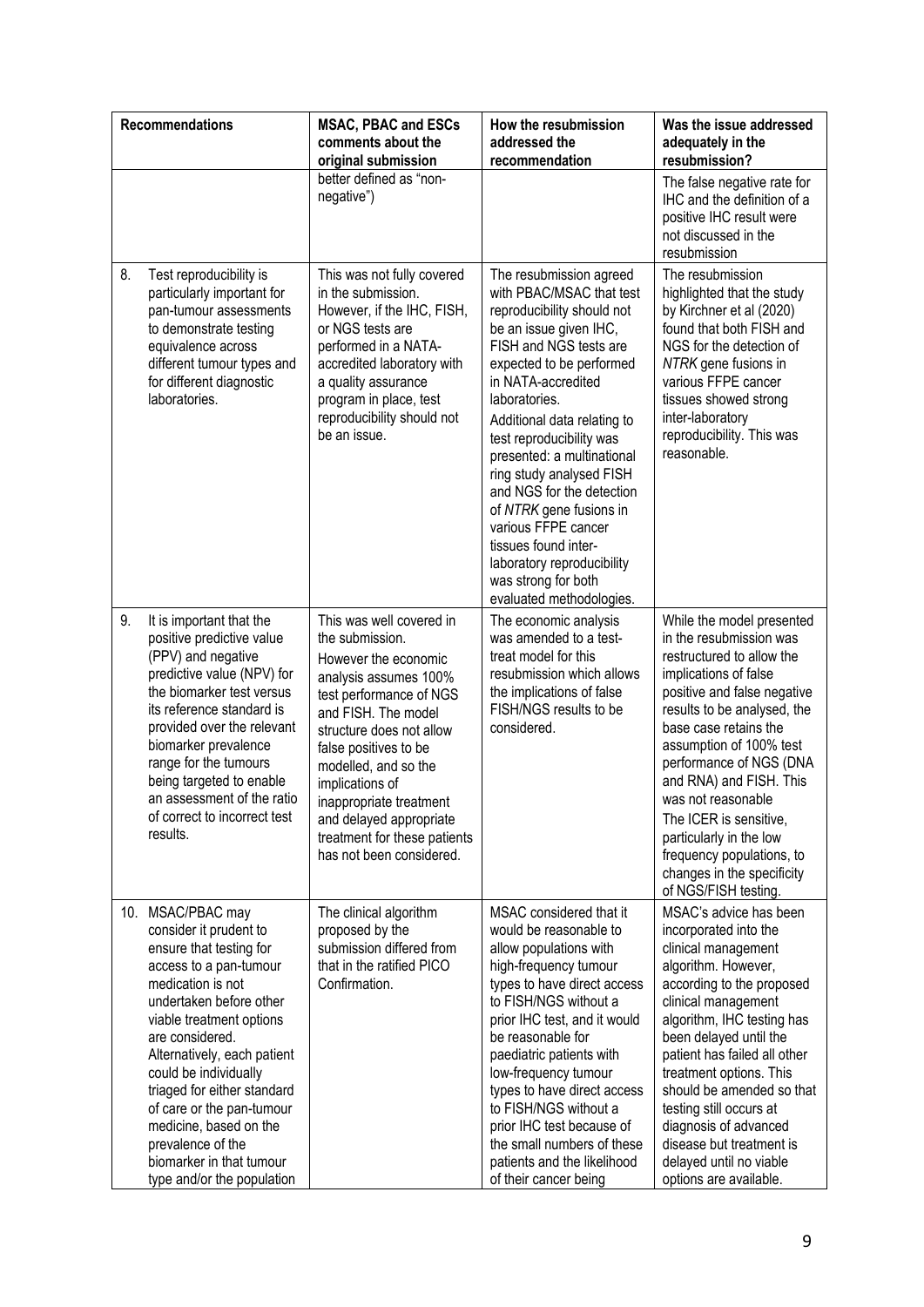| <b>Recommendations</b>                                                                                                                                                                                                                                                                                             | <b>MSAC, PBAC and ESCs</b><br>comments about the<br>original submission                                                                                                                                                                                                      | How the resubmission<br>addressed the<br>recommendation                                                                                                                                                                                                                                                                                                                                                                                                 | Was the issue addressed<br>adequately in the<br>resubmission?                                                                                                                                                                                             |
|--------------------------------------------------------------------------------------------------------------------------------------------------------------------------------------------------------------------------------------------------------------------------------------------------------------------|------------------------------------------------------------------------------------------------------------------------------------------------------------------------------------------------------------------------------------------------------------------------------|---------------------------------------------------------------------------------------------------------------------------------------------------------------------------------------------------------------------------------------------------------------------------------------------------------------------------------------------------------------------------------------------------------------------------------------------------------|-----------------------------------------------------------------------------------------------------------------------------------------------------------------------------------------------------------------------------------------------------------|
| level evidence supporting<br>a potential treatment effect<br>of the therapy in that<br>patient.                                                                                                                                                                                                                    |                                                                                                                                                                                                                                                                              | oncogenically driven by a<br>detected NTRK fusion is<br>high (MSAC application<br>1602 2020 PSD p.4).<br>Adult patients with low-<br>frequency NTRK fusion<br>tumour types are triaged<br>with pan-Trk IHC prior to<br>access to FISH/NGS in<br>proposed clinical algorithm.                                                                                                                                                                            |                                                                                                                                                                                                                                                           |
| 11. For tumour types with very<br>low prevalence rates,<br>MSAC could consider the<br>use of sequential testing to<br>reduce the number of false<br>positive patients who<br>would be eligible for<br>targeted treatment.                                                                                          | The submission<br>recommended to triage<br>adults with low frequency<br>NTRK fusion cancers using<br>IHC testing for but not for<br>paediatric patients.                                                                                                                     | As discussed directly<br>above, MSAC considered it<br>appropriate to directly test<br>all paediatrics and adult<br>high frequency tumours<br>with FISH/NGS directly<br>(without IHC triage).                                                                                                                                                                                                                                                            | Triage testing with pan-Trk<br>IHC has been<br>recommended for adult<br>patients with low frequency<br>NTRK fusion cancer types<br>in the resubmission                                                                                                    |
| 12. Should the prevalence of<br>the biomarker change<br>during the course of<br>disease and in response to<br>treatments such as<br>chemotherapy or<br>radiotherapy, a re-biopsy<br>may be necessary which<br>will have implications for<br>patient safety, test uptake<br>and costs.                              | This was not well covered<br>in the submission. The<br>prevalence of the<br>biomarker may or may not<br>change in response to<br>treatment. However,<br>resistance mutations are<br>expected to occur.                                                                       | Although it is possible the<br>biomarker could change<br>during the course of<br>disease, given the<br>proposed PBS restriction<br>criteria where patients are<br>no longer eligible for PBS-<br>subsidised larotrectinib<br>following disease<br>progression, this is unlikely<br>to be an issue.<br>In addition, patients must<br>not have received prior<br>treatment with a Trk<br>inhibitor to be eligible for<br>PBS-subsidised<br>larotrectinib. | As testing is to occur at the<br>diagnosis of advanced<br>disease, the stability of the<br>biomarker should not be an<br>issue. A rebiopsy should<br>only be necessary if<br>insufficient tumour material<br>is available for NTRK<br>fusion testing.     |
| 13. The evidence is likely to<br>consist of single-arm<br>phase II trials in pan-<br>tumour applications. Thus,<br>demonstrating a<br>therapeutic benefit will rely<br>on the use of a reference<br>case (most common<br>cancer) of the effect size of<br>the treatment in biomarker<br>positive patients over the | The submission used a<br>naïve comparison between<br>the single-arm larotrectinib<br>trials compared with<br>historical SoC trials.                                                                                                                                          | The approach to assessing<br>the therapeutic benefit of<br>larotrectinib remains<br>unchanged for this<br>resubmission.<br>The latest larotrectinib trial<br>data across the three<br>pivotal trials as well as<br>updated SoC comparators<br>was included for this<br>resubmission.                                                                                                                                                                    | Updated ePAS5 and SAS3<br>datasets were used in the<br>resubmission.<br>Updated SoC comparator<br>studies were included for<br>adults with low frequency<br>NTRK fusion tumour types:<br>CRC, NSCLC, STS or<br>thyroid cancer.                            |
| current standard of care. In<br>the absence of<br>randomised controlled<br>trials, the comparison<br>could be made using<br>prognostic data from a<br>historical data set with<br>subgroup cohorts defined<br>by having different test<br>results (e.g. dMMR and                                                   | MSAC advised there are<br>additional issues requiring<br>reconsideration for adult<br>patients, including an<br>evidentiary basis to assess<br>whether NTRK fusion type<br>predicts variation in<br>larotrectinib response rates<br>to better justify the<br>recommended fee | Not addressed                                                                                                                                                                                                                                                                                                                                                                                                                                           | The previous submission<br>reported a higher objective<br>response rate for NTRK3<br>fusions (85%), which<br>includes most patients with<br>high frequency NTRK<br>fusion cancers, than for<br>NTRK1 and NTRK2<br>fusions (63% and 50%,<br>respectively). |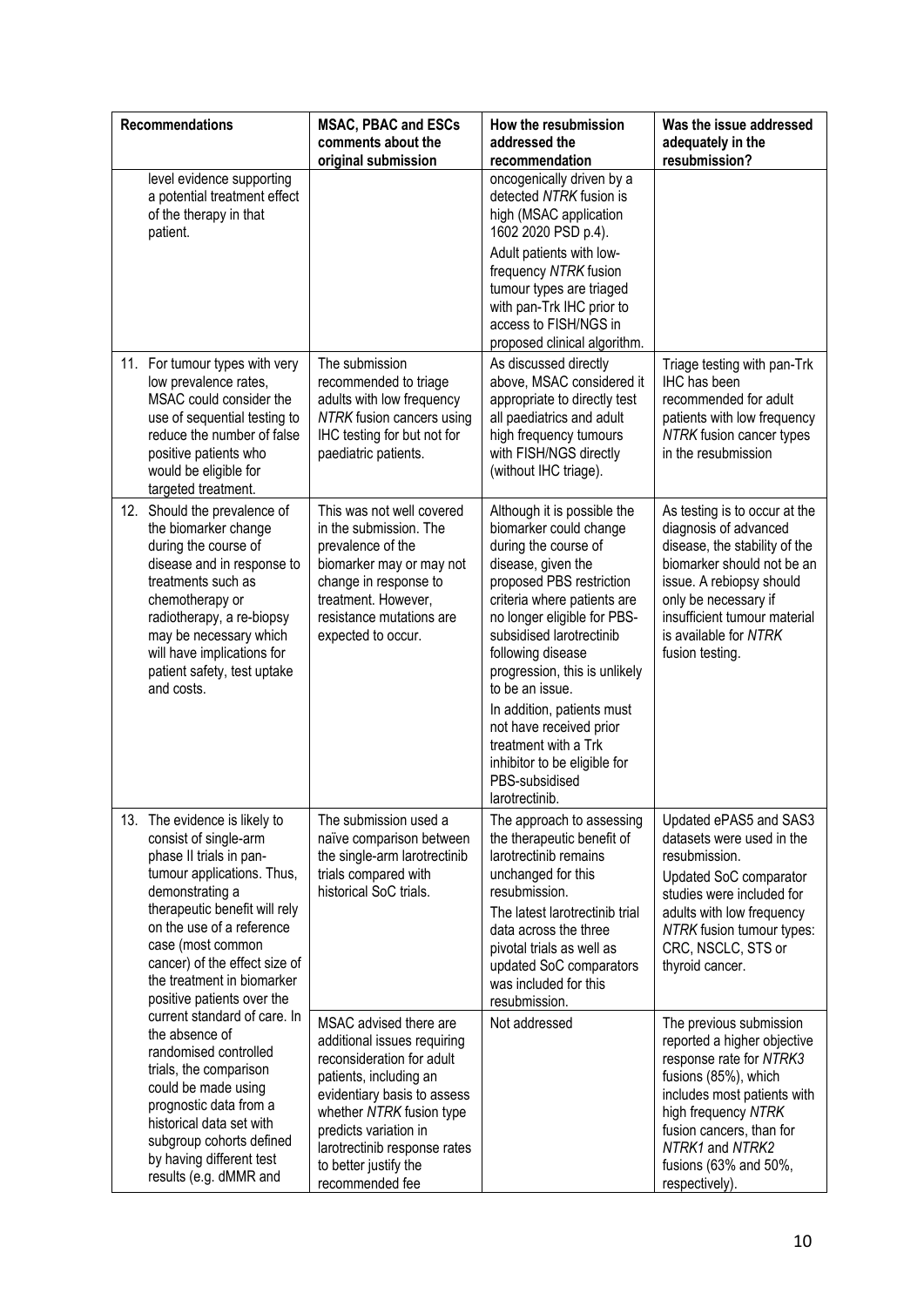| <b>Recommendations</b>                                                                                                           | <b>MSAC, PBAC and ESCs</b>                       | How the resubmission | Was the issue addressed |
|----------------------------------------------------------------------------------------------------------------------------------|--------------------------------------------------|----------------------|-------------------------|
|                                                                                                                                  | comments about the                               | addressed the        | adequately in the       |
|                                                                                                                                  | original submission                              | recommendation       | resubmission?           |
| proficient MMR), against<br>which the results of single-<br>arm trials across a pan-<br>tumour population can be<br>benchmarked. | difference between RNA-<br>NGS and FISH testing. |                      |                         |

Source: Table MSAC.3 pp 17-21 of the commentary

# **5. Prerequisites to implementation of any funding advice**

The resubmission noted that both the MSK-IMPACT and FoundationOne CDx panels are commonly used to detect *NTRK* fusions in the literature and that both panels are now available in Australia (MSAC application 1602 Public Summary Document [PSD] 2020, p11).

MSAC previously noted that a quality assurance program is available and that testing would likely be restricted to National Association of Testing Authorities (NATA) accredited laboratories whose scope of practice includes somatic FISH testing on fresh or paraffinembedded tissue, and somatic NGS testing using DNA or RNA (MSAC application 1602 PSD 2020, p4). Thirteen NATA-accredited Australian laboratories currently have RNA-NGS capabilities, but only two laboratories are currently validated to perform *NTRK* fusion testing.

The accreditation of pan-Trk IHC testing is yet to be developed.

# **6. Proposal for public funding**

To address the financial burden to pathology providers and the utilisation estimates and financial impact uncertainties in regard to IHC triage testing in adult low frequency tumours, a new MBS listing was proposed for pan-Trk IHC testing for adult low frequency *NTRK*fusion tumours as presented in the resubmission (Table 2).

The commentary proposed amendments are in coloured text, noting the first dot point amendment was to list the cancer types eligible for testing in the item descriptor rather than listing them in a footnote; and the third dot point amendment was to allow pan-Trk IHC testing for adults with high frequency *NTRK* fusion cancer types (MASC of the salivary gland or SBC) if FISH or DNA-NGS methods are used instead of RNA-NGS to detect *NTRK* fusions. This was due to the inability of FISH and DNA-NGS to distinguish between an active and an inactive gene fusion.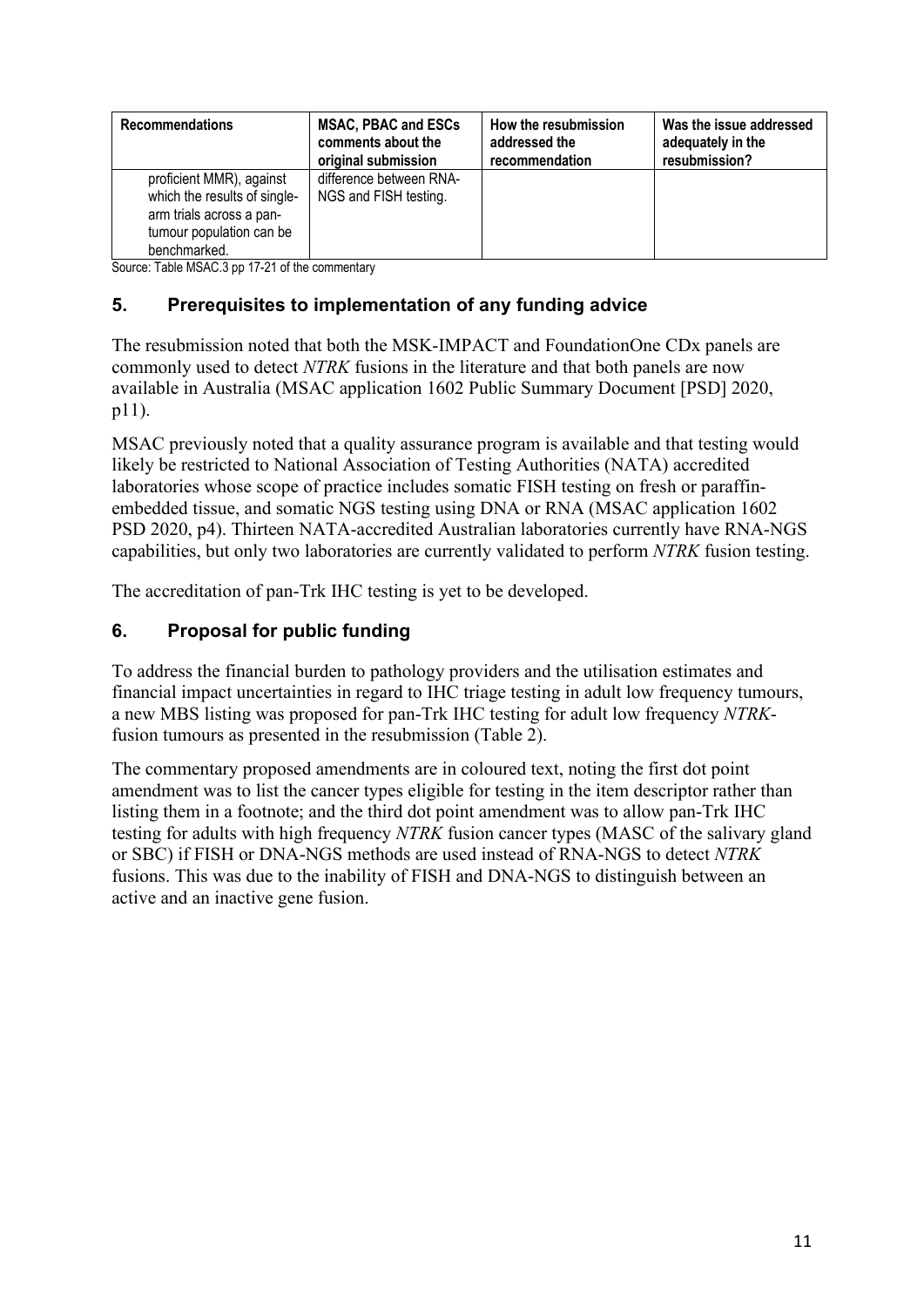#### **Table 2 Proposed MBS listing for IHC testing in adult low frequency tumours, with modifications in coloured text added during the evaluation**

| Item number: TBC                                                                                                                                                                                      | Category 6 (Pathology services) - Group P5 Tissue Pathology                                                                                                                                                                                                                                                                         |  |  |  |
|-------------------------------------------------------------------------------------------------------------------------------------------------------------------------------------------------------|-------------------------------------------------------------------------------------------------------------------------------------------------------------------------------------------------------------------------------------------------------------------------------------------------------------------------------------|--|--|--|
| Immunohistochemical examination of biopsy material by immunofluorescence, immunoperoxidase or other labelled<br>antibody techniques with antigenic specificity for tropomyosin receptor kinase (Trk). |                                                                                                                                                                                                                                                                                                                                     |  |  |  |
|                                                                                                                                                                                                       | Immunohistochemistry (IHC) examination of tumour tissue from a patient aged 18 years or over with:                                                                                                                                                                                                                                  |  |  |  |
| cancer                                                                                                                                                                                                | solid tumour cancer of one of the following types: soft tissue sarcoma, colorectal, non-small cell lung <sup>*</sup> or thyroid                                                                                                                                                                                                     |  |  |  |
| $\bullet$                                                                                                                                                                                             | which is metastatic OR is locally advanced where surgical resection is likely to result in severe morbidity,                                                                                                                                                                                                                        |  |  |  |
| $\bullet$                                                                                                                                                                                             | solid tumour cancer of one of the following types: mammary analogue secretory carcinoma of the salivary gland or<br>secretory breast cancer if NTRK gene fusion testing was conducted using fluorescence in-situ hybridisation (FISH)<br>or DNA-based next generation sequencing (NGS) methods and a NTRK gene fusion was detected. |  |  |  |
| Applicable only once per cancer diagnosis.                                                                                                                                                            |                                                                                                                                                                                                                                                                                                                                     |  |  |  |
| Fee: $$74.50$ Benefit: $75\% = $55.90 85\% = $63.35$                                                                                                                                                  |                                                                                                                                                                                                                                                                                                                                     |  |  |  |

\*Lung cancer was specified in the resubmission but this should be changed to non-small cell lung cancer to align with the PBS restriction and the population in the clinical trials Source: Table 1.14 p80 of the resubmission

The MBS items requested for *NTRK* fusion testing using FISH (AAAA or BBBB; see Table 3) or NGS (DNA or RNA not specified; CCCC or DDDD; see Table 3) in the resubmission have taken into account the advice from MSAC and are listed below (see MSAC application 1602 PSD 2020, pp5-6).

The red text indicates MSAC-proposed amendments to the proposed listings. The blue text is an amendment suggested during the evaluation to list the cancer types eligible for testing in the item descriptor rather than as a footnote (consistent with pan-Trk IHC MBS item). The resubmission specified lung cancer in the MBS listings, which is broader than the proposed PBS listing that specified NSCLC. All patients with lung cancer in the larotrectinib studies had NSCLC.

The resubmission also specified MASC of the salivary gland in the MBS descriptor whereas salivary gland tumour (a broader term) was specified in the PBS restriction. MASC was the most commonly represented high frequency *NTRK* cancer occurring in adults in the larotrectinib studies, but accounts for approximately only 4.5% of all salivary gland tumours.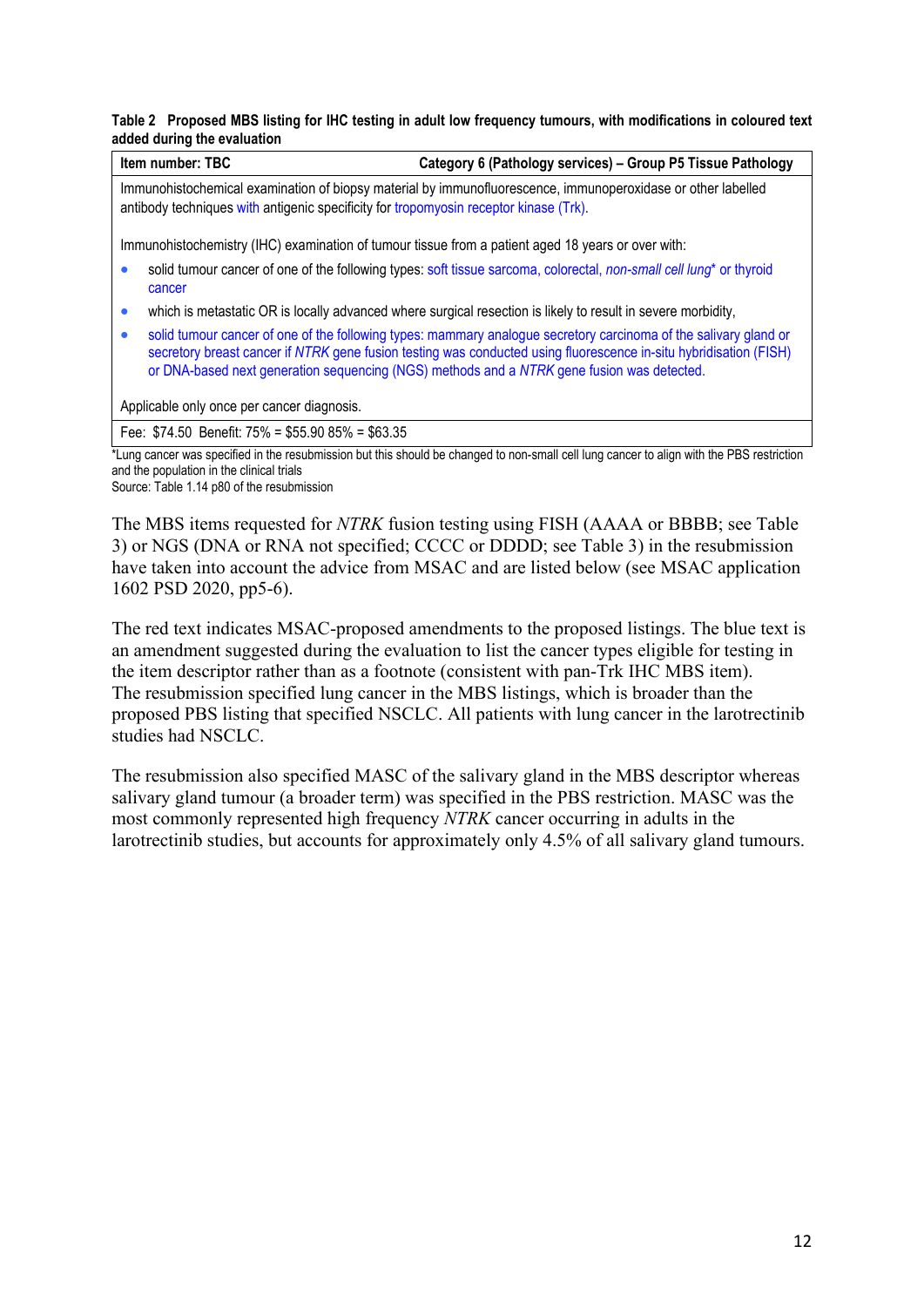**Table 3 Proposed MBS listings for FISH and NGS testing, with modifications in coloured text added (red text indicates previous MSAC-proposed amendments (Nov 2020); blue text indicates commentary-proposed amendment)**

| Item number: AAAA                                          | Category 6 (Pathology services) - Group P7 Genetics                                                                                                                                                                                    |
|------------------------------------------------------------|----------------------------------------------------------------------------------------------------------------------------------------------------------------------------------------------------------------------------------------|
|                                                            | Fluorescence in-situ hybridisation (FISH) test of tumour tissue from a patient aged 18 years or over with:                                                                                                                             |
| $\bullet$<br>cancer                                        | solid tumour cancer of one of the following types: soft tissue sarcoma, colorectal, non-small cell lung* or thyroid                                                                                                                    |
| $\bullet$                                                  | which is metastatic OR is locally advanced where surgical resection is likely to result in severe morbidity,                                                                                                                           |
| $\bullet$<br>immunohistochemical (IHC) examination,        | and with documented evidence of tropomyosin receptor kinase (TrkA, TrkB or TrkC) immunoreactivity by                                                                                                                                   |
| Scheme (PBS) are fulfilled.                                | requested by a specialist or consultant physician to determine if requirements relating to neurotrophic tropomyosin<br>receptor kinase (NTRK1, NTRK2 or NTRK3) fusions for access to a Trk inhibitor under the Pharmaceutical Benefits |
|                                                            | This item cannot be claimed if MBS items BBBB, CCCC or DDDD have been claimed for the same patient.                                                                                                                                    |
| Applicable only once per cancer diagnosis.                 |                                                                                                                                                                                                                                        |
|                                                            | Fee: \$400.00. Benefit: $75\% = $300.0085\% = $340.00$ for 1 NTRK fusion test,                                                                                                                                                         |
|                                                            | Fee: \$533.00. Benefit: $75\% = $400.0085\% = $453.00$ for 2 NTRK fusion tests,                                                                                                                                                        |
|                                                            | Fee: \$667.00. Benefit: 75% = \$500.00 85% = \$566.00 for 3 NTRK fusion tests                                                                                                                                                          |
| Item number BBBB                                           | Category 6 (Pathology services) - Group P7 Genetics                                                                                                                                                                                    |
|                                                            | Fluorescence in-situ hybridisation (FISH) test of tumour tissue from a patient:                                                                                                                                                        |
| $\bullet$<br>in severe morbidity, and                      | with solid tumour cancer which is metastatic OR is locally advanced where surgical resection is likely to result                                                                                                                       |
| $\bullet$                                                  | who is either aged less than 18 years OR is aged 18 years or over and has either mammary analogue<br>secretory carcinoma of the salivary gland or secretory breast cancer,                                                             |
|                                                            | requested by a specialist or consultant physician to determine if requirements relating to neurotrophic tropomyosin                                                                                                                    |
| Pharmaceutical Benefits Scheme (PBS) are fulfilled.        | receptor kinase (NTRK1, NTRK2, or NTRK3) fusions for access to a tropomyosin receptor kinase (Trk) inhibitor under the                                                                                                                 |
|                                                            | This item cannot be claimed if MBS items AAAA, CCCC or DDDD have been claimed for the same patient.                                                                                                                                    |
| Applicable only once per cancer diagnosis.                 |                                                                                                                                                                                                                                        |
|                                                            | Fee: \$400.00. Benefit: $75\% = $300.0085\% = $340.00$ for 1 NTRK fusion test,                                                                                                                                                         |
|                                                            | Fee: \$533.00. Benefit: $75\% = $400.0085\% = $453.00$ for 2 NTRK fusion tests,                                                                                                                                                        |
|                                                            | Fee: \$667.00. Benefit: 75% = \$500.00 85% = \$566.00 for 3 NTRK fusion tests                                                                                                                                                          |
| <b>Item number CCCC</b>                                    | Category 6 (Pathology services) - Group P7 Genetics                                                                                                                                                                                    |
|                                                            | Next generation sequencing (NGS) test of tumour tissue from a patient aged 18 years or over with:                                                                                                                                      |
| $\bullet$<br>thyroid cancer                                | solid tumour cancer of one of the following types: soft tissue sarcoma, colorectal, non-small cell lung* or                                                                                                                            |
| ٠                                                          | which is metastatic OR is locally advanced where surgical resection is likely to result in severe morbidity,                                                                                                                           |
| immunohistochemical (IHC) examination                      | and with documented evidence of tropomyosin receptor kinase (TrkA, TrkB or TrkC) immunoreactivity by                                                                                                                                   |
|                                                            | requested by a specialist or consultant physician to determine if requirements relating to neurotrophic tropomyosin                                                                                                                    |
| Scheme (PBS) are fulfilled.                                | receptor kinase (NTRK1, NTRK2 or NTRK3) fusions for access to a Trk inhibitor under the Pharmaceutical Benefits                                                                                                                        |
|                                                            | This item cannot be claimed if MBS items AAAA, BBBB or DDDD have been claimed for the same patient.                                                                                                                                    |
| Applicable only once per cancer diagnosis.                 |                                                                                                                                                                                                                                        |
| Fee: $$1,200.00$ Benefit: $75\% = $900.0085\% = $1,115.30$ |                                                                                                                                                                                                                                        |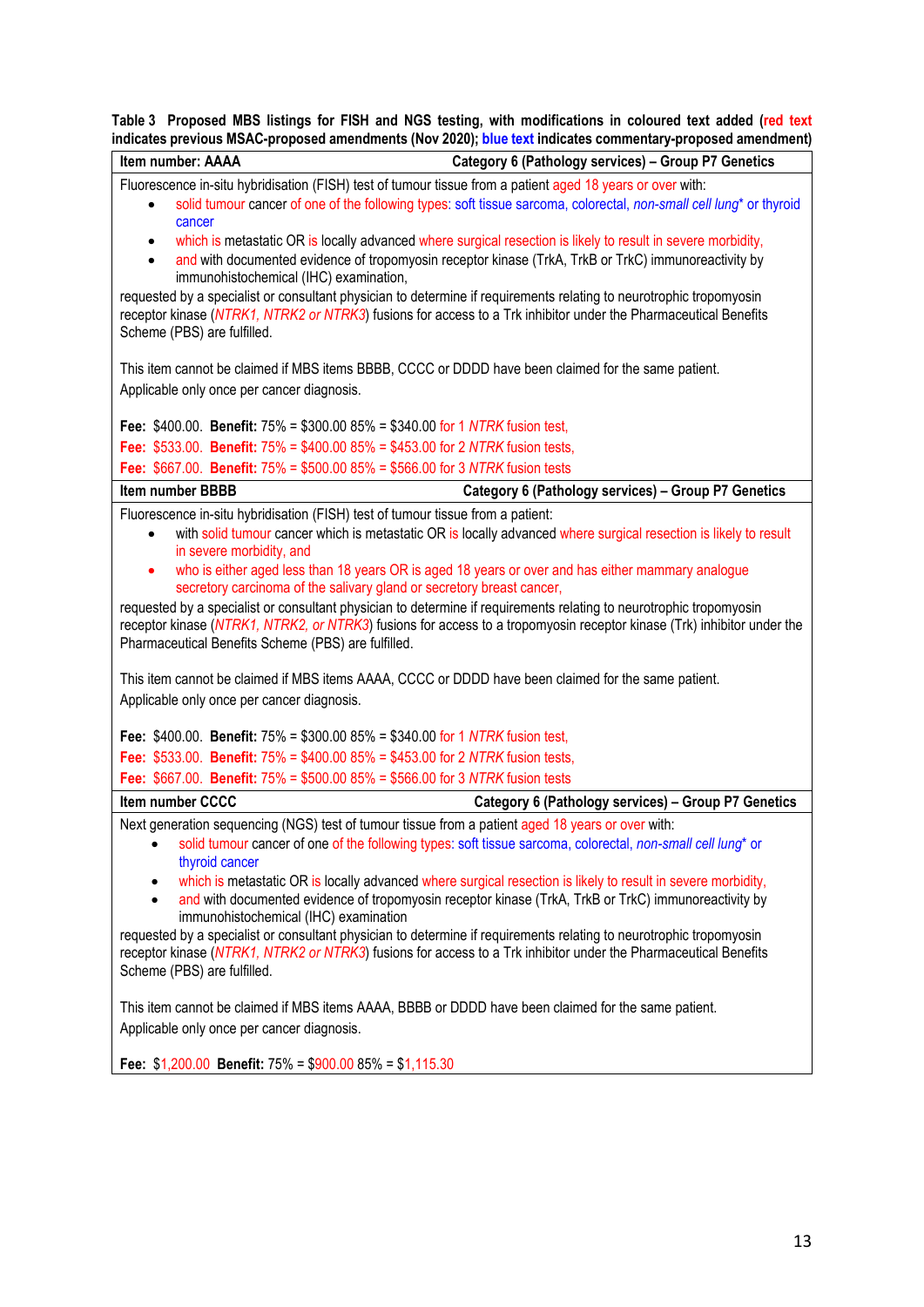| <b>Item number DDDD</b>                                                                                                                                                                                                                                                                                                                                                                                                                                                                                                                 | Category 6 (Pathology services) - Group P7 Genetics |
|-----------------------------------------------------------------------------------------------------------------------------------------------------------------------------------------------------------------------------------------------------------------------------------------------------------------------------------------------------------------------------------------------------------------------------------------------------------------------------------------------------------------------------------------|-----------------------------------------------------|
| Next generation sequencing (NGS) test of tumour tissue from a patient<br>with solid tumour cancer which is metastatic OR is locally advanced where surgical resection is likely to result<br>in severe morbidity, and<br>who is either aged less than 18 years OR is aged 18 years or over and has either mammary analogue<br>$\bullet$<br>secretory carcinoma of the salivary gland or secretory breast cancer,<br>requested by a specialist or consultant physician to determine if requirements relating to neurotrophic tropomyosin |                                                     |
| receptor kinase (NTRK1, NTRK2 or NTRK3) fusions for access to a Trk inhibitor under the Pharmaceutical Benefits<br>Scheme (PBS) are fulfilled.                                                                                                                                                                                                                                                                                                                                                                                          |                                                     |
| This item cannot be claimed if MBS items AAAA, BBBB or CCCC have been claimed for the same patient.<br>Applicable only once per cancer diagnosis.                                                                                                                                                                                                                                                                                                                                                                                       |                                                     |
| Fee: $$1,200.00$ Benefit: $75\% = $900.0085\% = $1,115.30$                                                                                                                                                                                                                                                                                                                                                                                                                                                                              |                                                     |

\*Lung cancer was specified in the resubmission but this should be changed to non-small cell lung cancer to align with the PBS restriction and the population in the clinical trials

Source: Tables 1.15, 1.16, 1.17 and 1.18 (pp 82-84) of the resubmission Note: Text in red text indicates MSAC-proposed amendments to the proposed listings.

# **7. Summary of public consultation feedback/consumer issues**

No new consultation feedback was received for the resubmission before ESC. Following ESC, consultation feedback was received from the Children's Cancer Institute which was supportive of the application. This feedback support not requiring IHC triage in paediatric patients, given the rare status of these tumours and the high prevalence of fusion partner genes that are not the more common *ETV6-NTRK3* fusion, and noted the NGS method be agnostic.

For the previous submission, consultation feedback was received from one organisation, which:

- noted there was potential for substantial number of IHC tests, which may represent a financial burden to pathology providers given the current reimbursement for pan-Trk IHC testing; a potential solution could be a separate MBS item to reflect the increased relative cost of the test and the complexity of pan-Trk IHC testing
- considered that confirmatory NGS sequencing method should also not be specific to RNA-sequencing (see [MSAC application 1602 PSD 2020, p13\)](http://www.msac.gov.au/internet/msac/publishing.nsf/Content/5128EFED7C5AC114CA25848200015CD5/$File/1602%20Final%20PSD_Nov%202020_redacted.docx).

PASC had previously noted the letters of support received as part of consultation feedback to it (Ratified [PICO Confirmation 1602, 2020, p22\)](http://www.msac.gov.au/internet/msac/publishing.nsf/Content/5128EFED7C5AC114CA25848200015CD5/$File/1602%20Ratified%20PICO.docx).

# **8. Proposed intervention's place in clinical management**

The resubmission proposed four subpopulations with metastatic or locally advanced (where surgical resection is likely to result in severe morbidity) tumours based on age (adult and paediatric patients) and *NTRK* fusion frequency:

- 1. Paediatric patients newly diagnosed with solid tumours with high-frequency *NTRK* gene fusions that are metastatic or locally advanced
- 2. Adult patients newly diagnosed with solid tumours with high-frequency *NTRK* gene fusion cancer types: MASC or SBC that are metastatic or locally advanced
- 3. Paediatric patients newly diagnosed solid tumours with low-frequency *NTRK* gene fusions that are metastatic or locally advanced
- 4. Adult patients with solid tumours with low-frequency *NTRK* gene fusion cancer types: CRC, STS, NSCLC or thyroid cancer that are metastatic or locally advanced and have relapsed/refractory disease with no suitable alternate therapy.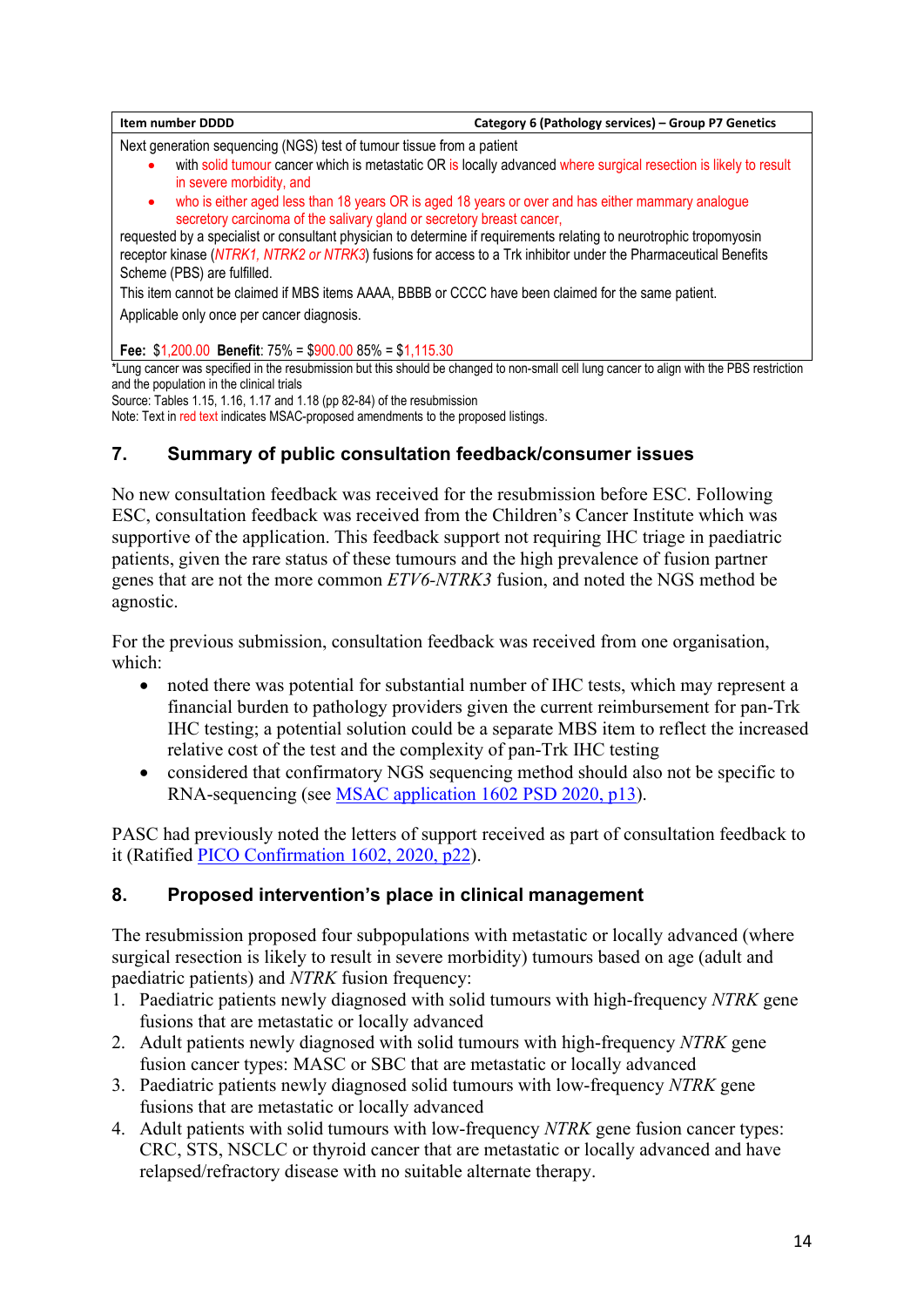The proposed paediatric populations were unchanged in the resubmission; however, the adult populations were redefined to only include specific tumour types.

For paediatric and adult patients with high frequency *NTRK* fusion cancer types and paediatric patients with low frequency *NTRK* fusion cancer types, the proposed clinical management algorithms were unchanged from the previous submission. The proposed clinical management algorithm for adults with low frequency *NTRK* fusion cancer types: CRC, NSCLC, STS or thyroid cancer was changed in the resubmission, primarily to delay testing until patients have relapsed/refractory disease with no satisfactory alternate therapy.

The proposed clinical management algorithms in the resubmission also indicated that treatment with larotrectinib only occurs once patients have failed multiple-line treatment options until no suitable options remain. The commentary considered that the term 'no suitable alternate therapy available' could be misinterpreted to mean that treatment with larotrectinib is considered more "suitable" than a standard of care (SoC) chemotherapy regimen. It would be clearer as pertaining to last line treatment if it was worded as 'having failed or been contraindicated to all other treatment options'.

# **9. Comparator**

The nominated comparator to *NTRK* fusion testing was "no testing" for all adult and paediatric advanced stage cancer patients. This was unchanged from the original submission.

# **10. Comparative safety**

### *Adverse events from testing*

No new evidence was provided for this section.

### *Adverse events from changes in management*

The key issues related to comparative safety have not changed from the previous submission.

### **11. Comparative effectiveness**

### *Overview of the evidence base*

Consistent with the previous submission, the approach taken in the resubmission was to present evidence that has been linked to support the contention that the targeting of *NTRK* gene fusions with larotrectinib will improve patient outcomes (Table 4). New literature searches identified additional studies and two new drug comparators were added for adults with low frequency *NTRK* fusion cancer types*.*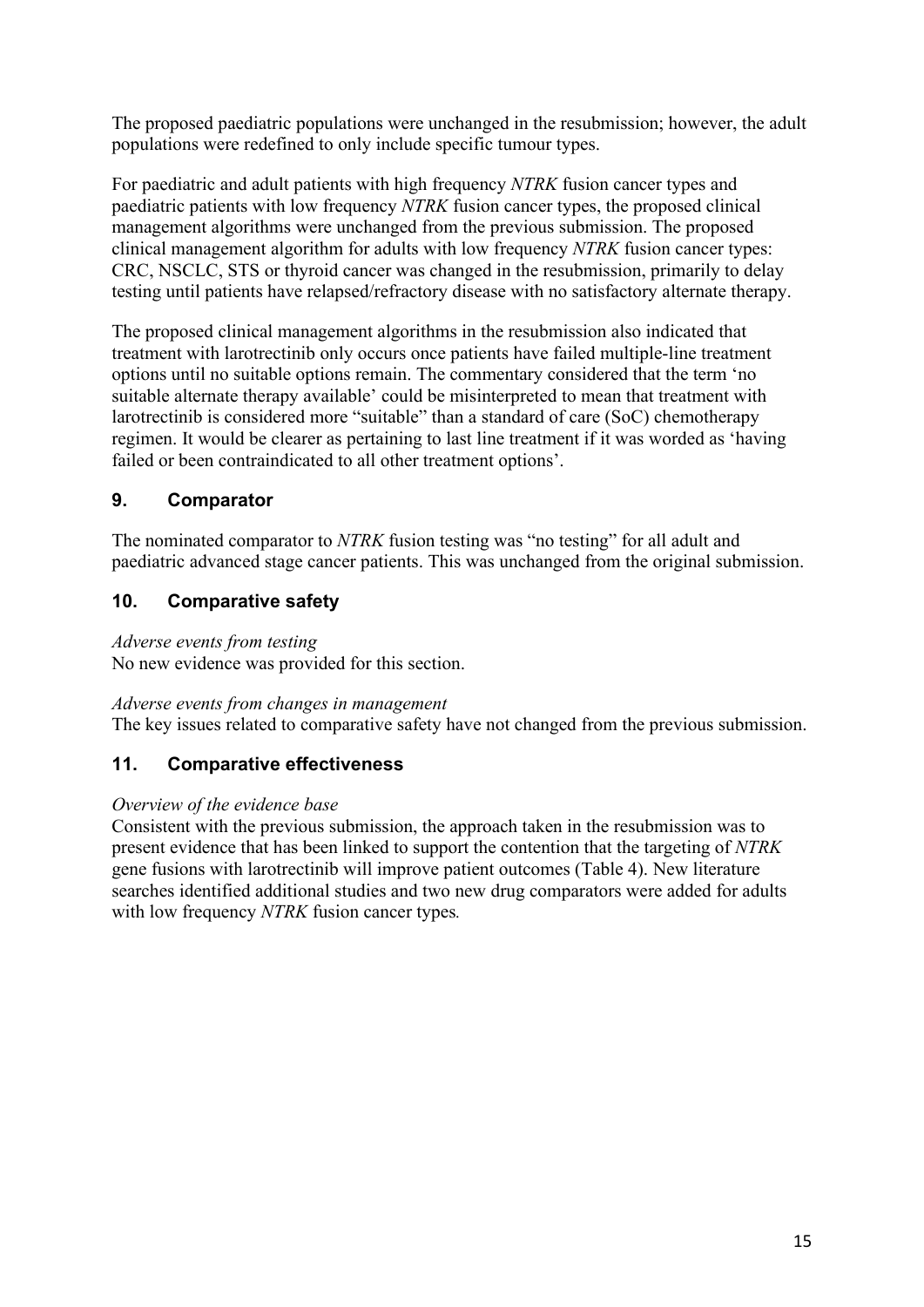|                                                      | Type of evidence supplied                                                                                                                                                      |             |                   | <b>Extent of evidence supplied</b>                                                                                                              | Overall risk of bias<br>in clinical trials |
|------------------------------------------------------|--------------------------------------------------------------------------------------------------------------------------------------------------------------------------------|-------------|-------------------|-------------------------------------------------------------------------------------------------------------------------------------------------|--------------------------------------------|
| Accuracy and                                         | DNA- vs RNA-NGS: 4 comparative studies                                                                                                                                         | $\boxtimes$ | $k=4$ ;           | n=34,807                                                                                                                                        | High                                       |
| performance of                                       | FISH vs RNA-NGS: 1 comparative study                                                                                                                                           | 図           | $k=1$ ;           | $n=44$                                                                                                                                          | Low                                        |
| the test                                             | IHC vs FISH: 2 comparative studies                                                                                                                                             | 図           | $k=2$ ;           | $n=75$                                                                                                                                          | High                                       |
| (analytical<br>validity)                             | IHC vs RNA-NGS: 3 comparative studies<br>2 case-control studies                                                                                                                | $\boxtimes$ | $k=5$ ;           | n=4,982                                                                                                                                         | Low                                        |
|                                                      | IHC vs DNA-NGS: 1 case-control study                                                                                                                                           | X           | $k=1$ ;           | $n = 78$                                                                                                                                        | High                                       |
|                                                      | IHC positive vs RNA-NGS or FISH: 6<br>cohort studies                                                                                                                           | $\boxtimes$ | $k=6$ ;           | n=13,470                                                                                                                                        | High                                       |
| Prognostic<br>evidence                               | NTRK fusion positive cancers: 2<br>prospective case-control studies, 2<br>retrospective cohort studies and 1<br>retrospective case-control study                               | $\boxtimes$ | $k=5$             | n=5,345                                                                                                                                         | Low                                        |
|                                                      | Trk IHC positive cancers: 3 retrospective<br>cohort studies and 1 retrospective case-<br>control study                                                                         | ⊠           | k=4               | $n = 858$                                                                                                                                       | Low                                        |
| Change in<br>patient<br>management                   | No evidence provided                                                                                                                                                           | □           | $k=0$             |                                                                                                                                                 |                                            |
| Treatment<br>effectiveness                           |                                                                                                                                                                                |             |                   |                                                                                                                                                 |                                            |
| Predictive effect<br>(treatment effect<br>variation) | [Comparison of outcomes in patients with<br>and without the biomarker who receive the<br>medicine or its comparator]                                                           | $\Box$      | $k = 0$           | $n=0$                                                                                                                                           |                                            |
| <b>Treatment effect</b><br>(enriched)                | [Single randomised controlled trial of<br>medicine vs usual care in patients that are<br>test positive in both arms]                                                           | $\Box$      | $k=0$             | $n=0$                                                                                                                                           |                                            |
| Naïve indirect<br>comparison                         | [NTRK fusion positive patients from 3<br>single-arm larotrectinib studies and SoC<br>patients, regardless of NTRK fusion status,<br>from single arms of 11 historical studies] | X<br>X      | $k = 3$<br>$k=11$ | $n = 225$<br>$n=2,356$<br>Population 1: n= 62 vs 199<br>Population 2: n= 23 vs 20<br>Population 3: n= 26 vs 208<br>Population 4: n= 74 vs 1,929 | High                                       |

#### **Table 4 Summary of the linked evidence approach**

k = number of studies, n = number of patients; Population 1=Paediatric high frequency; Population 2=Adult high frequency; Population 3=Paediatric low frequency; Population 4=Adult low frequency. Source: Constructed during evaluation

The resubmission presented evidence to address parts of the analytic framework as outlined in [Table 5.](#page-16-0) The new evidence provided in the resubmission or during evaluation has been underlined.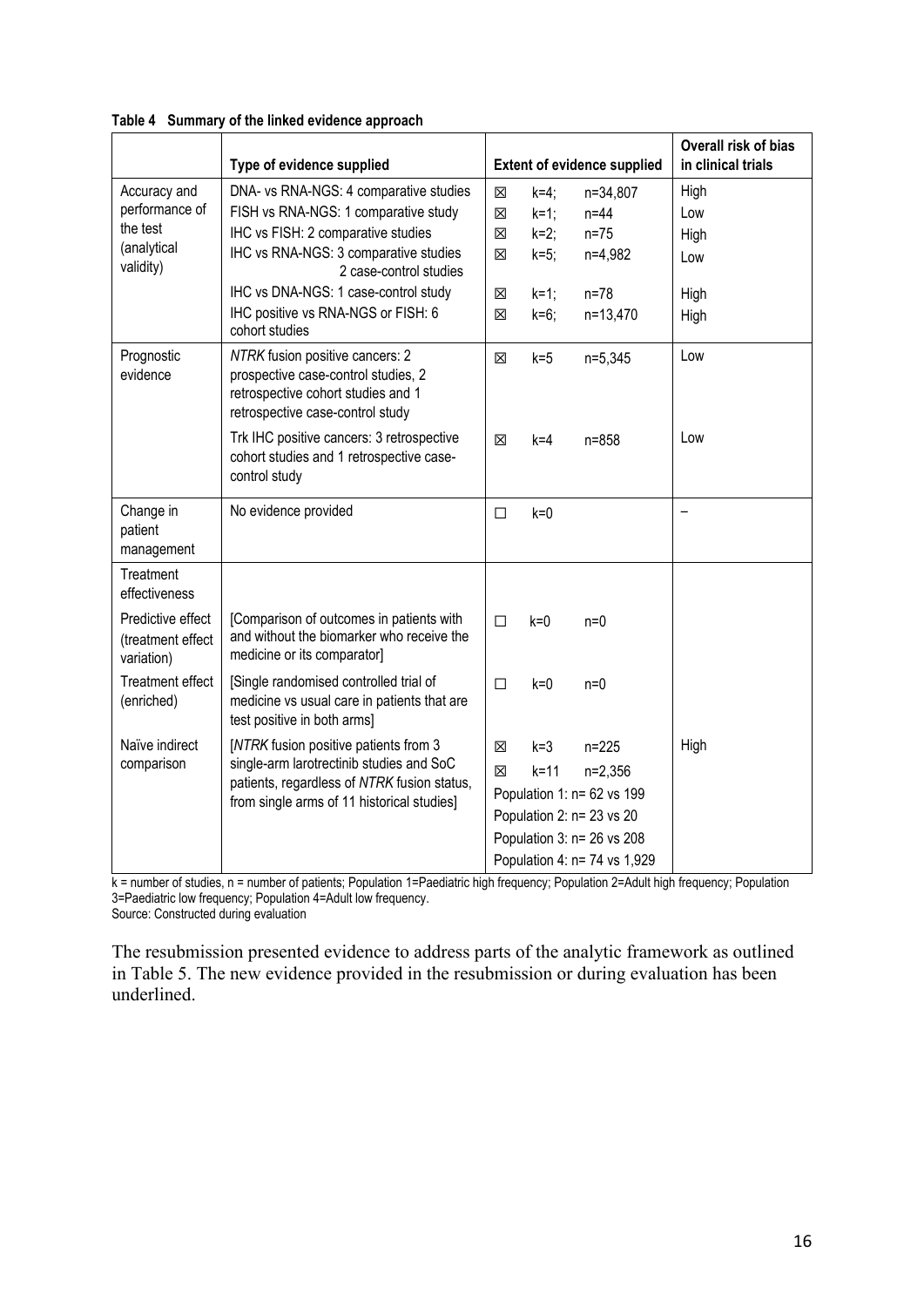#### <span id="page-16-0"></span>**Table 5 Data availability to inform comparisons**

| Proposed test vs           | DNA-NGS vs RNA-NGS: 3 (plus 1 new) comparative studies                                                                                                                                                                                              |                                                                                                                                                                                                                                                                                        |  |
|----------------------------|-----------------------------------------------------------------------------------------------------------------------------------------------------------------------------------------------------------------------------------------------------|----------------------------------------------------------------------------------------------------------------------------------------------------------------------------------------------------------------------------------------------------------------------------------------|--|
| alternate test             | FISH vs RNA-NGS: 1 comparative study                                                                                                                                                                                                                |                                                                                                                                                                                                                                                                                        |  |
|                            | IHC vs FISH: 2 comparative studies                                                                                                                                                                                                                  |                                                                                                                                                                                                                                                                                        |  |
|                            | IHC vs RNA-NGS: 1 (plus 2 new) comparative studies, 2 case-control studies                                                                                                                                                                          |                                                                                                                                                                                                                                                                                        |  |
|                            | IHC vs DNA-NGS: 1 case-control study                                                                                                                                                                                                                |                                                                                                                                                                                                                                                                                        |  |
|                            | IHC positive vs RNA-NGS or FISH: 6 cohort studies                                                                                                                                                                                                   |                                                                                                                                                                                                                                                                                        |  |
|                            | <b>Proposed medicine</b>                                                                                                                                                                                                                            | <b>Comparator medicine</b>                                                                                                                                                                                                                                                             |  |
| Biomarker test<br>positive | LOXO-001, NAVIGATE, SCOUT single-arm<br>studies (updated data from NAVIGATE and<br>SCOUT; July 2020 data cutoff).<br>Updated pooled data across the LOXO-001,<br>NAVIGATE, and SCOUT studies bases on<br>new July 2020 cutoff (ePAS5 and "SAS New") | <b>Exploratory analysis in NTRK fusion patients</b><br>(N=29) from a genomic database (VOYAGER)<br>were presented but did not inform the economic<br>evaluation                                                                                                                        |  |
| Biomarker test<br>negative | LOXO-001 and SCOUT single-arm studies<br>(updated data from NAVIGATE and SCOUT;<br>July 2020 data cutoff).                                                                                                                                          | No evidence presented                                                                                                                                                                                                                                                                  |  |
| Biomarker untested         | No evidence presented                                                                                                                                                                                                                               | Sandler et al. (2001), Mascarenhas et al.<br>(2010), Airoldi et al. (2001), Grill et al. (2018),<br>Wick et al. (2017), Schöffski et al. (2016), van<br>der Graaf et al. (2012), Mayer et al. (2015),<br>Borghaei et al. (2015), Shepherd et al. (2005),<br>Schlumberger et al. (2015) |  |

Source: Sections 2B and 2D of the previous submission and the resubmission, as well as additional data identified during evaluation. New data sources in the resubmission and the commentary have been underlined.

ePAS5 includes paediatric and adult tumour types other than primary CNS with documented *NTRK* fusion (N=192, median follow-up for overall survival 24 months compared to 15.8 months for the ePAS4 (N=164) in the previous submission; SAS New includes paediatric and adult primary CNS patients with documented *NTRK* fusion tumours (N=33; median follow-up for overall survival 16.5 months compared to 6 months for the SAS3 (N=24) in the previous submission)

ePAS = extended primary analysis set; k=number of studies, n=number of patients; SAS = supplementary analysis set.

The commentary noted that the evidence to support the comparative clinical benefit of larotrectinib was based on a naïve indirect comparison between pooled data from single-arm larotrectinib studies and SoC data from historical single-arm studies. The three larotrectinib studies had different design/objectives, patient/disease characteristics, and there was also an indication of heterogeneity of treatment effects by tumour type. Limitations of the efficacy data for SoC mainly involve the heterogeneity of response to SoC therapies by tumour type, treatment line, and agents used, and the inclusion of historical data that are unlikely to represent current SoC data. The two bodies of evidence, therefore, do not appear to be transitive. All these comparator issues contribute to the uncertainty of the incremental benefit of larotrectinib.

#### *Prognostic evidence*

Seven new studies were identified that provided new prognostic evidence.

The commentary noted that all except two studies found at least a trend towards a poorer prognosis in *NTRK* fusion positive and/or Trk IHC positive cancers than *NTRK* wild type and/or Trk IHC negative cancers of various types. One study suggested that *NTRK* fusions did not affect the prognosis of glioblastoma patients and another study reported opposite results for different head and neck squamous cell carcinoma subtypes.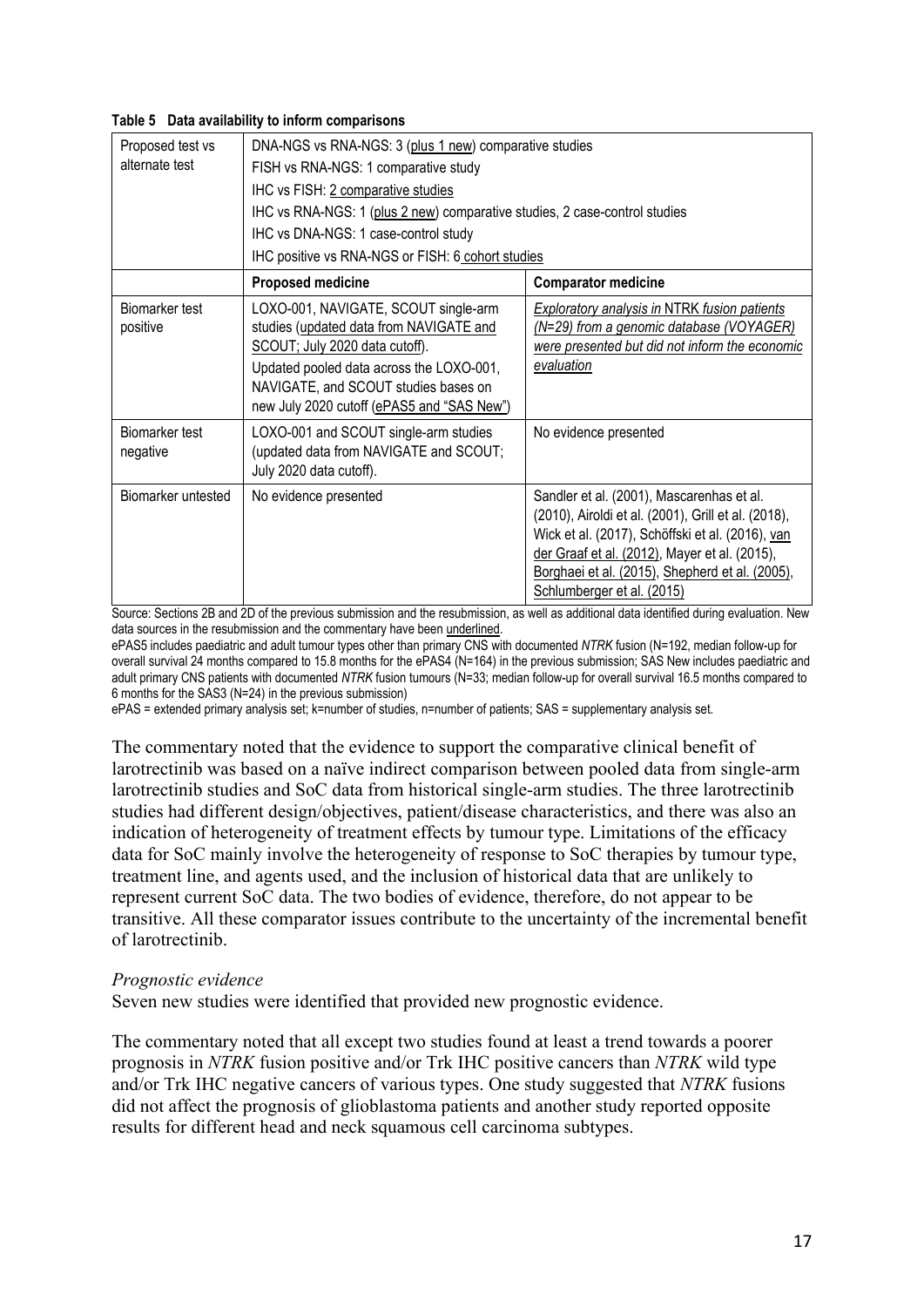The additional studies strengthen the conclusions reached in the previous submission and commentary: the prognostic impact of *NTRK* fusions was inconclusive, as it cannot be determined if the effect size differs between cancer types, or indeed, if *NTRK* fusion cancers have a poorer prognosis in all cancer types.

#### *Predictive evidence*

The commentary considered that given the single-arm studies used as evidence, the treatment effect variation by *NTRK* fusion status could not be isolated from the prognostic effects or quantified in the data presented.

#### *Comparative analytical and clinical performance*

*NTRK* fusion testing in paediatric and adult high frequency populations

MSAC previously accepted that all paediatric patients with solid tumours and adults with high frequency *NTRK* fusion solid tumour types, MASC and SBC, should be tested using either FISH or NGS, with RNA-NGS the preferred test (MSAC application 1602 PSD 2020, pp3-4). The commentary noted that the test accuracy results and any consequences with respect to false positive and false negative test results for these patients do not differ from that reported in the previous commentary.

In summary:

- RNA-NGS performed with good quality RNA will have few false positive or false negative results and is considered to be the reference standard
- NTRK3 FISH was 100% sensitive and specific compared to RNA-NGS performed with good quality RNA in one study
	- − No data are available to assess the accuracy of *NTRK1* and *NTRK2* FISH testing
	- − However, some false positives will occur as the FISH test cannot distinguish between active and inactive *NTRK* gene fusions.
- DNA-NGS is less sensitive (median 90.55%) compared with RNA-NGS but is highly specific (median 99.9%)
	- − The false positives are due to the *NTRK* fusions being inactive
	- − The false negatives are due to the inability of the DNA-NGS test to detect all *NTRK3* fusions due to probe design limitations.

#### *NTRK* fusion testing in adult low frequency population

The median sensitivity and specificity values for pan-Trk IHC testing compared to RNA-NGS *NTRK* fusion testing in pan-tumour populations remain unchanged from that calculated during the previous evaluation. However, it is unlikely that these studies are appropriate for providing the benchmark accuracy for IHC triage testing in the revised population of adults with low frequency population *NTRK* fusion cancers as only 50-60% of the pan-tumour samples were from the tumour types now included: CRC, STS, NSCLC or thyroid cancer.

The commentary considered that the approach taken by the resubmission to use the sensitivity and specificity values reported in one study (Solomon et al. 2020) for the specific cancer types included in this subpopulation was flawed. While it may be reasonable to use the sensitivity values comparing pan-Trk IHC with RNA-NGS (80-87.5%; see Table 6) as they represent the testing of all positive patients included in the study cohort, it was not reasonable to use the specificity value of 100% for CRC, NSCLC and thyroid cancer as only 1.0%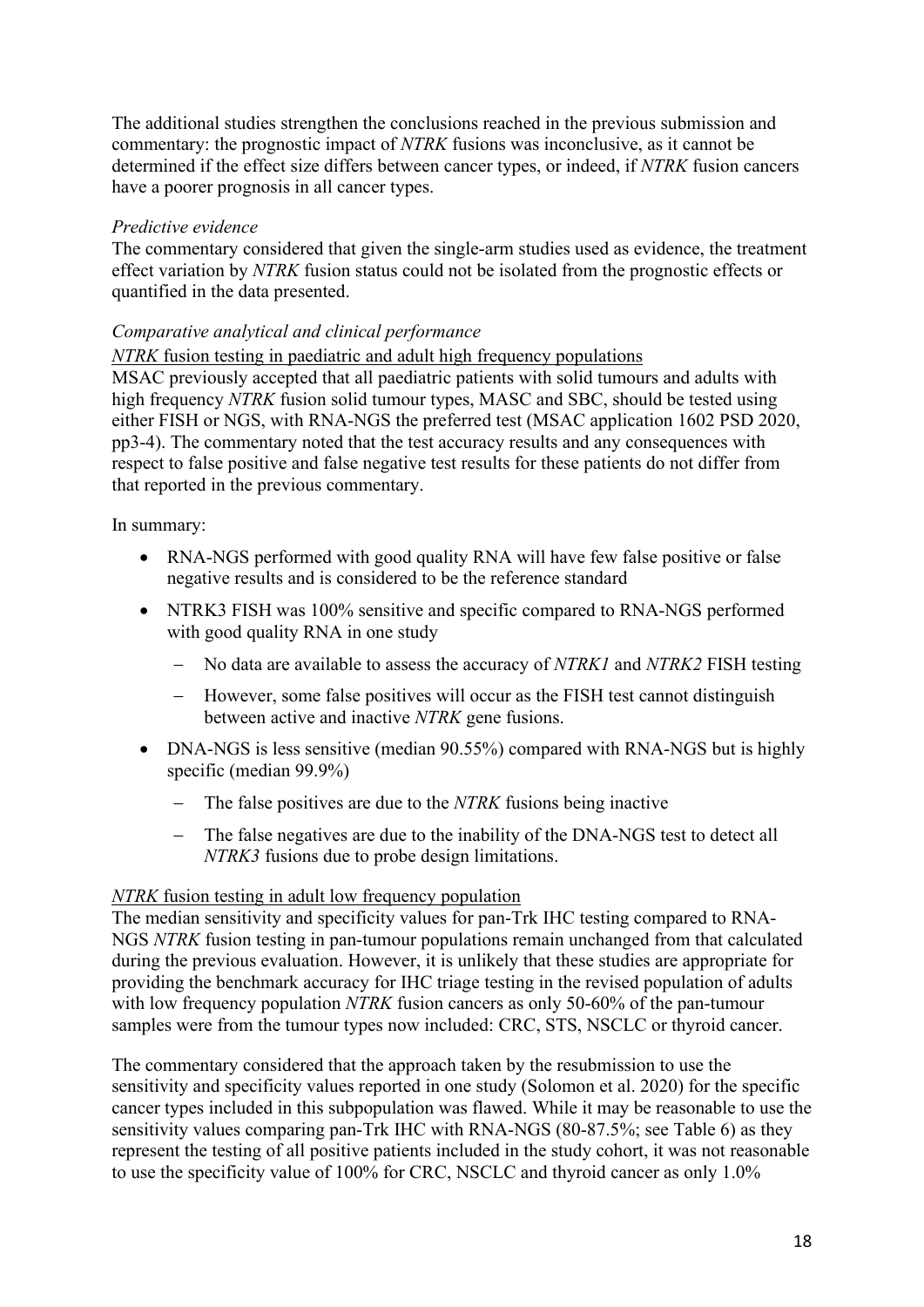(76/7,493) of all RNA-NGS *NTRK* fusion negative samples from the three tumour types were tested with pan-Trk IHC. Additionally, other studies have reported false positive results in these tumour types.

| <b>Study ID</b>           | Patients/samples                                                                                                                                                                                   | <b>TP</b>                           | <b>FP</b> | FN             | <b>TN</b> | Sens/Spec                  |
|---------------------------|----------------------------------------------------------------------------------------------------------------------------------------------------------------------------------------------------|-------------------------------------|-----------|----------------|-----------|----------------------------|
| Gatalica et<br>al. (2019) | N=4,136 FFPE tissue samples of various solid<br>cancer types from adult patients                                                                                                                   | 21                                  | 166       | $\overline{7}$ | 3,942     | Sens: 75.0%<br>Spec: 95.6% |
|                           | Tumour types relevant to the resubmission.<br>Low frequency NTRK fusion cancers included in<br>Population 4: 51% of all samples; NSCLC (35%),                                                      | NTRK <sub>1</sub><br>$\overline{7}$ |           | 1              |           | Sens: 87.5%                |
|                           | CRC (11%), STS (4%), thyroid carcinoma (0.6%)<br>Tumours were considered IHC positive if ≥1% of                                                                                                    | NTRK <sub>2</sub><br>8<br>NTRK3     |           | 1              |           | Sens: 88.9%                |
|                           | tumour cells exhibited positivity at any intensity<br>above background. Different subcellular staining<br>patterns were considered positive (cytoplasmic,<br>membranous, nuclear, and perinuclear) | 6                                   |           | 5              |           | Sens: 54.5%                |
| Hechtman<br>et al. (2017) | N=23 patients with NTRK1, 2 or 3<br>rearrangements detected by MSK-IMPACT.<br>Tumour types relevant to the resubmission.                                                                           | 21<br>NTRK1                         | $\pmb{0}$ | 1              | 20        | Sens: 95.5%<br>Spec 100%   |
|                           | High frequency NTRK fusion cancers: 22% of all<br>cases; MASC ( $n=4$ ) and SBC ( $n=1$ )                                                                                                          | 8<br>NTRK2                          |           | $\pmb{0}$      |           | Sens: 100%                 |
|                           | Low frequency NTRK fusion cancers: 43% of all<br>cases; CRC ( $n=5$ ), lung ( $n=3$ ) and sarcoma ( $n=2$ )                                                                                        | $\overline{2}$<br>NTRK3             |           | $\mathbf 0$    |           | Sens: 100%                 |
|                           | N=20 consecutive tumours (not described)<br>without evidence of NTRK fusion on Archer RNA-<br><b>NGS</b>                                                                                           | 6                                   |           | 1              |           | Sens: 85.7%                |
|                           | IHC positivity was not defined but all IHC positive<br>cases displayed cytoplasmic staining.                                                                                                       |                                     |           |                |           |                            |
| Solomon et<br>al. (2020)  | N=66 cases with NTRK structural variants<br>identified by MSK-IMPACT                                                                                                                               | 58                                  | 60        | 8              | 257       | Sens:87.9%<br>Spec:81.9%   |
|                           | N=317 NTRK fusion negative cases<br>Tumour types relevant to the resubmission.<br>Low frequency NTRK fusion cancers: 40% of all                                                                    | NTRK1<br>26                         |           | 1              |           | Sens: 96.3%                |
|                           | cases; thyroid (10%), sarcoma (13%), lung (8%),<br>colon (9%).                                                                                                                                     | NTRK2<br>5<br>NTRK3                 |           | $\mathbf 0$    |           | Sens: 100%                 |
|                           | Positive IHC staining was defined as staining<br>above background in at least 1% of tumour cells                                                                                                   | 27<br><b>Thyroid</b>                |           | 7              |           | Sens: 79.4%                |
|                           | in any pattern including membranous,<br>cytoplasmic, perinuclear, or nuclear.                                                                                                                      | 9                                   | 0         | $\overline{c}$ | 27        | Sens:81.8%<br>Spec: 100%   |
|                           |                                                                                                                                                                                                    | <b>CRC</b><br>$\overline{7}$        | $\pmb{0}$ | 1              | 25        | Sens:87.5%<br>Spec: 100%   |
|                           |                                                                                                                                                                                                    | Lung<br>$\overline{7}$              | 0         | 1              | 24        | Sens:87.5%<br>Spec: 100%   |
|                           |                                                                                                                                                                                                    | Sarcoma                             |           |                |           |                            |
|                           |                                                                                                                                                                                                    | 8                                   | 10        | $\overline{2}$ | 29        | Sens:80.0%<br>Spec: 74.4%  |
| Zhao et al<br>(2021)      | N=357 lung adenocarcinomas that were EGFR,<br>ALK, ROS1, KRAS, BRAF, ERBB2, RET and<br>MET mutation negative<br>IHC staining was graded according to the                                           | $\overline{4}$                      | 9         | $\mathbf 0$    | 344       | Sens: 100%<br>Spec: 97.5%  |

**Table 6 Diagnostic accuracy of pan-Trk IHC compared to RNA-NGS**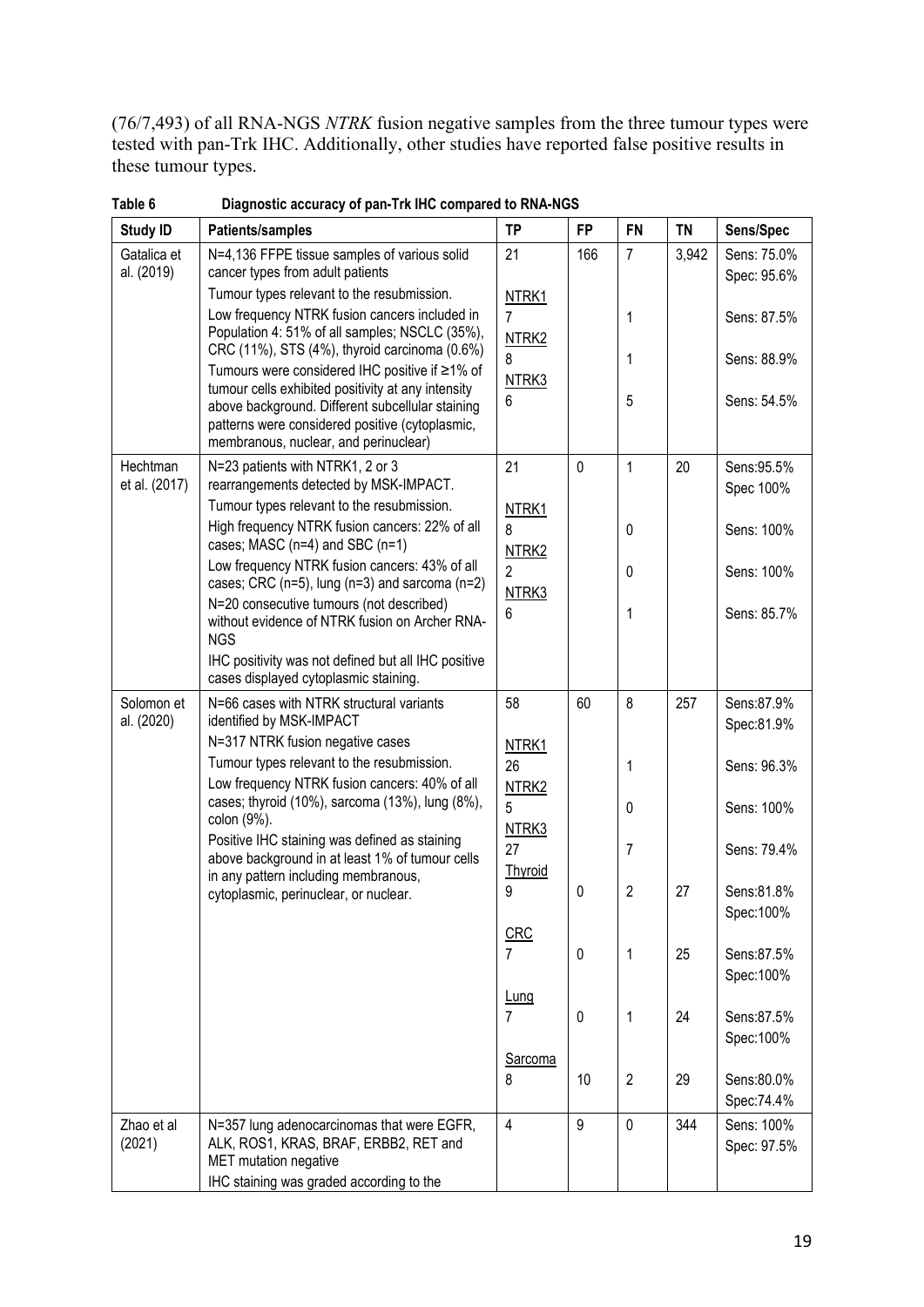| <b>Study ID</b>      | Patients/samples                                                                                                                                                                                                     | ΤP | FP | FN | ΤN | Sens/Spec                 |
|----------------------|----------------------------------------------------------------------------------------------------------------------------------------------------------------------------------------------------------------------|----|----|----|----|---------------------------|
|                      | percentage of stained tumour cells and staining<br>intensity. The staining pattern was also identified.<br>13 showed cytoplasmic staining of any intensity<br>4 had strong-moderate cytoplasmic staining             |    |    |    |    |                           |
| Zhao et al<br>(2020) | N=22 archival CMN cases (12 classic, five<br>cellular, and five mixed)<br>IHC positivity was defined as moderate or strong<br>staining. Non-specific, weak and blush-like<br>staining was considered to be negative. | 5  |    |    |    | Sens: 100%<br>Spec: 94.4% |

CMN = FFPE = formalin-fixed paraffin-embedded; FN = false negative; FP = false positive; IHC = immunohistochemistry; MASC = mammary analogue secretory carcinoma; NGS = next generation sequencing; NTRK = Neurotrophic Tropomyosin-Related Kinase; RNA = ribonucleic acid;  $SBC =$  secretory breast carcinoma;  $TN =$  true negative;  $TP =$  true positive *Source: Constructed during evaluation*

The commentary considered that, as both RNA-NGS and FISH have been nominated as confirmatory tests after pan-Trk IHC triage testing, the negative percent agreement (NPA) for pan-Trk IHC compared with FISH *NTRK* fusion testing could be used to estimate the proportion of IHC positive tests that are expected to be false positive (i.e. 1-NPA).

All additional studies that reported pan-Trk IHC accuracy in patients with CRC, NSCLC, STS or thyroid cancer compared with RNA-NGS or FISH were combined for each cancer type to provide a more accurate estimate for the proportion of false positive and false negative tests expected from pan-Trk IHC testing.

The commentary stated that proportion of positive IHC results that are false positive and the proportion of negative IHC results that are false negative were recalculated during the evaluation using inputs derived from the included studies and the inputs presented by the resubmission (Table 7).

|                      |                              | Proportion of positives IHC results that are<br>false positive | Proportion of negative IHC results that are<br>false negative |                                           |  |
|----------------------|------------------------------|----------------------------------------------------------------|---------------------------------------------------------------|-------------------------------------------|--|
| <b>Tumour type</b>   | <b>Resubmission</b>          | <b>Recalculation during</b><br>evaluation                      | <b>Resubmission</b>                                           | <b>Recalculation during</b><br>evaluation |  |
| <b>CRC</b>           | Prevalence = $0.3\%$         | Prevalence = $0.64\%$                                          |                                                               |                                           |  |
| No. to be tested $=$ | $TP:FP = 25:0$               | $TP:FP = 59:1,213$                                             | $FN:TN = 4:9,737$                                             | $FN:TN = 4:8,490$                         |  |
| 9,766                | 0% are false positive        | 95.39% are false<br>positive                                   | 0.04% are false<br>negative                                   | 0.05% are false<br>negative               |  |
| <b>NSCLC</b>         | Prevalence = $0.23%$         | Prevalence = $0.19\%$                                          |                                                               |                                           |  |
| No, to be tested $=$ | $TP:FP = 15:0$               | $TP:FP = 13:88$                                                | $FN:TN = 2:7,290$                                             | $FN:TN = 1:7,205$                         |  |
| 7,307                | 0% are false positive        | 87.05% are false<br>positive                                   | 0.03% are false<br>negative                                   | 0.01% are false<br>negative               |  |
| Thyroid cancer       | Prevalence = $3.65%$         | Prevalence = 2.31%                                             |                                                               |                                           |  |
| No. to be tested $=$ | $TP:FP = 31:0$               | $TP:FP = 17:41$                                                | $FN:TN = 7:1,008$                                             | $FN:TN = 7:981$                           |  |
| 1,046                | 0% are false positive        | 29.27% are false<br>positive                                   | $0.68\%$ are false<br>negative                                | 0.73% are false<br>negative               |  |
| <b>STS</b>           | Prevalence = $1.4\%$         | Prevalence = $0.68\%$                                          |                                                               |                                           |  |
| No. to be tested $=$ | $TP:FP = 9:197$              | $TP:FP = 4:31$                                                 | $FN:TN = 2:573$                                               | $FN:TN = 1:745$                           |  |
| 781                  | 95.75% are false<br>positive | 86.91% are false<br>positive                                   | 0.38% are false<br>negative                                   | 0.09% are false<br>negative               |  |

| Table 7 The proportion of positive IHC results that are false positive and the proportion of negative IHC results that |
|------------------------------------------------------------------------------------------------------------------------|
| are false negative (true positives) in the resubmission and in the commentary                                          |

*Source: Constructed during evaluation*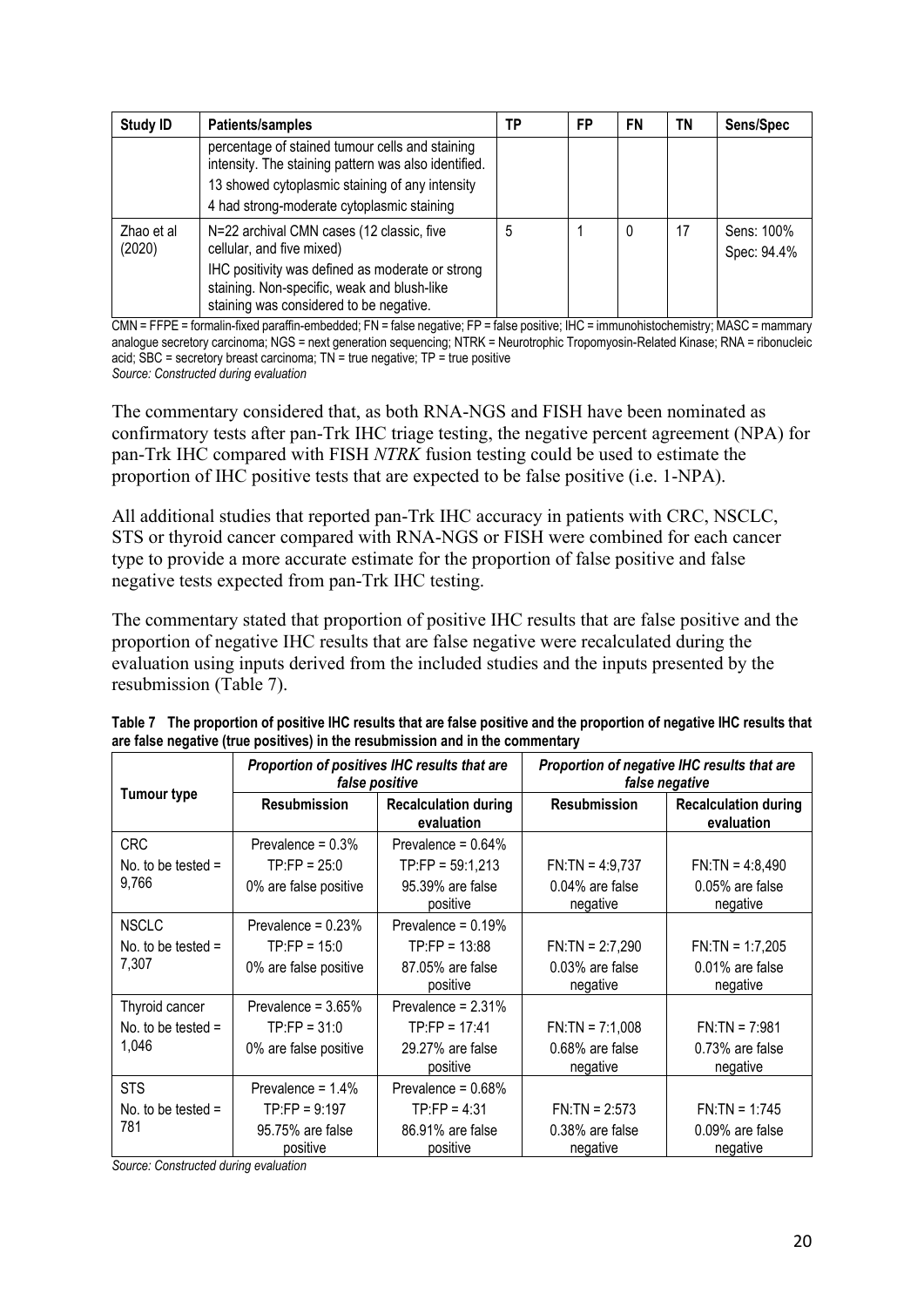The proportion of negative IHC results that were calculated to be false negative calculated using the inputs reported in the resubmission and derived from the included studies during evaluation were similar. Both indicated a very low proportion of false negative test results; this is due to the small number of true positive patients and the large number of true negative patients. When the proportion of false negatives compared with true positives is considered, the false negative rate is quite high (see below).

The calculated proportion of false positives using the inputs reported in the resubmission and the commentary differed greatly for CRC, NSCLC and thyroid cancer. This was largely due to the resubmission assuming 100% specificity for the pan-Trk IHC test compared to RNA-NGS in these tumour types.

#### False negative rate for pan*-*Trk IHC testing

MSAC considered that more information was needed on the false negative rate for IHC and the reasons for this (MSAC application 1602 PSD 2020, p3). This was not discussed in the resubmission.

It is reported in the literature that most tumours with false negative results had *NTRK3*  fusions and that the pan-Trk antibody, EPR17341, which is the best-characterised and most commonly used antibody, is not sensitive enough to detect all *NTRK3* gene fusions.

The proportion of tumours that have *NTRK* fusions likely to be false negative was calculated using the estimated proportion of *NTRK* fusions likely to be *NTRK1*, *NTRK2* or *NTRK3* and the median sensitivity for that fusion type (Table 8). Approximately 40% of all adults with low frequency *NTRK* fusions have *NTRK3* fusions, and around 22% (95% confidence interval [CI] 12.5, 34.6) of all *NTRK3* fusions are likely to be the false negative.

| <b>Tumour type</b>                        | <b>Proportion NTRK1</b>       | <b>Proportion NTRK2</b>    | <b>Proportion NTRK3</b>      |
|-------------------------------------------|-------------------------------|----------------------------|------------------------------|
| $CRC$ ( $k=8$ )                           | 51 (83.6%)                    | $1(1.6\%)$                 | $9(14.8\%)$                  |
| NSCLC $(k=5)$                             | 15 (57.7%)                    | 3(11.5%)                   | $8(30.8\%)$                  |
| Thyroid cancer (k=4)                      | 9(20.5%)                      | $0(0\%)$                   | 35 (79.5%)                   |
| $STS (k=3)$                               | 5(62.5%)                      | $0(0\%)$                   | 3(37.5%)                     |
| Overall                                   | 76 (58.0%; 95% CI 49.5, 66.1) | 4 (3.1%; 95% CI 1.2, 7.6)  | 51 (38.9%; 95% CI 31, 47.5)  |
| Median sensitivity of<br>pan-Trk IHC test | 96.3% (range 87.5-100; k=3)   | 100% (range 88.9-100; k=3) | 79.4% (range 54.5-85.7; k=3) |
| Proportion that would                     | 3/76 (3.9% of all NTRK1)      | 0/4 (0% of all NTRK2)      | 11/51 (21.6% of all NTRK3)   |
| be false negative                         | [95% CI 1.4, 11.0]            | [95% CI 0, 49]             | [95% CI 12.5, 34.6]          |

**Table 8 Proportion of** *NTRK***1/2/3 fusions in adult low frequency** *NTRK* **fusion cancers**

Source: Table 25 of Section 2B.6.7 of the commentary

A published guideline on the diagnostic, clinical, and therapeutic aspects of *NTRK*-fusion tumours<sup>[2](#page-20-0)</sup>, developed by three Spanish medical societies, reported that when IHC is used as a screening method, maximum sensitivity must be achieved, because once a report of IHC negativity is issued, it is unlikely that this patient will undergo another test for the detection of *NTRK* fusions. This would be the case for Australian adults with low frequency *NTRK* fusion cancers.

<span id="page-20-0"></span><sup>&</sup>lt;sup>2</sup> Garrido P, Hladun R, de Álava E, Álvarez R, Bautista F, López-Ríos F, et al. Multidisciplinary consensus on optimising the detection of *NTRK* gene alterations in tumours. Clinical and Translational Oncology. 2021;23(8):1529-41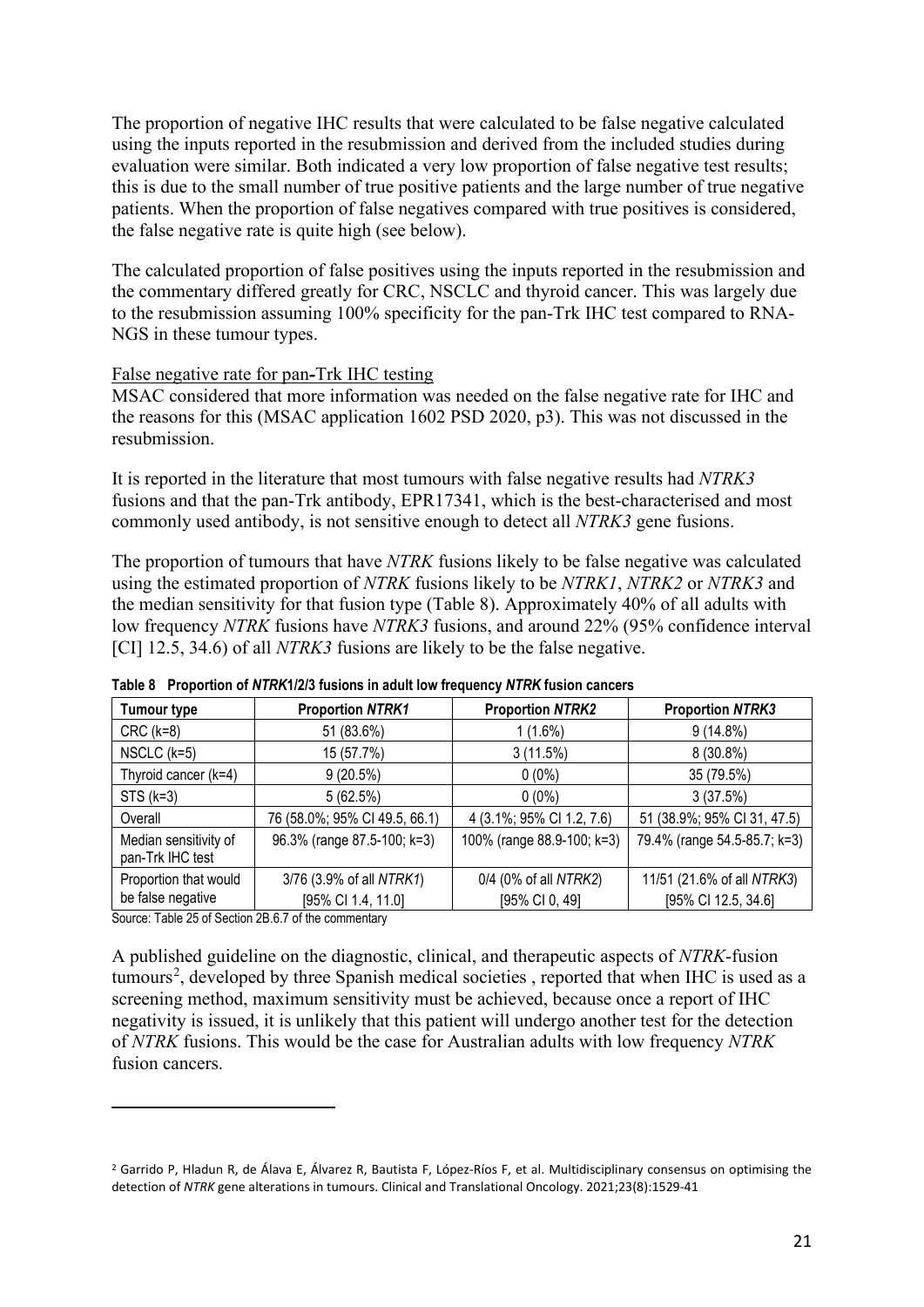## Definition of a positive pan-Trk IHC test result

MSAC considered that more information was needed on the definition of a positive IHC result (MSAC application 1602 PSD 2020, p3). This was not discussed in the resubmission. As there appears to be no universally accepted scoring method, the definition of IHC positivity in the included studies was checked during the evaluation to determine which was the most common.

In nine out of thirteen studies that used an IHC staining method, positive IHC staining was defined as staining above background in at least 1% of tumour cells in any pattern including membranous, cytoplasmic, perinuclear, or nuclear. In two studies, IHC positivity was defined as moderate to strong diffuse staining (i.e. in >50% of tumour cells).

There is uncertainty about the definition of a pan-Trk IHC positive tumour used in Australian laboratories. This definition used will affect the number of confirmatory tests likely to be performed:

- If IHC positivity is defined as any staining above background in  $\leq 1\%$  of tumour cells, there will be more positive test results requiring a confirmatory test, but potentially there will be fewer patients with false negative IHC results who would miss out on treatment with larotrectinib
- If IHC positivity is defined as moderate to strong staining in at least 50% of tumour cells, there will be fewer positive test results requiring a confirmatory test, but potentially more patients with NTRK fusions showing weaker staining, especially those with NTRK3 fusions, will be false negative.

### *Prevalence*

The prevalence rates for all adult and paediatric high frequency and low frequency *NTRK*  fusion cancer types did not change in the resubmission, except that paediatric STS was correctly reclassified as a low frequency *NTRK* fusion cancer type with a prevalence rate of 0.68%.

*Change in management in practice*

This section was unchanged from the previous submission.

### *Claim of codependence*

The claim of codependence was unchanged from the previous submission.

# **12. Economic evaluation**

The resubmission presented an updated modelled economic evaluation, based on a naïve indirect comparison of single-arm studies. This compared *NTRK* testing and larotrectinib treatment in patients identified with *NTRK* fusions and SoC treatment in those without, to no testing, where all patients were treated with SoC. The types of economic evaluation presented were a cost-effectiveness analysis and a cost-utility analysis, measuring outcomes in terms of life-years (LYs) gained and quality-adjusted life years (QALYs) gained, respectively.

The structure of the model has changed since the previous submission. Previously, entry into the model was at the point of treatment, whereas in the resubmission, entry is at the point of testing. As a result, the average cost of testing across the tested population is applied, rather than the average cost to identify one *NTRK*-positive patient. The commentary considered this change was reasonable; however, the new testing component of the model was structured to allocate patients by test result (e.g. true negative, false positive, etc.) where tumour type costs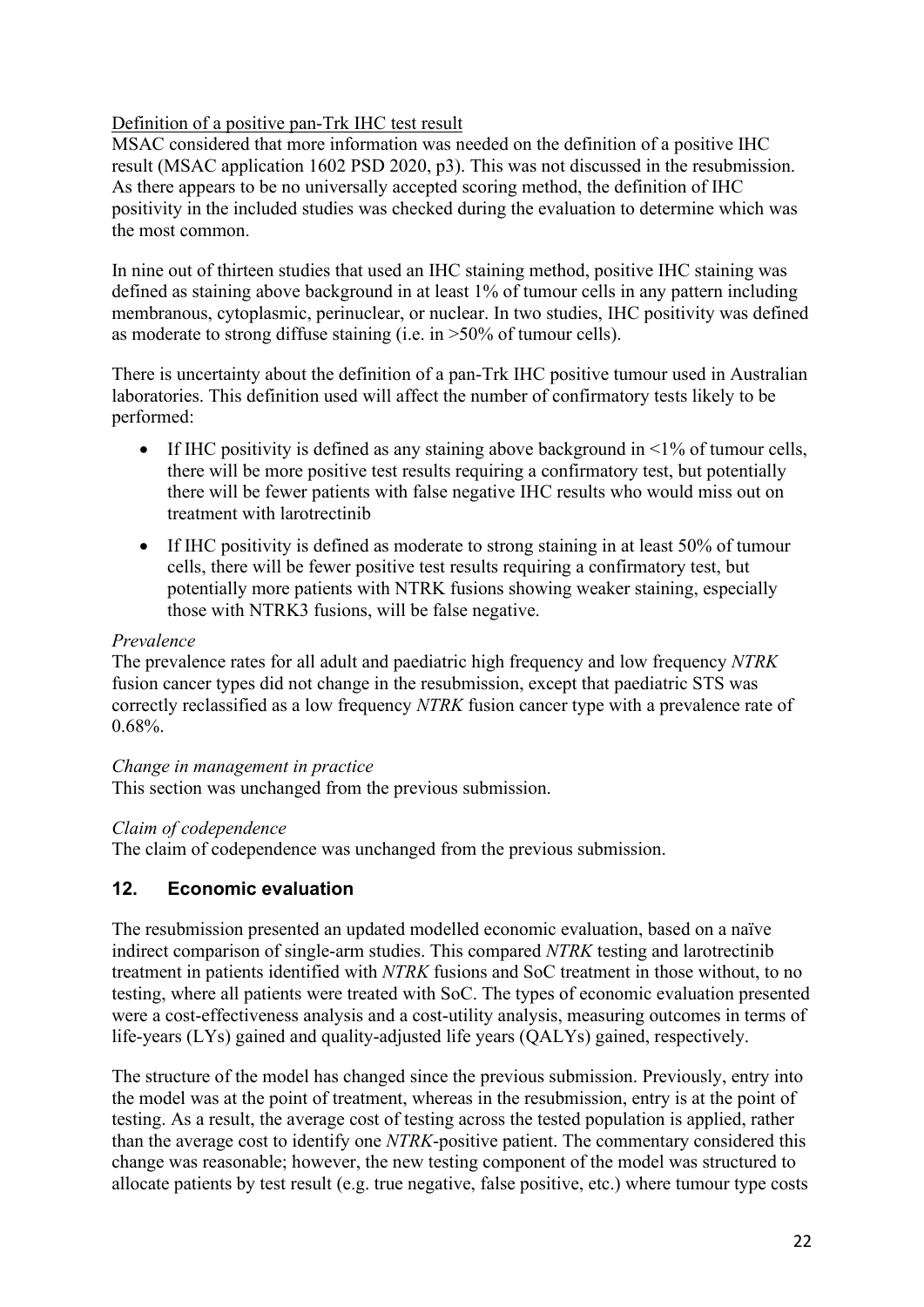and outcomes were weighted within each of these test outcome points. Regardless of the testing outcome, tumour types were weighted by the distribution of *NTRK*-positive patients which was not appropriate. Rather, costs and outcomes should have been weighted according to the distribution of tumour types in those that are found to have that test result. For example, as perfect test performance has been assumed for some tumour type groups, no false results are expected in these tumour types and so their costs and outcomes should not be included.

The test parameters (i.e. prevalence of *NTRK* fusions and test performance) used in the resubmission were generally unchanged from the previous submission (Table 9). While the lower prevalence estimate, 0.68%, was applied in paediatric STS, the modelled prevalence in the paediatric high subgroup was also weighted by the distribution of tumour types in the treated population (i.e. *NTRK*-positives) rather than the distribution of tumour types in the tested population, which the commentary considered was not appropriate.

|                          | <b>Paediatric</b><br>high | <b>Paediatric</b><br>low | <b>Adult</b><br>high | <b>CRC</b> | <b>STS</b> | <b>NSCLC</b> | <b>Thyroid</b> |
|--------------------------|---------------------------|--------------------------|----------------------|------------|------------|--------------|----------------|
| Prevalence               | 55.6% a                   | 2.2%                     | 90.0%                | 0.3%       | 1.4%       | 0.2%         | 3.7%           |
| <b>IHC</b> sensitivity   |                           |                          |                      | 88.0% b    | 80.0%      | 87.5%        | 81.8%          |
| IHC specificity          |                           |                          |                      | 100.0%     | 74.0%      | 100.0%       | 100.0%         |
| IHC PPV c                |                           |                          |                      | 100.0%     | 4.2%       | 100.0%       | 100.0%         |
| NGS/FISH sensitivity     | 100.0%                    | 100.0%                   | 100.0%               | 100.0%     | 100.0%     | 100.0%       | 100.0%         |
| NGS/FISH specificity     | 100.0%                    | 100.0%                   | 100.0%               | 100.0%     | 100.0%     | 100.0%       | 100.0%         |
| Overall test performance |                           |                          |                      |            |            |              |                |
| Sensitivity <sup>d</sup> | 100.0%                    | 100.0%                   | 100.0%               | 88.0%      | 80.0%      | 87.5%        | 81.8%          |
| Specificity <sup>e</sup> | 100.0%                    | 100.0%                   | 100.0%               | 100.0%     | 100.0%     | 100.0%       | 100.0%         |

**Table 9 Test parameters used in the economic evaluation**

Source: Constructed during the evaluation from the 'A3.1\_Larotrectinib\_PBACMSAC\_CEA\_June21\_resub\_6June21.xlsx' workbook included in the resubmission*.*

Note: Shaded cells denote inputs unchanged from the previous submission.

<sup>a</sup> Weighted 61.5% IFS (90%), 38.5% STS (0.68%). A revised estimate of 34.2% is applied in analyses conducted during the evaluation. This was derived from dividing the total number of *NTRK* positives expected in this group in practice by the number of tests required to identify these patients.

**b IHC sensitivity was 87.5% in the previous submission.** 

<sup>c</sup> (prevalence × sensitivity of IHC)/[(prevalence × sensitivity of IHC + (1 – prevalence) × (1 − specificity of IHC)]

d IHC sensitivity (if relevant) × NGS/FISH sensitivity

e NGS/FISH specificity

CRC = colorectal cancer; IHC = immunohistochemistry; NGS/FISH = next generation sequencing or fluorescence *in situ* hybridisation; NSCLC = non-small cell lung cancer; *NTRK* = neurotrophic tropomyosin receptor kinase; PPV = positive predictive value; STS = soft tissue sarcoma

The commentary noted the issues raised during the previous evaluation regarding the performance of testing remain. IHC test performance remained based on one study with small patient numbers such that the specificity reported in some tumour types (i.e. 100%) is unlikely to be reproducible in clinical practice. Given the low prevalence estimates – particularly for colorectal cancer and NSCLC – small reductions in the specificity of IHC testing will lead to substantial increases in the number of NGS/FISH tests required. The assumption of 100% test performance for NGS/FISH also remains inadequately justified, given that differences in test performance between NGS modalities have been observed and the limited data available on the performance of FISH. However the analyses were not overly sensitive to the use of plausible alternatives in these estimates.

As for the previous submission, the resubmission has not considered whether there are implications for retesting of unevaluable test results or whether there are any adverse events associated with testing (including of rebiopsy should an additional sample be required).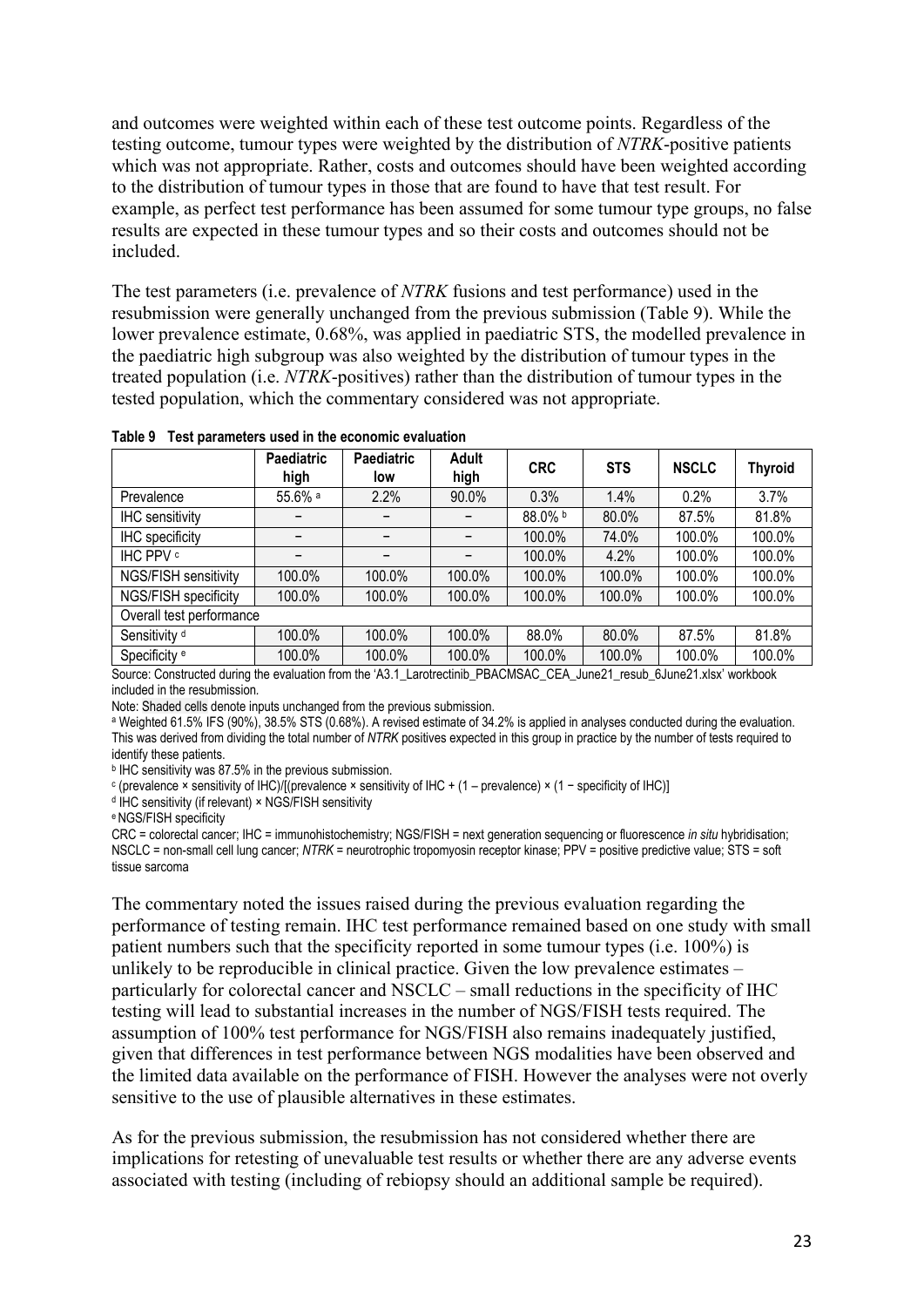The resubmission has proposed that the timing of testing be on diagnosis of advanced or metastatic disease. In adults with low *NTRK* fusion frequency tumour types, larotrectinib treatment is not proposed for use until the later-line setting, and so some patients who are found to be *NTRK*-positive may not be eligible for larotrectinib once they progress to the later-line setting (such as poor performance status). This has not been considered in the resubmission's model.

The results of the economic evaluation are presented for the following tumour type groups:

- Adult high *NTRK* frequency and all paediatric patients
- Specified adult low frequency *NTRK* tumour types combined
- Overall population proposed for larotrectinib treatment.

The resubmission's base case analysis was based on the overall pooled larotrectinib data set, and so included tumour types more broadly (such as adults with low *NTRK* frequency tumour types). The commentary considered as this has limited applicability to the proposed setting, analyses are presented based on the tumour types subgroup analyses, weighted as expected in practice, and include revisions to the model, such as weighting the distribution of tumour types to reflect the tested rather than treated population (Table 10).

|                                                                | <b>NTRK testing + larotrectinib</b>                                                                                              | No testing + |                                |
|----------------------------------------------------------------|----------------------------------------------------------------------------------------------------------------------------------|--------------|--------------------------------|
|                                                                | in NTRK+ and SoC in NTRK-                                                                                                        | SoC          | Increment                      |
| Adult high NTRK frequency and all paediatric patients combined |                                                                                                                                  |              |                                |
|                                                                | Relevant tumour type subgroup analyses (weighted as per the distribution in Australian clinical practice) - revised a            |              |                                |
| Cost                                                           | <i><b>\$redacted</b></i>                                                                                                         | \$64,593     | <i><b>\$redacted</b></i>       |
| QALY gained                                                    | 3.623                                                                                                                            | 2.712        | 0.910                          |
| Incremental cost/extra QALY gained                             |                                                                                                                                  |              | \$redacted <sup>1</sup>        |
| Specified adult low NTRK frequency tumour types combined       |                                                                                                                                  |              |                                |
|                                                                | Relevant tumour type subgroup analyses (weighted as per the distribution in Australian clinical practice) - revised a            |              |                                |
| Cost                                                           | <b><i><u>\$redacted</u></i></b>                                                                                                  | \$78,294     | <b><i><u>Sredacted</u></i></b> |
| QALY gained                                                    | 0.812                                                                                                                            | 0.804        | 0.008                          |
|                                                                |                                                                                                                                  |              | \$redacted <sup>1</sup>        |
|                                                                |                                                                                                                                  |              |                                |
|                                                                |                                                                                                                                  |              |                                |
| Overall population proposed for larotrectinib treatment        |                                                                                                                                  |              |                                |
| Incremental cost/extra QALY gained                             | Relevant tumour type subgroup analyses (weighted as per the distribution in Australian clinical practice) - revised <sup>a</sup> |              |                                |
| Cost                                                           | <b><i><u>\$redacted</u></i></b>                                                                                                  | \$78,170     | <i><b>\$redacted</b></i>       |
| QALY gained                                                    | 0.838                                                                                                                            | 0.821        | 0.016                          |

included in the resubmission <sup>a</sup> The distribution of tumour types was revised to reflect the distribution in the tested population (rather than the treated population). The most conservative OS and PFS parametric models were also applied for the high *NTRK* fusion frequency tumour types. Other minor

revisions to treatment costs modelled and SoC STS data.

*NTRK* = neurotrophic tropomyosin receptor kinase; OS = overall survival; PFS = progression-free survival; QALY = quality-adjusted life year; SoC = standard of care.

*The redacted values correspond to the following ranges:* 

*<sup>1</sup> \$75,000 to < \$95,000*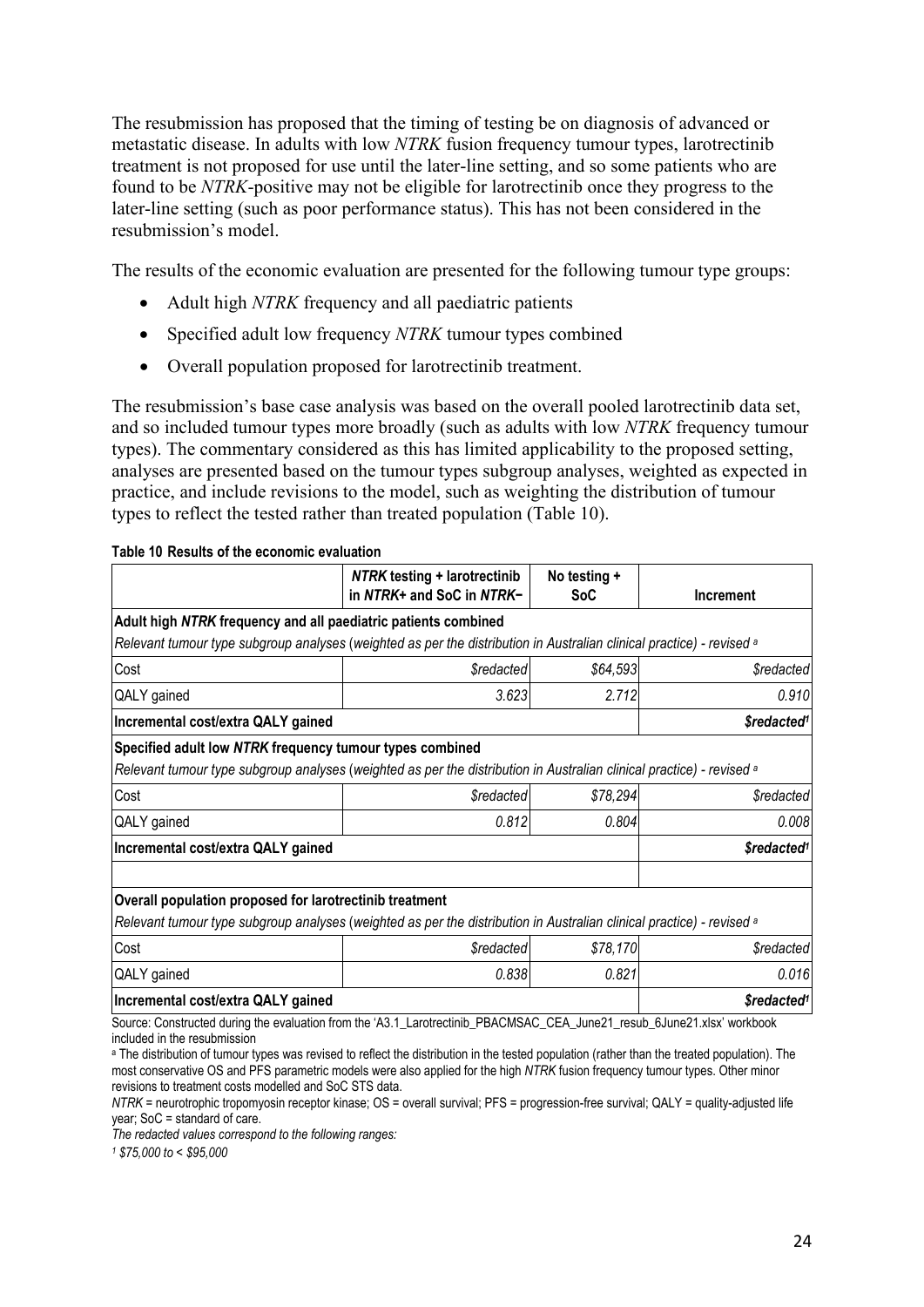The commentary performed sensitivity analyses on arbitrary variation in test parameters in the specified adult low frequency *NTRK* tumours combined:

- Decrease in sensitivity and specificity by 20%: ICER =  $$115,000$  to <  $$135,000$
- Decrease NGS/FISH specificity by 10%: ICER =  $$255,000$  to <  $$355,000$ .

The commentary considered that while the analyses were observed to be highly sensitive to alternative test performance assumptions explored in the resubmission, there is a low risk of these being realised in practice. Analyses were conducted during the evaluation on plausible alternate values, and the ICER was not found to be overly sensitive to these (Table 11).

| Table 11 Selected univariate sensitivity analyses performed on testing parameters and costs: specified adult low |  |  |
|------------------------------------------------------------------------------------------------------------------|--|--|
| NTRK frequency tumour types combined                                                                             |  |  |

|                                                                                                                                     | Inc. cost                      | Inc. QALYs | <b>ICER</b>                   | %     |
|-------------------------------------------------------------------------------------------------------------------------------------|--------------------------------|------------|-------------------------------|-------|
| Base case- commentary                                                                                                               | <i><b>\$redacted</b></i>       | 0.008      | \$redacted <sup>1</sup>       |       |
| <b>Test parameters</b>                                                                                                              |                                |            |                               |       |
| NGS/FISH performance, median DNA-NGS performance:<br>90.55% sensitivity and 99.9% specificity<br>(base case: 100% test performance) | <b><i><u>Sredacted</u></i></b> | 0.007      | \$redacted <sup>2</sup>       | 4%    |
| IHC sensitivity, 88%, 96% specificity<br>(base case: varies by tumour type)                                                         | <b><i><u>Sredacted</u></i></b> | 0.008      | \$redacted <sup>1</sup>       | 2%    |
| Decrease adult low IHC sensitivity and specificity by 20%                                                                           | <b>Sredacted</b>               | 0.006      | <i>Sredacted</i> <sup>3</sup> | 32%   |
| Increase adult low IHC sensitivity and specificity by 20%                                                                           | <b><i><u>Sredacted</u></i></b> | 0.009      | \$redacted <sup>1</sup>       | $-2%$ |
| Decrease NGS/FISH sensitivity and specificity by 10%                                                                                | <b><i><u>Sredacted</u></i></b> | 0.007      | \$redacted <sup>4</sup>       | 269%  |
| Decrease NGS/FISH sensitivity by 10%                                                                                                | <b><i><u>Sredacted</u></i></b> | 0.007      | \$redacted <sup>1</sup>       | 1%    |
| Decrease NGS/FISH specificity by 10%                                                                                                | <b>Sredacted</b>               | 0.008      | \$redacted <sup>4</sup>       | 241%  |
| Cost of testing                                                                                                                     |                                |            |                               |       |
| IHC test cost, \$59.60 (base case: \$74.50)                                                                                         | <b><i><u>Sredacted</u></i></b> | 0.008      | \$redacted <sup>1</sup>       | $-2%$ |
| FISH tests, average 3 (base case: average 2)                                                                                        | <b>Sredacted</b>               | 0.008      | \$redacted <sup>1</sup>       | 0%    |
| Proportion of NGS tests, 0% (base case: 50%)                                                                                        | <b><i><u>Sredacted</u></i></b> | 0.008      | \$redacted <sup>1</sup>       | $-1%$ |
| Proportion of NGS tests, 100% (base case: 50%)                                                                                      | <b><i><u>Sredacted</u></i></b> | 0.008      | \$redacted <sup>1</sup>       | 1%    |
| Cost of NGS, \$600 (base case: \$1,200)                                                                                             | <b><i><u>Sredacted</u></i></b> | 0.008      | \$redacted <sup>1</sup>       | $-1%$ |
| Cost of NGS, \$300 (base case: \$1,200)                                                                                             | <b><i><u>Sredacted</u></i></b> | 0.008      | \$redacted <sup>1</sup>       | $-1%$ |
| No cost of testing in paediatric patients                                                                                           | <b><i><u>Sredacted</u></i></b> | 0.008      | \$redacted <sup>1</sup>       | 0%    |

Source: Compiled from Table 160, p430-432 of the commentary

*The redacted values correspond to the following ranges:*

*<sup>1</sup> \$75,000 to < \$95,000 2 \$95,000 to < \$115,000*

*3 \$115,000 to < \$135,000*

*4 \$255,000 to < \$355,000*

### **13. Financial/budgetary impacts**

The resubmission presented an updated epidemiological approach to estimate the use and financial impact of listing *NTRK* fusion testing and larotrectinib treatment. The commentary noted that, as per the previous submission, the resubmission does not explicitly provide an epidemiological approach to estimate the number of patients eligible for *NTRK* fusion testing. Rather, the number of tests required to identify one patient with *NTRK* fusions has been applied to the number of patients estimated to receive larotrectinib. This approach implicitly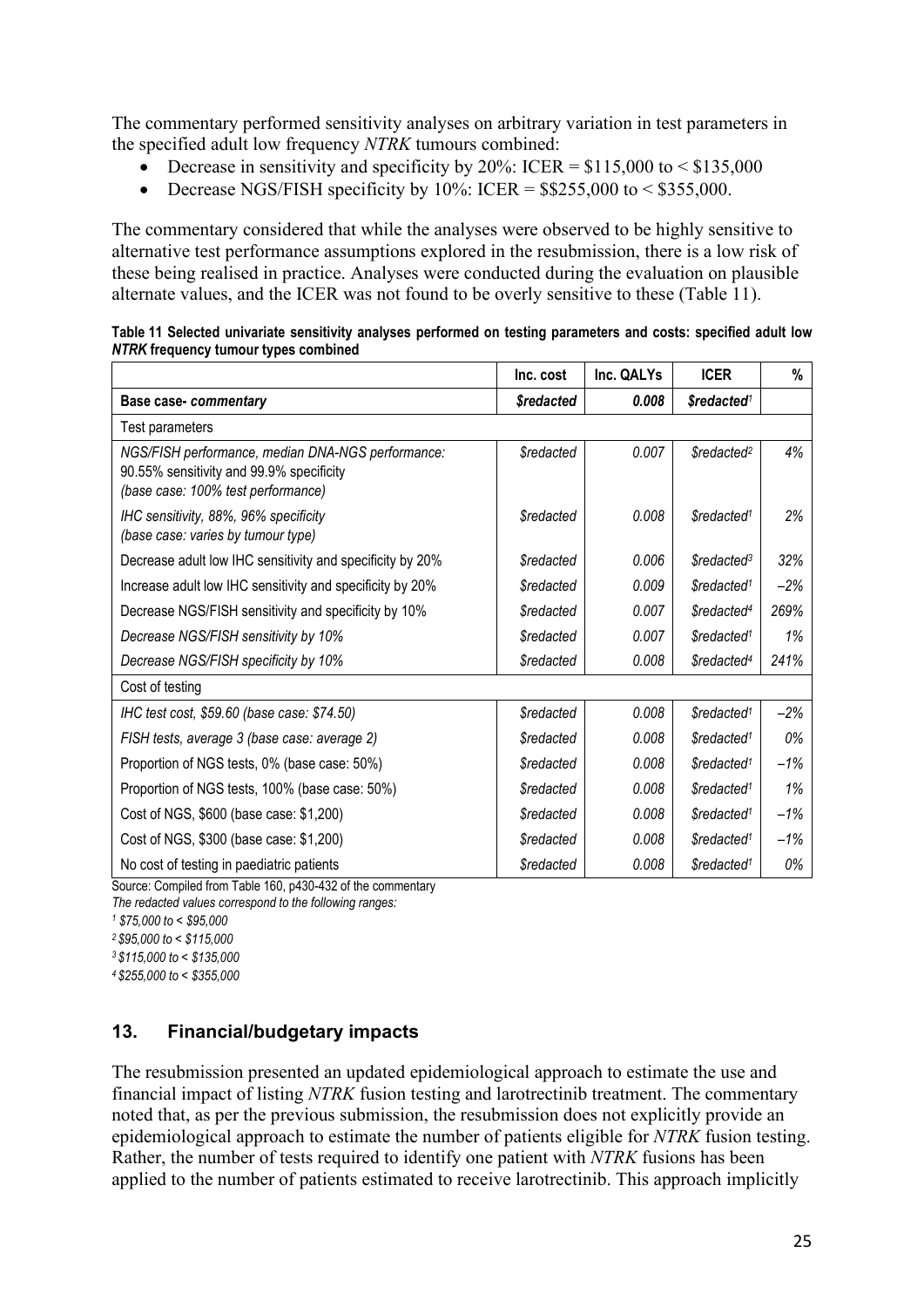assumed that the rate of uptake of both testing and treatment is the same; and that testing occurs at the time at which treatment decisions regarding larotrectinib are being taken. In adult patients with low *NTRK* fusion tumour types, this may not be a reasonable approach, given that *NTRK* fusion testing can occur on diagnosis of advanced disease before initiation of first-line treatment, and that not all patients tested would be eligible for larotrectinib treatment on disease progression.

The approach used to estimate the number of IHC tests required was generally unchanged from the previous submission, in that for each adult patient with a low *NTRK* fusion frequency tumour type who exhibited *NTRK* fusions and received larotrectinib treatment, the number of IHC tests required to identify that one true positive patient was applied. The commentary considered that this approach implicitly assumed (through the back-calculations to estimate the number of patients eligible for larotrectinib treatment) that testing would occur after failure of earlier lines of treatment, whereas testing can occur on diagnosis of advanced disease. Thus the estimates presented are likely to be underestimated. For each patient treated with larotrectinib, the resubmission estimated that 217 IHC tests were required. This was based on the *NTRK* frequency for each of the specified tumour types, weighted by the expected distribution of the tumour types in the treated population. This approach did not take into account IHC sensitivity, and so more IHC tests are required to identify one true positive patient. The MBS schedule fee applied per IHC test was \$74.50 (which may not be reasonable), with an 80% level of MBS rebate assumed.

As for IHC testing, the resubmission applied an estimated number of NGS/FISH tests required to identify one *NTRK* fusion positive patient for each subgroup to the number of patients who take up larotrectinib treatment. The commentary considered that the estimates used were reasonable for the paediatric subgroups and the adults with high *NTRK* fusion frequency tumour types. For adults with low *NTRK* fusion frequency types, IHC test performance (i.e. 100%) was unlikely to be reproducible in clinical practice. Given the low prevalence estimates – particularly for colorectal cancer and NSCLC – small reductions in the specificity of IHC testing would lead to substantial increases in the number of NGS/FISH tests required. Further, as for IHC testing, as the item descriptors allow for NGS and FISH testing on diagnosis of advanced stage disease, the number of NGS/FISH tests in this subgroup may be underestimated.

Costing of NGS and FISH was consistent with the economic model, with 50% of patients receiving, on average, two FISH tests (at a proposed MBS fee of \$533) or 50% receiving one NGS test (at a proposed fee of \$1,200). The commentary considered that the assumption that patients would receive on average two FISH tests may not be reasonable, particularly for low frequency tumour types, where the majority of people tested would require all three genes tested. This would remain the case, even with IHC triage in adults (assuming more plausible estimates of IHC specificity). The weighted MBS fee was assumed to be \$866.50. With the 80% level of MBS rebate applied, the cost to the MBS of *NTRK* fusion testing was \$693.20. This approach did not take into account the implications of the Greatest Permissible Gap, which would increase the MBS rebate payable above 85% in the outpatient setting for high cost items.

The estimated use and financial impact of *NTRK* fusion testing to the MBS is summarised in Table 12.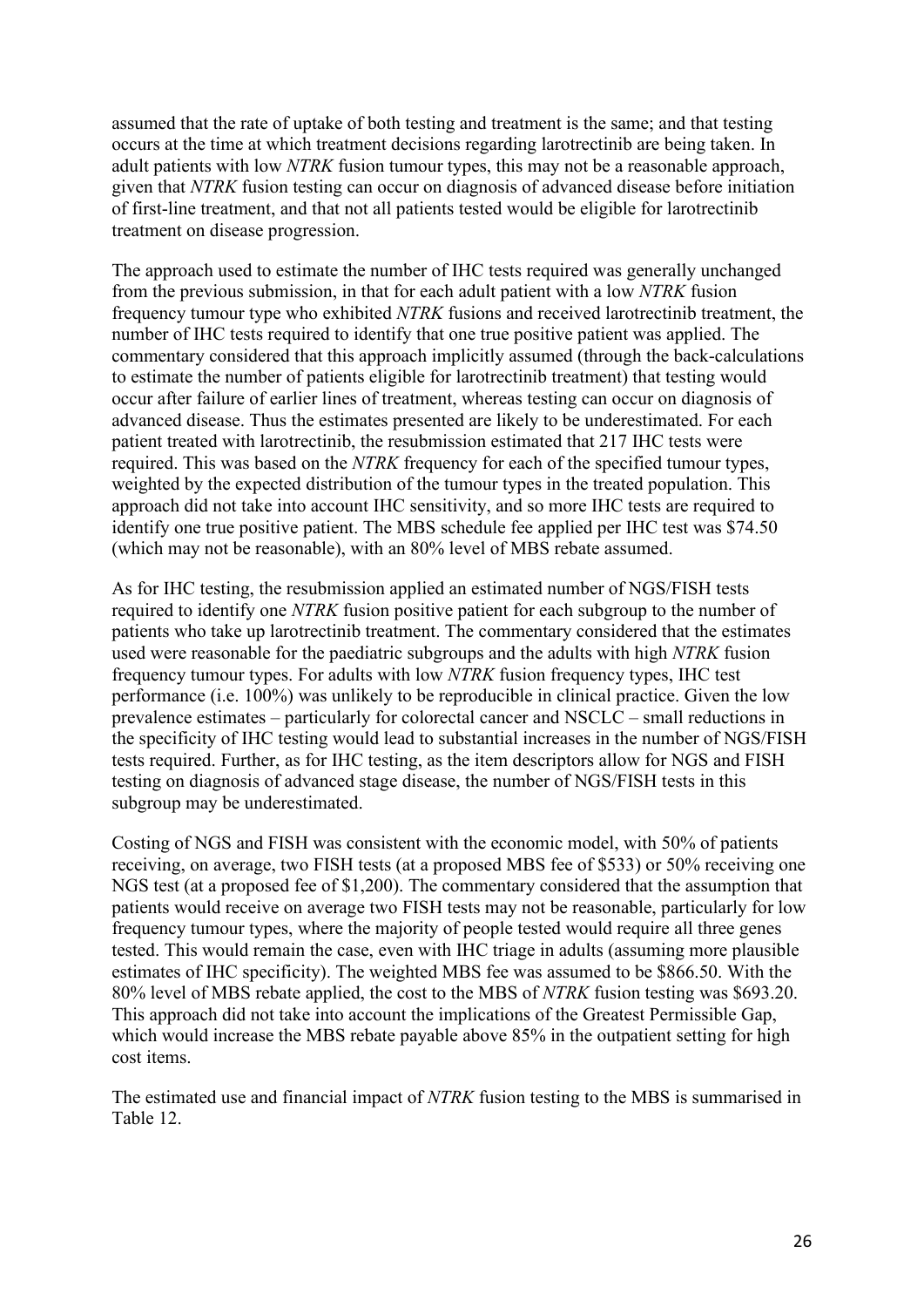|  |  |  |  | Table 12 Estimated use and financial implications of NTRK fusion testing to the MBS |
|--|--|--|--|-------------------------------------------------------------------------------------|
|--|--|--|--|-------------------------------------------------------------------------------------|

|                                                                             | Year 1                  | Year <sub>2</sub>       | Year 3                                                                  | Year 4                                          | Year 5                  | Year <sub>6</sub>       |
|-----------------------------------------------------------------------------|-------------------------|-------------------------|-------------------------------------------------------------------------|-------------------------------------------------|-------------------------|-------------------------|
| Increased use of IHC testing                                                |                         |                         |                                                                         |                                                 |                         |                         |
| Adult low NTRK fusion frequency<br>patients who receive larotrectinib       | Redacted <sup>1</sup>   | Redacted <sup>1</sup>   | Redacted <sup>1</sup>                                                   | Redacted <sup>1</sup>                           | Redacted <sup>1</sup>   | Redacted <sup>1</sup>   |
| No. IHC tests required<br>(Redacted <sup>1</sup> per patient)               | Redacted <sup>2</sup>   | Redacted <sup>2</sup>   | Redacted <sup>2</sup>                                                   | Redacted <sup>2</sup>                           | Redacted <sup>2</sup>   | Redacted <sup>2</sup>   |
| Revised (Redacted <sup>1</sup> per patient) <sup>a</sup>                    | Redacted <sup>2</sup>   | Redacted <sup>2</sup>   | Redacted <sup>2</sup>                                                   | Redacted <sup>2</sup>                           | Redacted <sup>2</sup>   | Redacted <sup>2</sup>   |
| No. IHC tests estimated in the                                              | Redacted <sup>1</sup>   | Redacted <sup>1</sup>   | Redacted <sup>3</sup>                                                   | Redacted <sup>3</sup>                           | Redacted <sup>3</sup>   | Redacted <sup>3</sup>   |
| November 2020 submission<br>(8.04 per patient)                              |                         |                         |                                                                         |                                                 |                         |                         |
| Revised (Redacted <sup>1</sup> per patient)                                 | Redacted <sup>4</sup>   | Redacted <sup>4</sup>   | Redacted <sup>4</sup>                                                   | Redacted <sup>5</sup>                           | Redacted <sup>5</sup>   | Redacted <sup>5</sup>   |
| Cost of IHC testing (\$59.60)                                               | \$Redacted <sup>6</sup> | \$Redacted <sup>6</sup> | \$Redacted <sup>6</sup>                                                 | \$Redacted <sup>6</sup>                         | \$Redacted <sup>6</sup> | \$Redacted <sup>6</sup> |
| Revised                                                                     | \$Redacted <sup>6</sup> | \$Redacted <sup>6</sup> | \$Redacted <sup>6</sup>                                                 | \$Redacted <sup>6</sup>                         | \$Redacted <sup>6</sup> | \$Redacted <sup>6</sup> |
|                                                                             |                         |                         |                                                                         |                                                 |                         |                         |
| <b>Increased use of NGS/FISH testing</b>                                    |                         |                         |                                                                         |                                                 |                         |                         |
| Paediatric high NTRK fusion frequency<br>patients who receive larotrectinib | Redacted <sup>1</sup>   | Redacted <sup>1</sup>   | Redacted <sup>1</sup>                                                   | Redacted <sup>1</sup>                           | Redacted <sup>1</sup>   | Redacted <sup>1</sup>   |
| No. NGS/FISH tests required                                                 | Redacted <sup>1</sup>   | Redacted <sup>1</sup>   | Redacted <sup>1</sup>                                                   | Redacted <sup>1</sup>                           | Redacted <sup>1</sup>   | Redacted <sup>1</sup>   |
| (Redacted <sup>1</sup> per patient)                                         |                         |                         |                                                                         |                                                 |                         |                         |
| Adult high NTRK fusion frequency                                            | Redacted <sup>1</sup>   | Redacted <sup>1</sup>   | Redacted <sup>1</sup>                                                   | Redacted                                        | Redacted <sup>1</sup>   | Redacted <sup>1</sup>   |
| patients who receive larotrectinib                                          |                         |                         |                                                                         |                                                 |                         |                         |
| No. NGS/FISH tests required                                                 | Redacted <sup>1</sup>   | Redacted <sup>1</sup>   | Redacted <sup>1</sup>                                                   | Redacted <sup>®</sup>                           | Redacted <sup>1</sup>   | Redacted <sup>1</sup>   |
| (Redacted <sup>1</sup> per patient)                                         |                         |                         |                                                                         |                                                 |                         |                         |
| Paediatric low NTRK fusion frequency<br>patients who receive larotrectinib  | Redacted <sup>1</sup>   | Redacted <sup>1</sup>   | Redacted <sup>1</sup>                                                   | Redacted <sup>1</sup>                           | Redacted <sup>1</sup>   | Redacted <sup>1</sup>   |
| No. NGS/FISH tests required                                                 | Redacted <sup>1</sup>   | Redacted <sup>1</sup>   | Redacted <sup>1</sup>                                                   | Redacted <sup>®</sup>                           | Redacted <sup>1</sup>   | Redacted <sup>1</sup>   |
| (Redacted <sup>1</sup> per patient)                                         |                         |                         |                                                                         |                                                 |                         |                         |
| Adults low NTRK fusion frequency                                            | Redacted <sup>1</sup>   | Redacted <sup>1</sup>   | Redacted <sup>1</sup>                                                   | Redacted <sup>1</sup>                           | Redacted <sup>1</sup>   | Redacted <sup>1</sup>   |
| patients who receive larotrectinib                                          |                         |                         |                                                                         |                                                 |                         |                         |
| No. NGS/FISH tests required                                                 | Redacted <sup>1</sup>   | Redacted <sup>1</sup>   | Redacted <sup>1</sup>                                                   | Redacted <sup>1</sup>                           | Redacted <sup>1</sup>   | Redacted <sup>1</sup>   |
| (Redacted <sup>1</sup> per patient)                                         |                         |                         |                                                                         |                                                 |                         |                         |
| No. NGS/FISH tests                                                          | Redacted <sup>1</sup>   | Redacted <sup>1</sup>   | Redacted <sup>1</sup>                                                   | Redacted <sup>1</sup>                           | Redacted <sup>1</sup>   | Redacted <sup>1</sup>   |
| No. NGS/FISH tests estimated in the                                         | Redacted <sup>1</sup>   | Redacted <sup>1</sup>   | Redacted <sup>3</sup>                                                   | Redacted <sup>3</sup>                           | Redacted <sup>3</sup>   | Redacted <sup>3</sup>   |
| November 2020 submission                                                    |                         |                         |                                                                         |                                                 |                         |                         |
| Cost of NGS/FISH testing                                                    | Redacted <sup>6</sup>   | Redacted <sup>6</sup>   | Redacted <sup>6</sup>                                                   | Redacted <sup>6</sup>                           | Redacted <sup>6</sup>   | Redacted <sup>6</sup>   |
| (\$693.20 per test) <sup>b</sup>                                            |                         |                         |                                                                         |                                                 |                         |                         |
| Revised (\$717.03 per test) <sup>c</sup>                                    | \$Redacted <sup>6</sup> | \$Redacted <sup>6</sup> |                                                                         | \$Redacted <sup>6</sup> \$Redacted <sup>6</sup> | \$Redacted <sup>6</sup> | \$Redacted <sup>6</sup> |
| <b>Total cost to the MBS</b>                                                | \$Redacted <sup>6</sup> | \$Redacted <sup>6</sup> |                                                                         | \$Redacted <sup>6</sup> \$Redacted <sup>6</sup> | \$Redacted <sup>6</sup> | \$Redacted <sup>6</sup> |
| Revised                                                                     | \$Redacted <sup>6</sup> |                         | \$Redacted <sup>6</sup> \$Redacted <sup>6</sup> \$Redacted <sup>6</sup> |                                                 | \$Redacted <sup>6</sup> | \$Redacted <sup>6</sup> |
| Changes in use of MBS item 13950                                            |                         |                         |                                                                         |                                                 |                         |                         |
| <b>Total infusions</b>                                                      | Redacted <sup>1</sup>   | Redacted <sup>1</sup>   | Redacted <sup>1</sup>                                                   | Redacted <sup>1</sup>                           | Redacted <sup>1</sup>   | Redacted <sup>1</sup>   |
| Reduction in MBS item 13950                                                 | Redacted <sup>3</sup>   | Redacted <sup>3</sup>   | Redacted <sup>3</sup>                                                   | Redacted <sup>3</sup>                           | Redacted <sup>3</sup>   | Redacted <sup>3</sup>   |
| Revised <sup>d</sup>                                                        | Redacted <sup>1</sup>   | Redacted <sup>1</sup>   | Redacted <sup>1</sup>                                                   | Redacted <sup>1</sup>                           | Redacted <sup>1</sup>   | Redacted <sup>1</sup>   |
| Cost offset (\$89.12)                                                       | Redacted <sup>6</sup>   | Redacted <sup>6</sup>   | Redacted <sup>6</sup>                                                   | Redacted <sup>6</sup>                           | Redacted <sup>6</sup>   | Redacted <sup>6</sup>   |
| Revised                                                                     | \$Redacted <sup>6</sup> | \$Redacted <sup>6</sup> | \$Redacted <sup>5</sup>                                                 | \$Redacted <sup>6</sup>                         | \$Redacted <sup>6</sup> | \$Redacted <sup>6</sup> |
| Changes in use of MBS item 15100                                            |                         |                         |                                                                         |                                                 |                         |                         |
| No. radiotherapy sessions                                                   |                         |                         |                                                                         |                                                 |                         |                         |
| (28.5 per patient)                                                          | Redacted <sup>1</sup>   | Redacted <sup>1</sup>   | Redacted <sup>1</sup>                                                   | Redacted <sup>1</sup>                           | Redacted <sup>1</sup>   | Redacted <sup>1</sup>   |
| Reduction in MBS item 15100                                                 | Redacted <sup>1</sup>   | Redacted <sup>1</sup>   | Redacted <sup>1</sup>                                                   | Redacted <sup>1</sup>                           | Redacted <sup>1</sup>   | Redacted <sup>1</sup>   |
| Revised <sup>e</sup>                                                        | Redacted <sup>1</sup>   | Redacted <sup>1</sup>   | Redacted <sup>1</sup>                                                   | Redacted <sup>1</sup>                           | Redacted <sup>1</sup>   | Redacted <sup>1</sup>   |
| Cost offset (\$39.36)                                                       | Redacted <sup>6</sup>   | Redacted <sup>6</sup>   | Redacted <sup>6</sup>                                                   | \$Redacted <sup>6</sup>                         | \$Redacted <sup>6</sup> | \$Redacted <sup>6</sup> |
| Revised                                                                     | \$Redacted <sup>6</sup> | \$Redacted <sup>6</sup> | \$Redacted <sup>6</sup>                                                 | \$Redacted <sup>6</sup>                         | \$Redacted <sup>6</sup> | \$Redacted <sup>6</sup> |
| <b>Total cost offsets</b>                                                   | \$Redacted <sup>6</sup> | \$Redacted <sup>6</sup> |                                                                         | \$Redacted <sup>6</sup> \$Redacted <sup>6</sup> | \$Redacted <sup>6</sup> | \$Redacted <sup>6</sup> |
| Revised                                                                     | \$Redacted <sup>6</sup> | \$Redacted <sup>6</sup> |                                                                         | \$Redacted <sup>6</sup> \$Redacted <sup>6</sup> | \$Redacted <sup>6</sup> | \$Redacted <sup>6</sup> |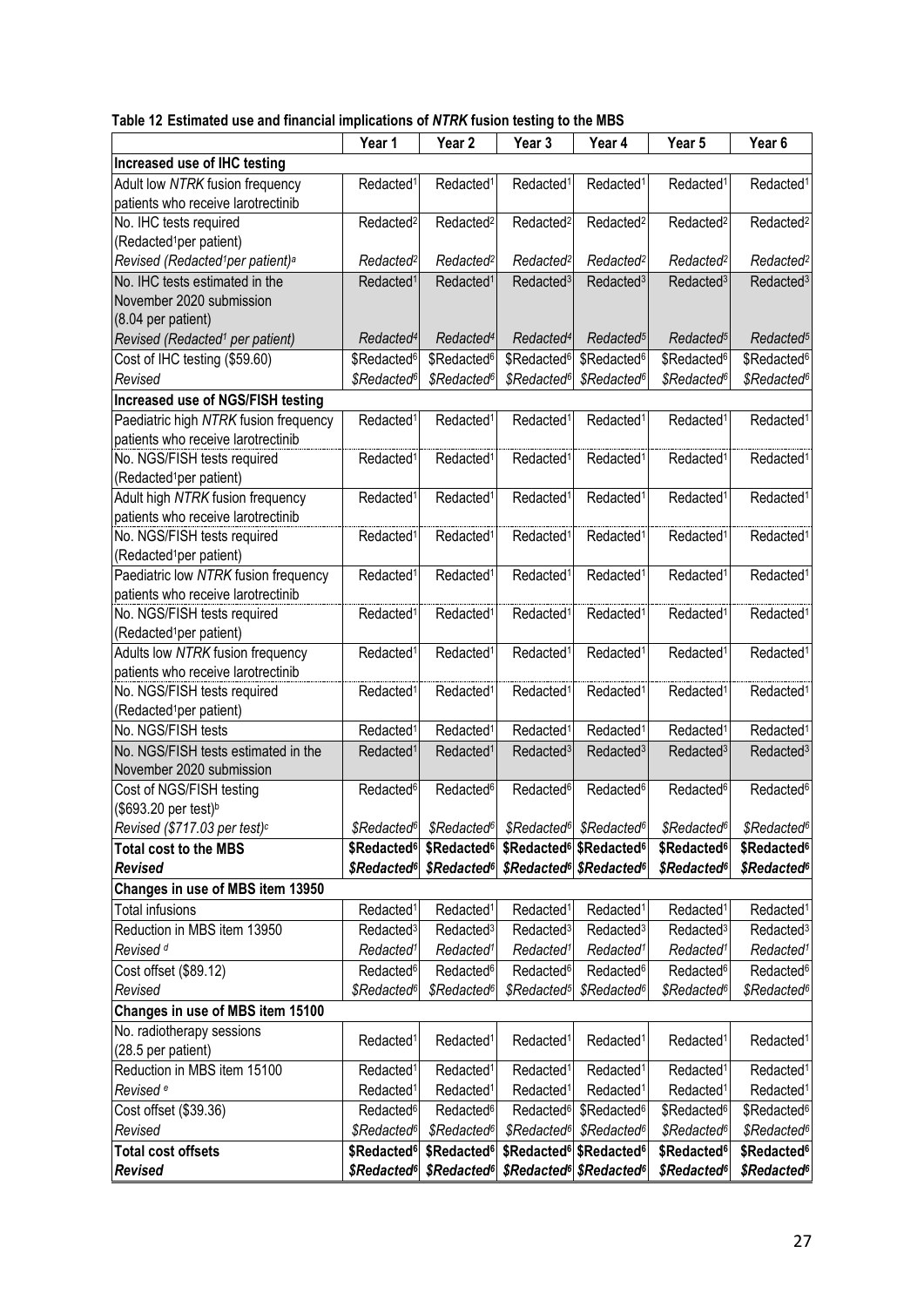|                                                   | Year 1 | Year 2 | Year 3 | Year 4 | Year 5                                                                                                                                          | Year 6 |
|---------------------------------------------------|--------|--------|--------|--------|-------------------------------------------------------------------------------------------------------------------------------------------------|--------|
| Net cost to the MBS                               |        |        |        |        | \$Redacted <sup>6</sup> \$Redacted <sup>6</sup> \$Redacted <sup>6</sup> \$Redacted <sup>6</sup> \$Redacted <sup>6</sup> \$Redacted <sup>6</sup> |        |
| <b>Revised</b>                                    |        |        |        |        | \$Redacted <sup>6</sup> \$Redacted <sup>6</sup> \$Redacted <sup>6</sup> \$Redacted <sup>6</sup> \$Redacted <sup>6</sup> \$Redacted <sup>6</sup> |        |
| Net cost to the MBS<br>(November 2020 submission) |        |        |        |        | \$Redacted <sup>6</sup> \$Redacted <sup>6</sup> \$Redacted <sup>6</sup> \$Redacted <sup>6</sup> \$Redacted <sup>6</sup> \$Redacted <sup>6</sup> |        |
| <b>Revised</b>                                    |        |        |        |        | \$Redacted <sup>6</sup> \$Redacted <sup>6</sup> \$Redacted <sup>6</sup> \$Redacted <sup>6</sup> \$Redacted <sup>6</sup> \$Redacted <sup>6</sup> |        |

Source: Constructed during the evaluation from Table 4.24, Table 4.25 and Table 4.26, pp474−475 and the

'A4.2\_larotrectinib\_PBACMSAC\_Section4\_June21\_3June21' workbook included in the resubmission.

IHC = immunohistochemistry; NGS/FISH = next generation sequencing or fluorescence *in situ* hybridisation; *NTRK* = neurotrophic tropomyosin receptor kinase.

a 1 / (weighted prevalence × weighted IHC sensitivity), where weighted prevalence was derived by dividing Redacted<sup>1</sup> patients estimated with NTRK fusions by the Redacted<sup>4</sup> patients eligible for later-line treatment, and weighted sensitivity was 84.6%.

<sup>b</sup> Assuming 50% undertake FISH testing, with the 80% benefit (\$426.40) and 50% undertake NGS testing with the 80% benefit (\$960) <sup>c</sup> Assuming 50% undertake FISH testing, with the 80% benefit (\$426.40), and 25% undertake NGS, at the 75% benefit (\$900) and 25% undertake NGS at the 85% benefit, which increases above 85% due to the Greatest Permissible Gap (\$1,115.30)

<sup>d</sup> The resubmission assumed that a reduction in the use of MBS item 13950 was twice the number of chemotherapy agents administered. Further, the resubmission did not consider that item 13950 can only be claimed once each time a patient presents for treatment (so irrespective of the number of agents administered or the time taken).

<sup>e</sup> The resubmission multiplied the number of services offset by two without any justification

*The redacted values correspond to the following ranges:*

*<sup>1</sup> < 500*

*<sup>2</sup> 5,000 to < 10,000 <sup>3</sup> 500 to < 5,000*

*4 10,000 to < 20,000 5 20,000 to < 30,000*

*<sup>6</sup> 0 to < \$10 million*

The net costs to the MBS were most sensitive to the incidence estimates applied, the tumour types included, the timing of *NTRK* testing, IHC specificity and cost and the split of NGS and FISH testing (Table 13).

|                                                                                                                                  | Year 1                       | Year 2                    | Year 3                  | Year 4                  | Year 5                  | Year 6                  |
|----------------------------------------------------------------------------------------------------------------------------------|------------------------------|---------------------------|-------------------------|-------------------------|-------------------------|-------------------------|
| <b>Net cost to MBS</b>                                                                                                           | \$Redacted <sup>1</sup>      | \$Redacted <sup>1</sup>   | \$Redacted <sup>1</sup> | \$Redacted <sup>1</sup> | \$Redacted <sup>1</sup> | \$Redacted <sup>1</sup> |
| Include all adult low frequency<br>tumour types<br>(base case: only specified)                                                   | <i>SRedacted<sup>1</sup></i> | \$Redacted <sup>1</sup>   | \$Redacted <sup>1</sup> | \$Redacted <sup>1</sup> | \$Redacted <sup>1</sup> | \$Redacted <sup>1</sup> |
| Allow IHC testing on diagnosis of<br>advanced disease<br>(base case: after failure to first-line<br>therapy)                     | \$Redacted <sup>1</sup>      | \$Redacted <sup>1</sup>   | \$Redacted <sup>1</sup> | \$Redacted <sup>1</sup> | \$Redacted <sup>1</sup> | \$Redacted <sup>1</sup> |
| Allow IHC and NGS/FISH testing on<br>diagnosis of advanced disease<br>(base case: after failure to first-line<br><i>therapy)</i> | \$Redacted <sup>1</sup>      | \$\$Redacted <sup>1</sup> | \$Redacted <sup>1</sup> | \$Redacted <sup>1</sup> | \$Redacted <sup>1</sup> | \$Redacted <sup>1</sup> |
| IHC specificity, maximum 96%<br>(base case: maximum 100%)                                                                        | \$Redacted <sup>1</sup>      | \$Redacted <sup>1</sup>   | \$Redacted <sup>1</sup> | \$Redacted <sup>1</sup> | \$Redacted <sup>1</sup> | \$Redacted <sup>1</sup> |
| 100% patients receive NGS<br>(base case: $50\%$ )                                                                                | \$Redacted <sup>1</sup>      | \$Redacted <sup>1</sup>   | \$Redacted <sup>1</sup> | \$Redacted <sup>1</sup> | \$Redacted <sup>1</sup> | \$Redacted <sup>1</sup> |

#### **Table 13 Key sensitivity analyses around net financial implications analysis to the MBS**

Source: Constructed during the evaluation from the 'A4.2\_larotrectinib\_PBACMSAC\_Section4\_June21\_3June21.xlsx' workbook included in the resubmission.

IHC = immunohistochemistry; FISH = fluorescence in situ hybridisation; NGS = next generation sequencing

*The redacted values correspond to the following ranges:*

*1 0 to < \$10 million*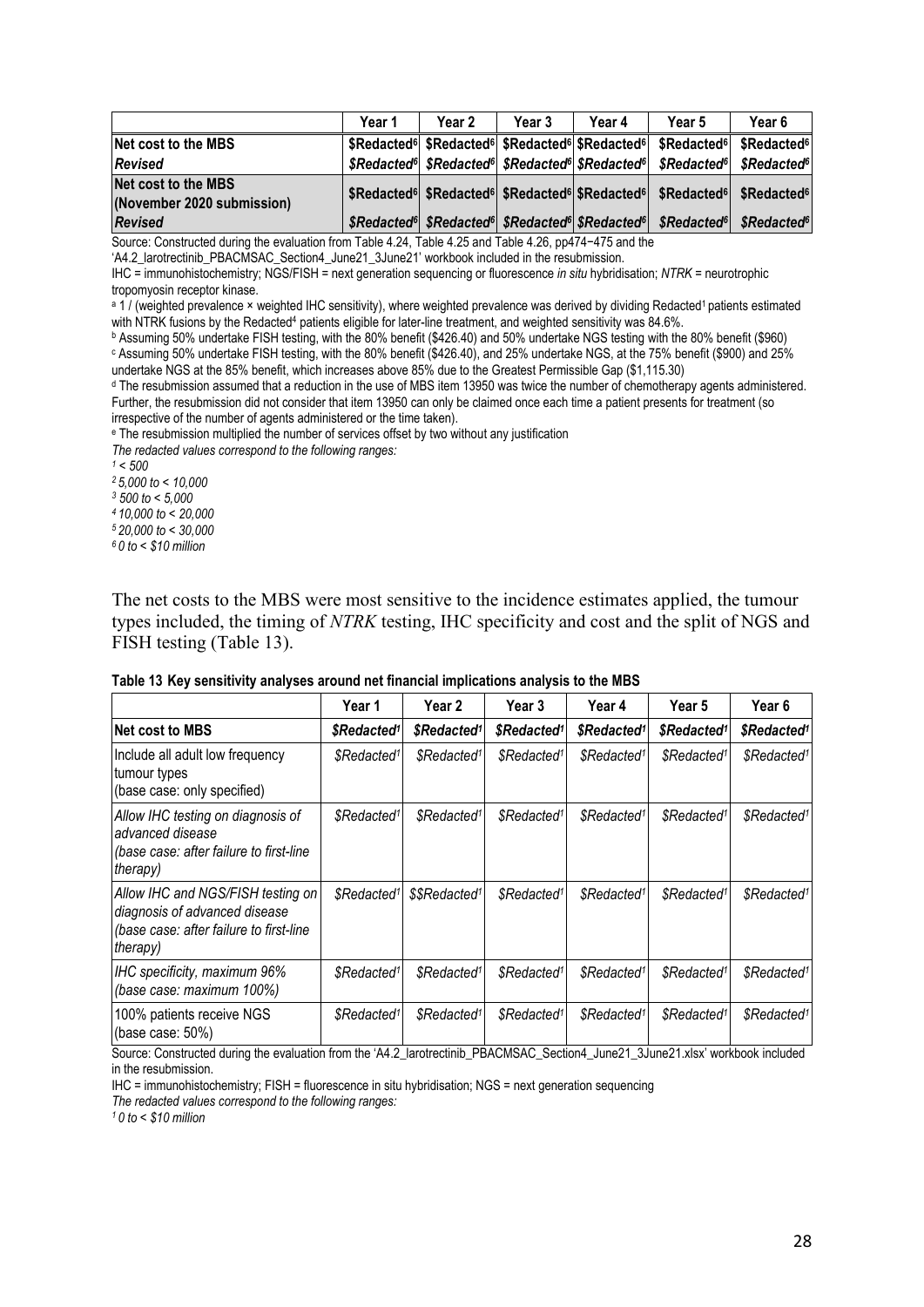# **14. Key issues from ESCs to MSAC**

| <b>ESCs key issue</b>                                                                     | <b>ESCs advice to MSAC</b>                                                                                                                                                                                                                                                                                                                                                                                                                                                                                                                 |
|-------------------------------------------------------------------------------------------|--------------------------------------------------------------------------------------------------------------------------------------------------------------------------------------------------------------------------------------------------------------------------------------------------------------------------------------------------------------------------------------------------------------------------------------------------------------------------------------------------------------------------------------------|
| Evidence for diagnostic<br>accuracy of pan-Trk IHC is<br>weak.                            | The ESCs considered there were many uncertainties with the single case control study<br>(Solomon et al. 2020) including multiple domains at high risk of bias. This resulted in<br>little confidence in the estimates of effect size and thus the true test performance in<br>adult patients with low-frequency NTRK gene fusion cancer types is unknown.                                                                                                                                                                                  |
| Assumption of perfect test<br>performance of pan-Trk<br>IHC is unachievable.              | The ESCs noted that the resubmission assumed 100% specificity in the economic<br>analysis which was inconsistent with the clinical evidence for some cancer types<br>included in adult patients with low-frequency NTRK gene fusion cancer types. The<br>ESCs considered that small reductions in specificity, and thereby including more false<br>positives, would substantially increase costs of confirmatory NGS/FISH testing as it<br>translates to large absolute numbers for the low prevalence estimates such as CRC and<br>NSCLC. |
| Generalisability of study<br>data                                                         | The ESCs noted that there was no study data presented for adult patients with low-<br>frequency NTRK gene fusion cancer types that was generalisable to the Australian<br>population. Thus, the ESCs considered that this meant that the PPV and NPV were<br>unable to be calculated with validity.                                                                                                                                                                                                                                        |
| New MBS item for pan-Trk<br>IHC- higher fee relative to<br>standard IHC                   | The ESCs considered that no clear justification was provided for the higher proposed<br>fee for pan-Trk IHC than the standard fee for IHC using 1-3 antibodies. If MSAC<br>supports the pan-Trk IHC positivity defined as staining above background in at least 1%<br>of tumour cells, than the cheaper fee may be acceptable.                                                                                                                                                                                                             |
| Assumption of perfect test<br>performance of FISH and<br>NGS is unachieveable             | The ESCs noted that the comparison of FISH vs. RNA-NGS (gold standard, providing<br>that RNA quality is optimal) was limited to 1 study (Church et al. 2018) with significant<br>concerns with false positives and false negatives, due to worse test performance when<br>test failures were included. The ESCs considered that FISH is not 100% sensitive and<br>specific in usual pathology practice and noted that for RNA-NGS, the lability of RNA<br>precludes 100% test performance.                                                 |
| Test parameters in the<br>model                                                           | The ESCs considered that the base case estimates for test performance (i.e. NGS,<br>FISH and IHC) were unachievable and noted that the ICER was highly sensitive to<br>changes in test performance in adult patients with low-frequency NTRK gene fusion<br>cancer types.                                                                                                                                                                                                                                                                  |
| Data on prognostic effects<br>of NTRK gene fusion<br>status remains to be<br>inconclusive | The ESCs noted that the assessment of the prognostic impact of NTRK fusions was<br>inconclusive, as it cannot be determined if the effect size differs between cancer types,<br>or indeed, if NTRK fusion cancers have a poorer prognosis in all cancer types. In<br>addition, the ESCs also noted that the prognostic role of NTRK fusions in low<br>prevalence cancers, such as NSCLC and CRC are unknown.                                                                                                                               |

# **ESCs discussion**

The ESCs noted that the purpose of this resubmission was testing for neurotrophic tyrosine receptor kinase (*NTRK*) gene fusions to determine eligibility for treatment with larotrectinib.

The ESCs noted that four distinct populations were proposed, the paediatric population was unchanged in the resubmission; however, the adult population was redefined to include specific tumour types:

- 1. Paediatric patients newly diagnosed with solid tumours with high-frequency *NTRK* gene fusions that are metastatic or locally advanced
- 2. Adult patients newly diagnosed with solid tumours with high-frequency *NTRK* gene fusion cancer types: mammary analogue secretory carcinoma (MASC) or secretory breast carcinoma (SBC that are metastatic or locally advanced
- 3. Paediatric patients newly diagnosed solid tumours with low-frequency *NTRK* gene fusions that are metastatic or locally advanced
- 4. Adult patients with solid tumours with low-frequency *NTRK* gene fusion cancer types: colorectal cancer (CRC), soft tissue sarcoma (STS), non-small cell lung cancer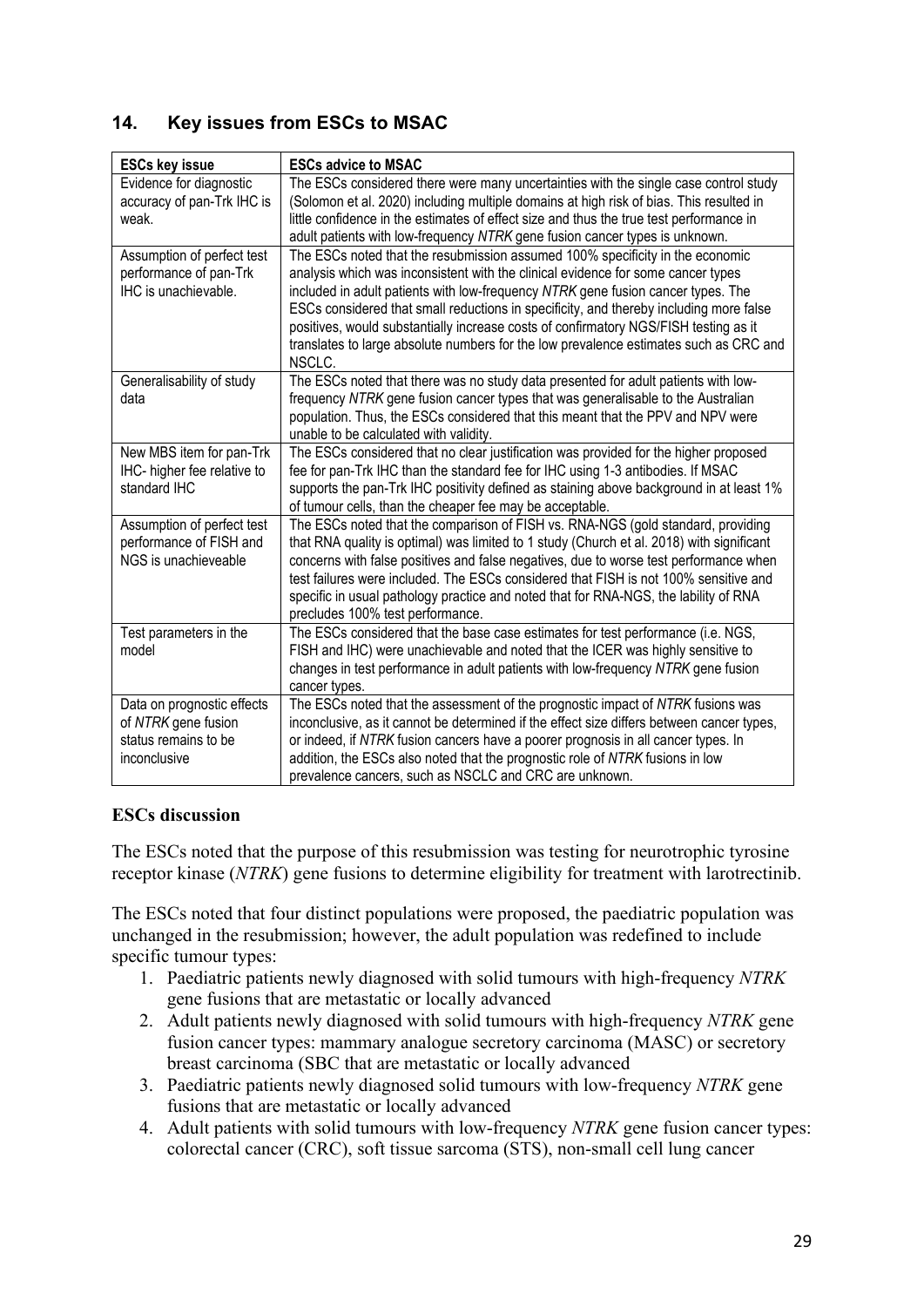(NSCLC) or thyroid cancer that are metastatic or locally advanced and have relapsed/refractory disease with no suitable alternate therapy.

The ESCs noted several issues with the new MBS item for pan-Trk immunohistochemistry (IHC) item for adult low frequency *NTRK* gene fusion cancer types (Table 2):

- The ESCs considered that no clear justification was provided for the higher proposed fee for pan-Trk IHC (\$74.50) than the standard fee for IHC using 1-3 antibodies of \$59.60 (MBS item 72846). The ESCs noted that the appropriateness of the increased fee would depend on the scoring algorithm for Trk IHC positivity. If positivity is defined as any staining above background in at least 1% of tumour cells, then the cheaper fee may be more appropriate.
- The ESCs queried if 'thyroid cancer' needed to be more tightly defined given it is a common cancer with variable prognosis.
- The ESCs also queried the linkage between the first and second sentences and also if the Boolean logic flowed correctly and clearly across the entire item descriptor.

The ESCs considered the new MBS items for *NTRK* fusion testing using FISH or NGS for paediatric or adults with metastatic or locally advanced high-frequency tumours MASC or SBC (BBBB; DDDD, see Table 3). The ESCs noted the descriptions of the paediatric and adult populations should be in separate dot points to improve clarity.

The ESCs queried the appropriateness of the proposed fee for the new MBS items (CCCC or DDDD; see Table 3) for *NTRK* fusion testing using NGS (DNA or RNA not specified). The ESCs noted that although the proposed fee of \$1,200 was consistent with previous MSAC advice (see MSAC application 1602 PSD 2020, pp5-6), this fee was higher than the suggested fee of \$980 from a costing study in the Ratified PICO (see Ratified PICO Confirmation 1602, 2020, p24). In addition, the ESCs considered that the cost per NGS test may not be reasonable as only three genes need to be assessed for sequence variants.

The ESCs noted that many of the concerns of MSAC were not addressed in the resubmission, including the biological plausibility for impact of *NTRK* fusions across multiple cancer types, *NTRK* fusion prevalence across different populations, change in *NTRK* fusion prevalence as disease progresses, and establishing the prognostic value of *NTRK* fusion cancer.

The ESCs considered the seven new studies identified by the resubmission to provide prognostic evidence. The ESCs considered that the assessment of the prognostic impact of *NTRK* fusions remained inconclusive, as it cannot be determined if the prognostic effect size differs between cancer types, or indeed, if *NTRK* fusion cancers have a poorer prognosis in all cancer types. The ESCs also considered that the prognostic role of NTRK fusions in low prevalence *NTRK* fusion cancers, such as NSCLC and CRC is unknown. In addition, the ESCs queried whether the clinical place of testing and treatment was supported in these low prevalence cancer types with alternative treatment options.

The ESCs considered the evidence of analytical validity of pan-Trk IHC in adult patients with low-frequency *NTRK* gene fusion cancer types. The ESCs noted that consistent with the previous submission, IHC test performance was informed by a single case-control study with small patient numbers (Solomon et al. 2020). The ESCs noted that sensitivity was 79% for *NTRK3*, 96-100% for *NTRK1* and *NTRK2* and specificity was 100% for CRC and lung cancer but 74% for STS (see Table 6). The key uncertainty was that the risk of bias was high in multiple domains due to: patient selection was unclear, the index test was not applied to all cases and was not blinded, the reference standard was not applied to all cases and included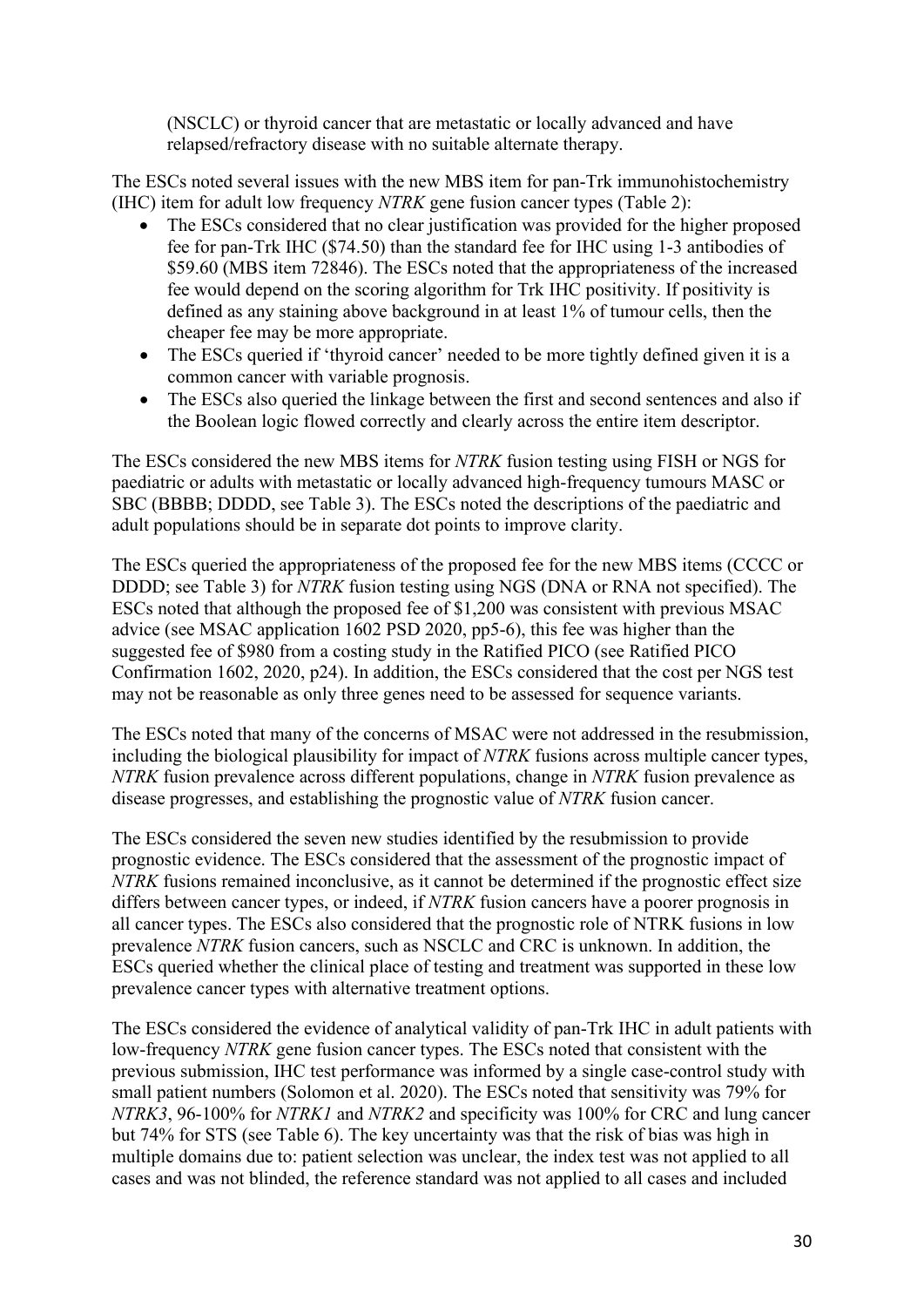different tests, the control group was highly selected and included cases with the reference standard, there was high drop out with results only reported from 66/87 cases, and the risk of bias due to it being an applicant-sponsored study. Due to these concerns, the ESCs considered that the risk of bias for this study was higher than as assessed by the commentary. Overall, the ESCs considered that the true test performance in this population is unknown and that the study data from an enriched US centre was not generalisable to the intended low prevalence population in Australia.

The ESCs also noted further uncertainty that IHC test performance in usual pathology practice would be affected by other issues such as different monoclonal antibodies used, different dilution titres used, test performance in subgroups of the population according to patient characteristics that may influence results is unknown, and test concordance between different laboratories is unknown.

In addition, the ESCs noted that MSAC had requested more information on the definition of a positive IHC result and the false negative rate for IHC and the reasons for this. The ESCs noted that 9/13 studies used a definition of 1% positivity threshold, 2/13 did not state a threshold, and 2/13 used a 50% positivity threshold. The ESCs noted that the weight of the evidence used a 1% positivity threshold, but considered that there was uncertainty about the definition of an IHC-positive tumour used in Australian laboratories. The ESCs also noted that the threshold of positivity could significantly impact false results; the lower 1% threshold would result in more positive test results requiring a confirmatory test, but potentially there will be fewer patients with false negative IHC results who would miss out on treatment with larotrectinib.

The ESCs noted that the evidence underpinning the diagnostic performance of FISH was limited to a single study (Church et al. 2018) with small numbers (level IV evidence) in paediatric patients with infantile fibrosarcoma. The ESCs noted that there were significant concerns with estimates for false positives and false negatives, due to worse test performance when test failures were included. The ESCs considered that FISH is not 100% sensitive and specific in usual pathology practice and noted that for RNA-NGS, the lability of RNA precludes 100% test performance. In addition, the ESCs also considered that the study population was not genersalisable to adult patients with low-frequency *NTRK* gene fusion cancer types.

Overall, the ESCs noted that, consistent with the previous submission, there continued to be limited evidence of the analytical performance of the proposed tests (i.e. NGS, FISH and IHC), in particular the evidence for adult patients with low-frequency *NTRK* gene fusion cancer types was highly uncertain and there was no study data presented that was generalisable to the intended low prevalence population in Australia. Thus, the ESCs considered that this meant that the PPV and NPV were unable to be calculated with confidence.

The ESCs noted that the resubmission claimed that *NTRK* fusion testing plus larotrectinib was superior to no *NTRK* testing plus standard of care (SoC) in terms of efficacy and safety, in the proposed testing and treatment populations. The ESCs considered that, based on the updated data, it remained difficult to assess comparative benefits and harms from the limited clinical evidence of single-arm studies with naïve, unanchored indirect comparisons. As concluded previously, any treatment effect variation by *NTRK* gene fusion status could not be clearly differentiated from the prognostic effects of *NTRK* gene fusion status and consequently, the extent of clinical utility of *NTRK* fusion testing is unclear.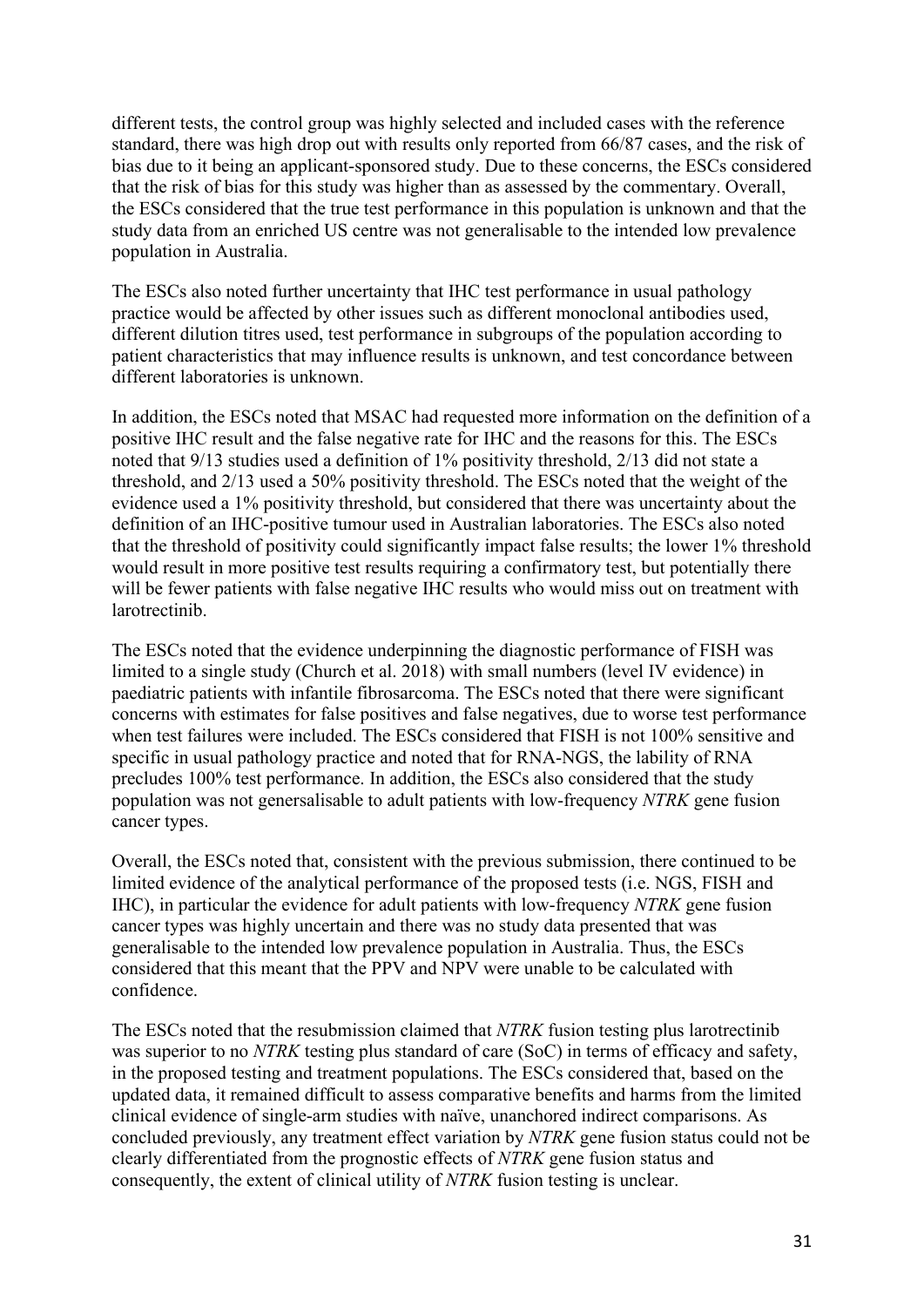The ESCs noted that while the modelled economic evaluation presented in the resubmission was restructured to allow the implications of false positive and false negative results to be analysed, the base case retained the assumption that NGS and FISH performed with 100% sensitivity and 100% specificity, which was considered unachievable in usual pathology practice. For adult patients with low-frequency *NTRK* gene fusion cancer types who require IHC testing, the ESCs noted that the resubmission assumed 100% specificity which was inconsistent with the lower estimates reported for some cancer types in Solomon et al. (2020), and was also considered unachievable. The ESCs noted that the ICER in adult patients with low-frequency *NTRK* gene fusion cancer types was highly sensitive to changes in test performance (see Table 11). In addition, the ESCs considered that small reductions in specificity of IHC testing, and thereby including false positives, would substantially increase costs of confirmatory NGS/FISH testing as it translates to large absolute numbers for the low prevalence estimates such as CRC and NSCLC.

The ESCs considered that due to the approach taken to back-calculate the number needed to test (NNT) rather than using a true epidemiological approach, the numbers and costs of pan-Trk IHC testing and NGS/FISH remained underestimates in the resubmission. The ESCs noted that, consistent with the economic analysis, the NNT to detect one pan-Trk positive case is very high in the adult low frequency *NTRK*-gene fusion cancer types which was driving up the relative cost of testing across the codependency (e.g. number needed to test could be up to 500 in NSCLC). The ESCs also noted that the net costs to the MBS were most sensitive to the incidence estimates applied, the tumour types included, the timing of *NTRK* testing, IHC specificity and the assumptions around the cost and the split of FISH testing and NGS.

The ESCs noted the National Pathology Accreditation Advisory Council (NPAAC) advice to MSAC raised several implementation issues, including: the major concern regarding quality of testing is that these mutations are rare and small laboratories may not accumulate enough positive samples to permit validation of the assay or demonstrate continuing competence in this testing; the antibodies for IHC need to be standardised and an IHC external quality assessment (EQA) program is needed, and the confirmatory testing (FISH or reverse transcription polymerase chain reaction [PCR]) must again be validated as an in house IVD, although an EQA is available locally and internationally.

The ESCs noted no consumer feedback was received for the resubmission. The ESCs recalled the previous consultation feedback received from one organisation (see Section 5).

Overall, the ESCs considered that there remained high uncertainty regarding the proposal for *NTRK* fusion testing in the resubmission, with greater consequences for adult patients with low-frequency *NTRK* gene fusion cancer types. The ESCs queried whether the proposed pan-Trk IHC testing would be feasible in Australia. The ESCs considered that most of the uncertainty related to the types of clinical evidence observed for these rare tumours such as single-arm studies with naïve, unanchored indirect comparisons, which had flow on consequences for the interpretation of the modelled ICER results.

# **15. Other significant factors**

The resubmission allowed a number of alternate funding scenarios to be considered, however all include *NTRK* testing for access to larotrectinib treatment. On the basis of previous MSAC and PBAC consideration, the main scenarios include:

• Adult high *NTRK* frequency and all paediatric patients (NGS/FISH testing);